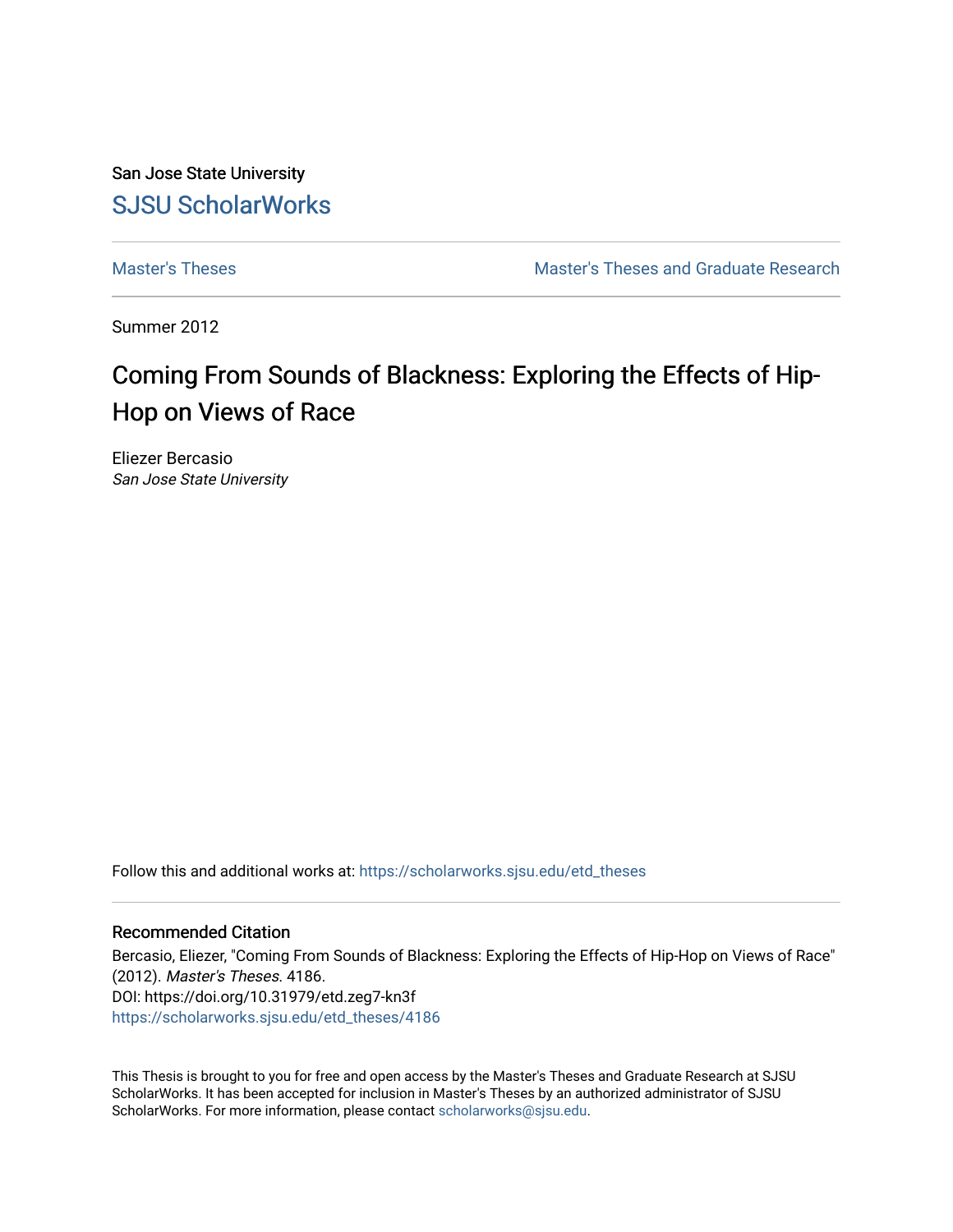# COMING FROM SOUNDS OF BLACKNESS:

# EXPLORING THE EFFECTS OF HIP-HOP ON VIEWS OF RACE

A Thesis

Presented to

The Faculty of the Department of Sociology

San Jose State University

In Partial Fulfillment

of the Requirements for the Degree

Masters of Arts

by

Eliezer Bercasio

August 2012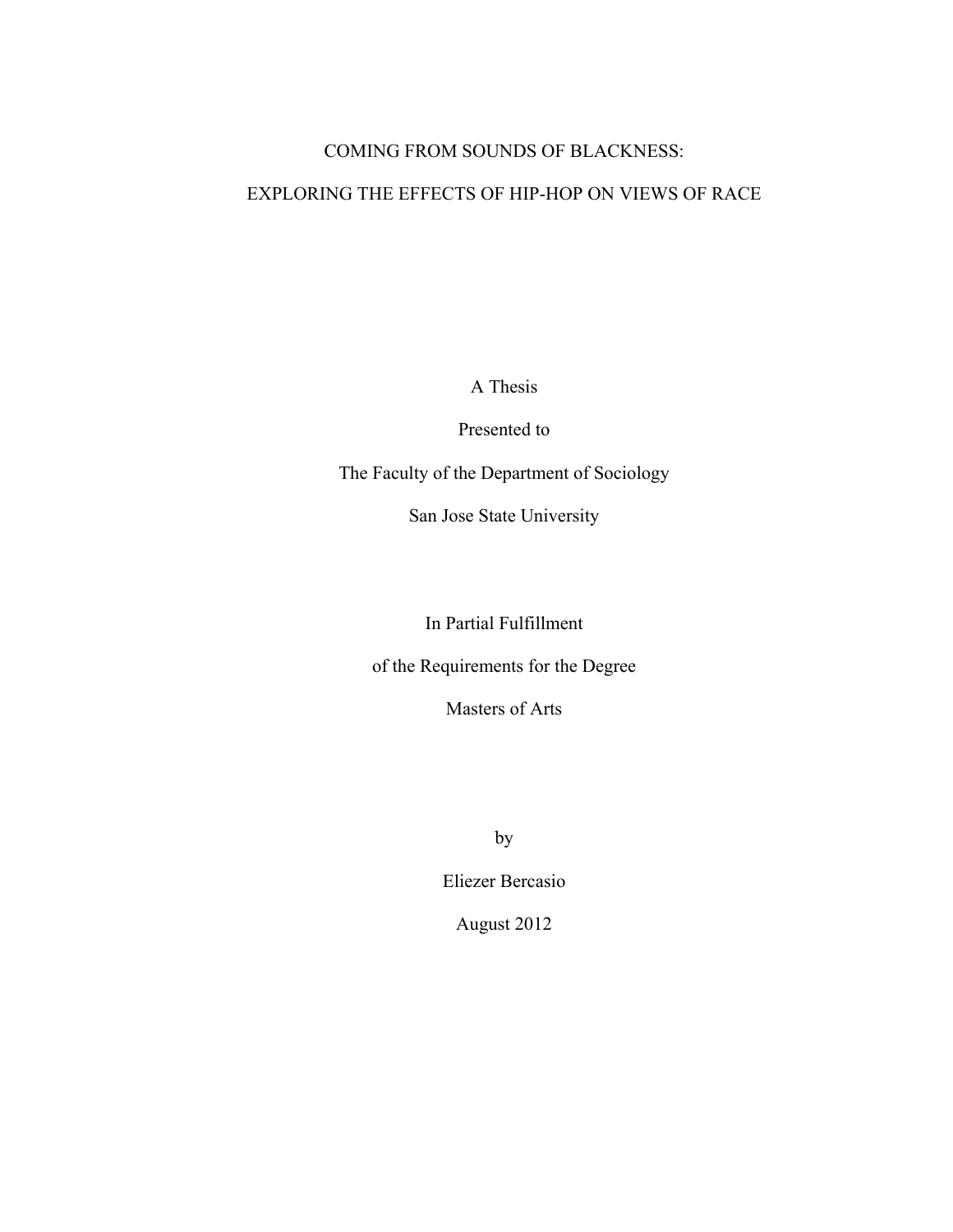© 2012

Eliezer Bercasio

ALL RIGHTS RESERVED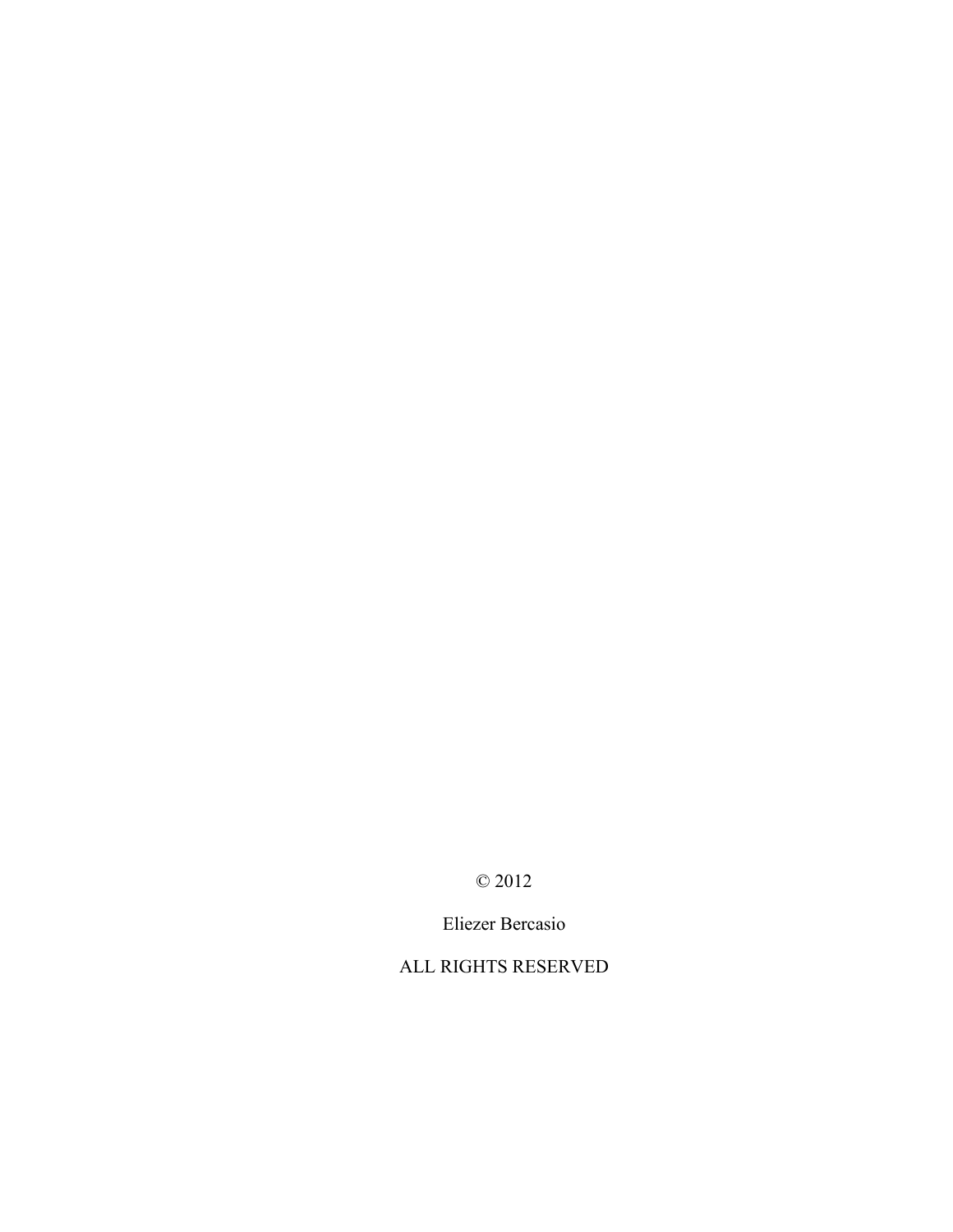The Designated Thesis Committee Approves the Thesis Titled

# COMING FROM SOUNDS OF BLACKNESS:

# EXPLORING THE EFFECTS OF HIP-HOP ON VIEWS OF RACE

by

Eliezer Bercasio

# APPROVED FOR THE DEPARTMENT OF SOCIOLOGY

# SAN JOSE STATE UNIVERSITY

August 2012

Dr. Peter Chua Department of Sociology

Dr. Wendy Ng Department of Sociology

Dr. Preston Rudy Department of Sociology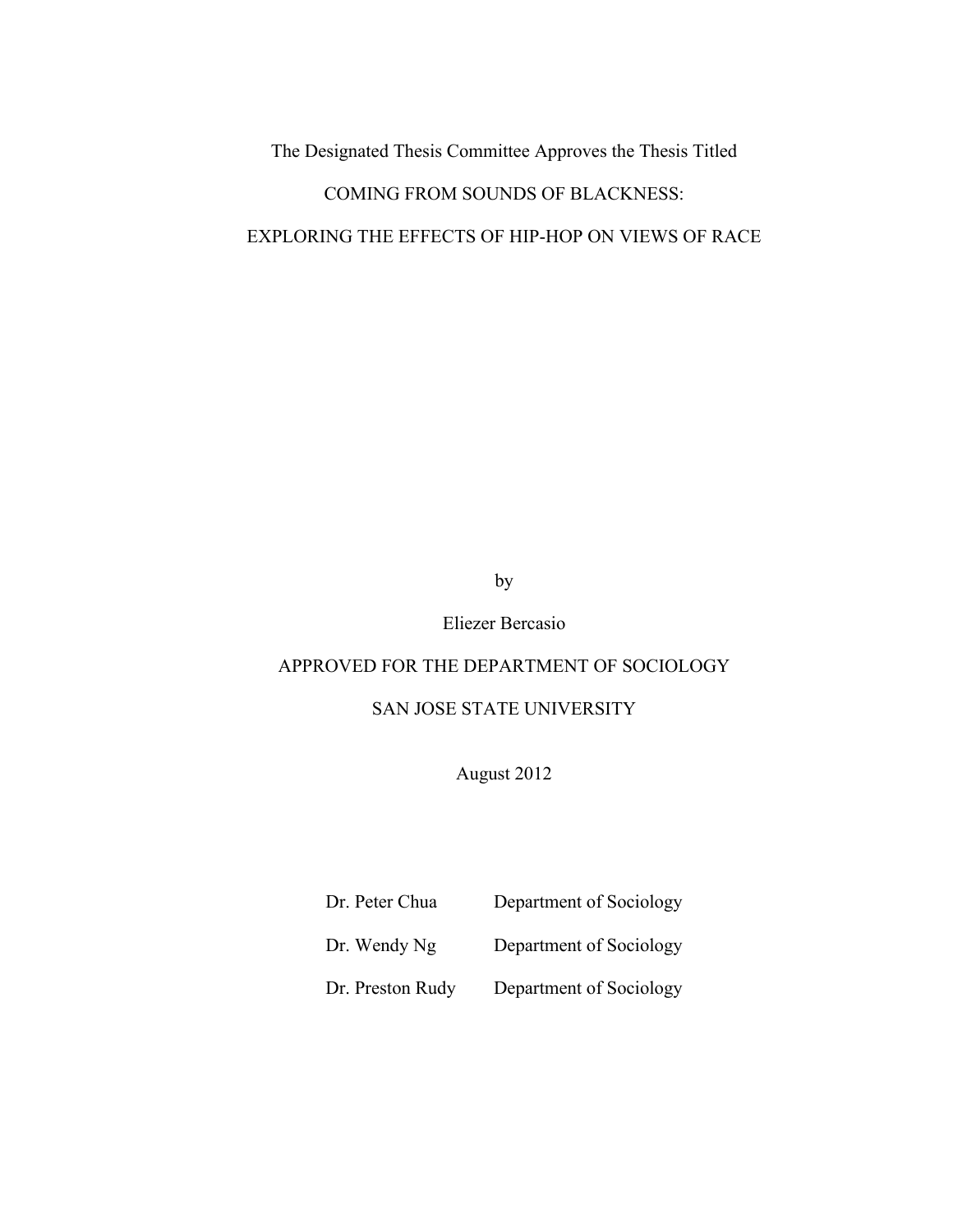#### ABSTRACT

# COMING FROM SOUNDS OF BLACKNESS: EXPLORING THE EFFECTS OF HIP-HOP ON VIEWS OF RACE

#### by Eliezer Bercasio

Does the individual's frequency of listening to hip-hop music have an effect on whether or not s/he believes in a color-blind ideology? Using data from a 25-item questionnaire given to 165 participants drawn for a sample from an urban California college, this study tested six hypotheses in order to determine if such a connection exists. Results revealed that individuals who frequently listened to misogynistic rap were less likely to believe that race is a convenient way to categorize individuals, controlling for race, sex, and income. Thus, individuals who had a higher frequency of listening to hiphop were less likely to have a color-blind ideology. These results contribute to theoretical views about notions of race and cultural practices by showing that hip-hop music listeners, to some extent, take an active role in shaping their views of race.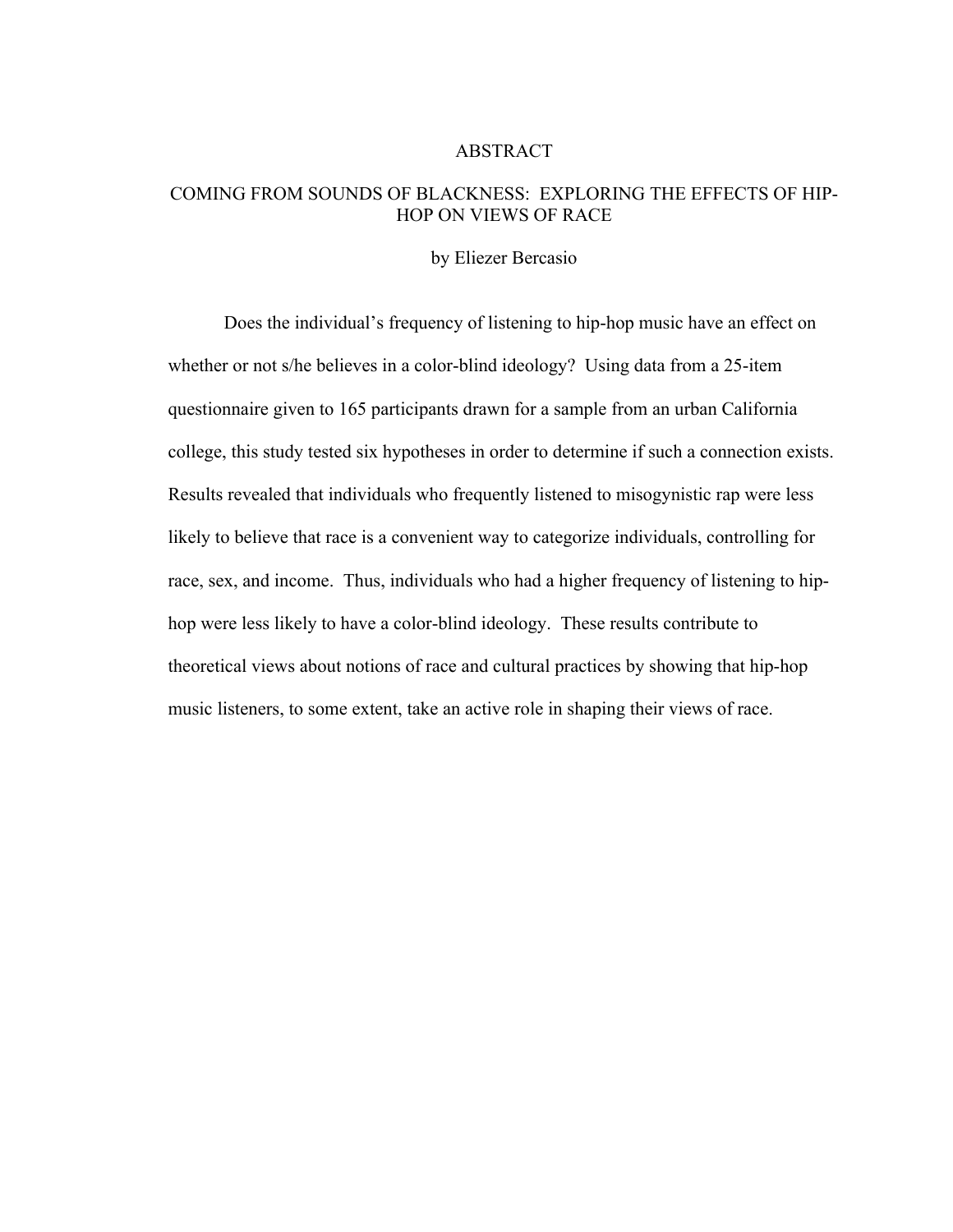### ACKNOWLEDGEMENTS

I thank Dr. Peter Chua for his assistance in developing the research proposal, for his review of the thesis drafts, and for his chairing the Thesis Committee. I thank Dr. Wendy Ng and Dr. Preston Rudy for their assistance in developing the research proposal and for their review of the thesis drafts. I thank the staff and faculty of the San Jose State University Sociology Department, my amazing cohort, close friends, and family. Finally, I thank each of the participants for their cooperation and contributions.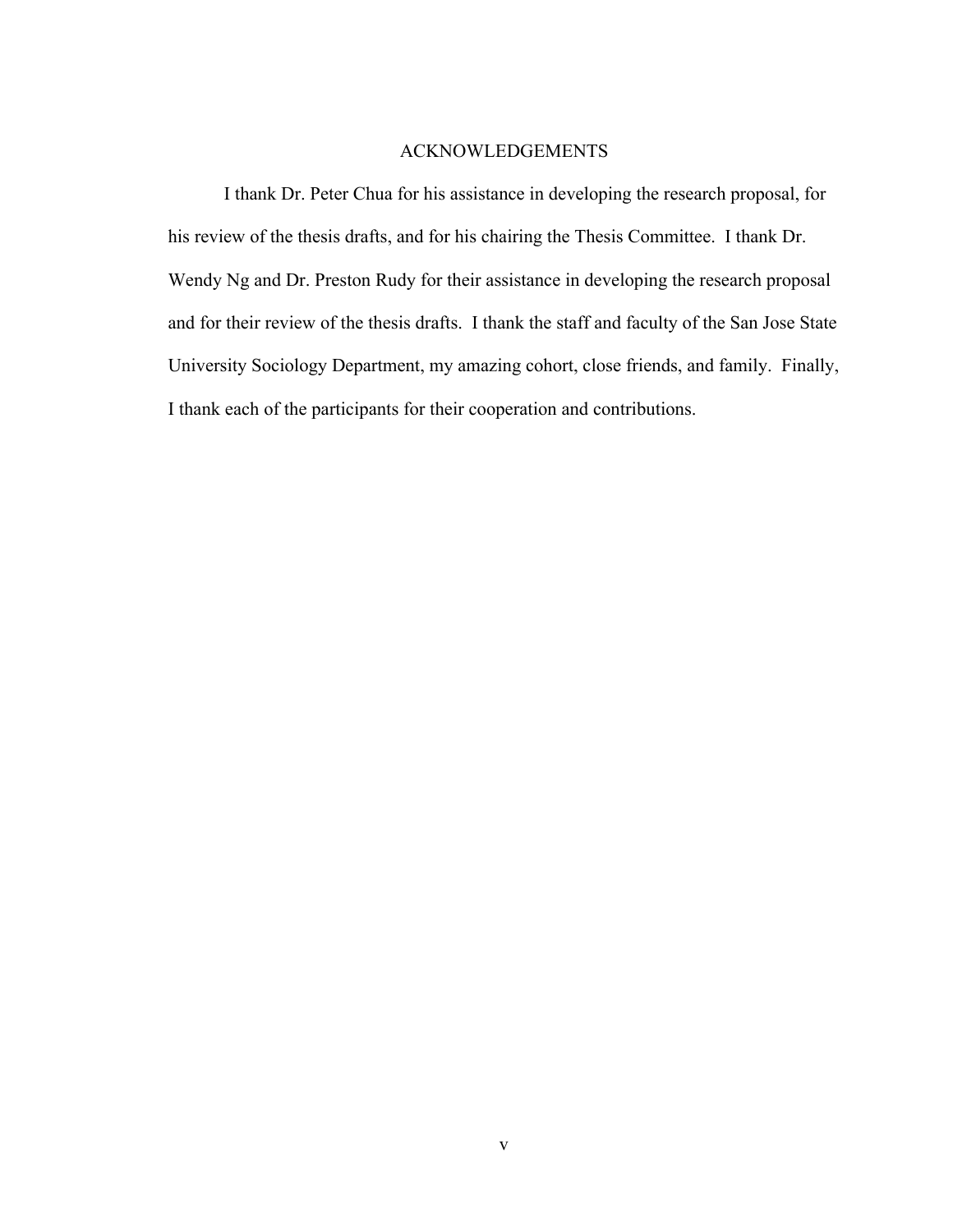# TABLE OF CONTENTS

| <b>SECTION</b>                                                                                            | <b>PAGE</b> |
|-----------------------------------------------------------------------------------------------------------|-------------|
| <b>INTRODUCTION</b>                                                                                       | 1           |
| <b>LITERATURE REVIEW</b>                                                                                  |             |
| Historical Conceptualization of Race                                                                      | 3           |
| <b>Theoretical Foundations of Race</b>                                                                    | 4           |
| The Sociology of Music                                                                                    | 7           |
| The Sociology of Hip-Hop Music                                                                            | 10          |
| Linking the Role of Entertainment Value<br>in Racial Humor with Hip-Hop Music                             | 12          |
| Linking Race as a Convenient Way<br>to Categorize Individuals with Hip-Hop Music                          | 15          |
| Linking the Acknowledgement of Race<br>with Hip-Hop Music                                                 | 17          |
| Linking Racial Diversity and Focusing on Race<br>as a Main Component of Association with<br>Hip-Hop Music | 19          |
| Linking the Concept of Race as Nonexistent with<br>Hip-Hop Music                                          | 20          |
| Hip-Hop Genres                                                                                            | 22          |
| Summary                                                                                                   | 26          |
| <b>RESEARCH HYPOTHESES</b>                                                                                | 26          |
| <b>DATA AND METHOD</b>                                                                                    | 30          |
| Definition of the Dependent Variables                                                                     | 31          |
| Definition of the Key Independent Variables                                                               | 34          |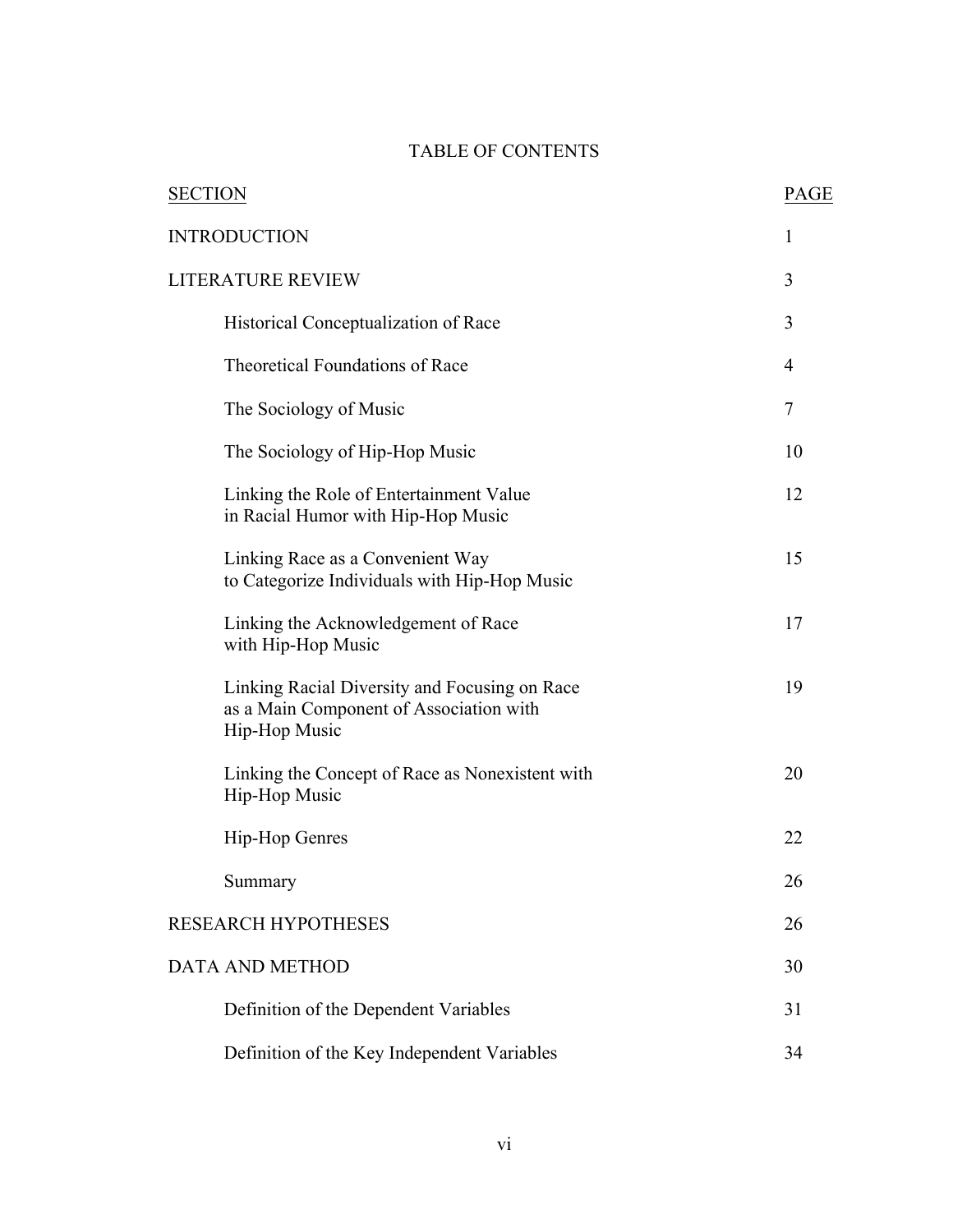| <b>Control Variables</b>            | 36 |
|-------------------------------------|----|
| Participants                        | 37 |
| <b>Multiple Regression Analysis</b> | 37 |
| <b>ANALYSIS</b>                     | 39 |
| <b>CONCLUSION</b>                   | 50 |
| <b>REFERENCES</b>                   | 55 |
| <b>APPENDIX: Questionnaire</b>      | 67 |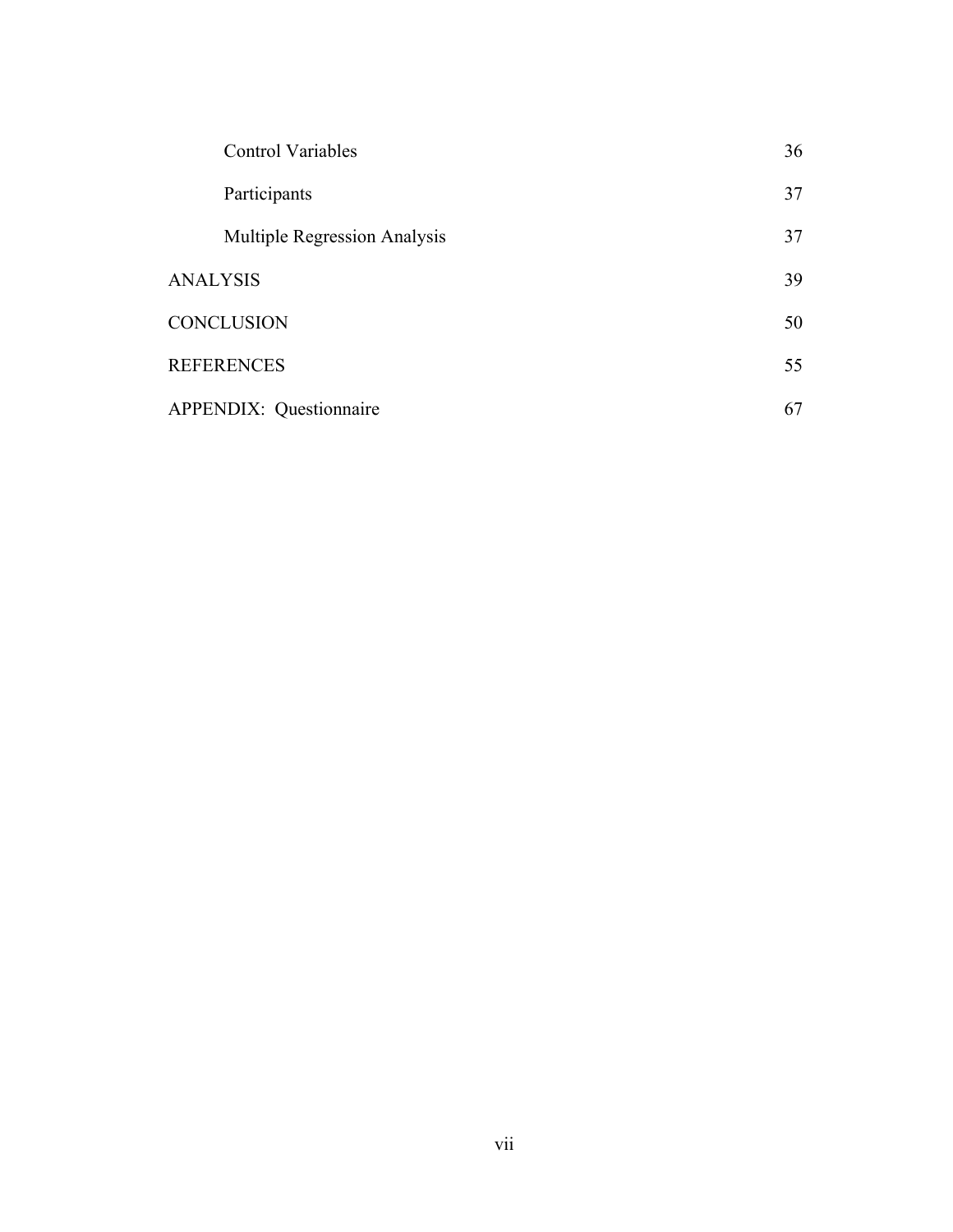# LIST OF TABLES

| <b>TABLE</b> |                                                                                                                                                    | <b>PAGE</b> |
|--------------|----------------------------------------------------------------------------------------------------------------------------------------------------|-------------|
| 1.           | <b>Descriptive Statistics</b>                                                                                                                      | 38          |
| 2.           | Regression of Race as a Convenient Way to<br>Categorize Individuals on Lister of<br>Misogynistic Rap Scale and Control Variables                   | 41          |
| 3.           | Regression of Racial Humor as Entertaining on<br>Listener of Gangsta Rap Scale<br>and Control Variables                                            | 43          |
| 4.           | Regression of Acknowledging the Race of an<br>Individual on Listener of SPC hip-hop Scale<br>and Control Variables                                 | 44          |
| 5.           | Regression of Race Playing a Major Role in<br>Whom a Person Chooses to Associate With<br>on Listener of SPC hip-hop Scale<br>and Control Variables | 47          |
| 6.           | Regression of Race as Non-existent on Listener<br>of SPC hip-hop Scale and Control Variables                                                       | 49          |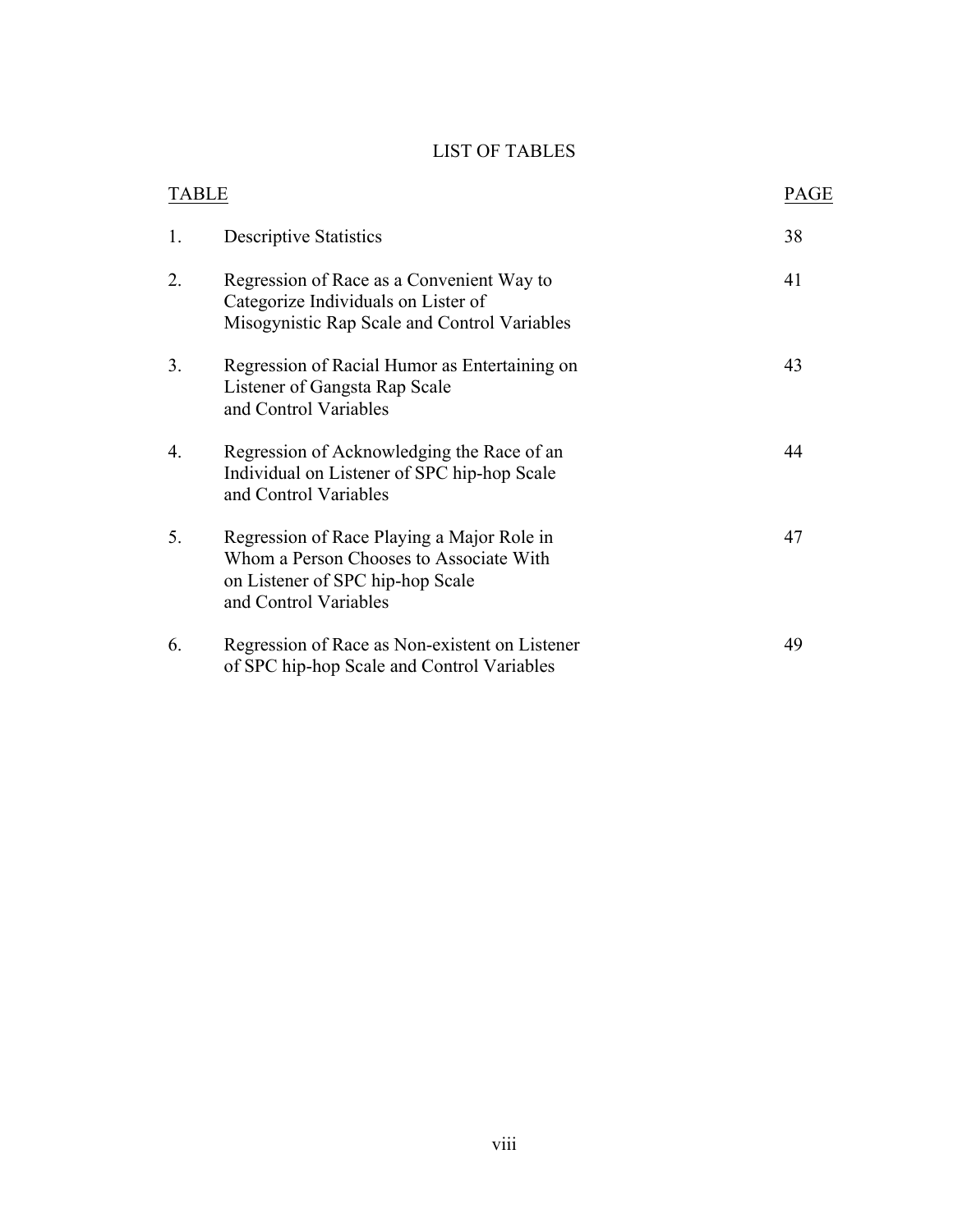#### **Introduction**

Color-blind ideology, the insistence that all racial and ethnic groups are equal, is the most current and popular racial ideology in America today (Frankenberg 1993). According to Rodriquez (2006), color-blind ideology is a flexible set of ideas that is used in various ways to deny the reality of inequality. It uses intangible and liberal notions of equality (e.g., equal opportunity for all) in order to separate race from the power structures in which racial discourses and inequality are rooted. An example of this would be the claim that all individuals can achieve success in the United States. A person who would make the claim that s/he is denied certain privileges because of his/her race would only be making excuses for his/her lack of success. A recent example addressing colorblind ideology can be found in the controversy behind the shooting of a 17-year-old African American male named Trayvon Martin by a 28-year-old multi-racial Hispanic American named George Zimmerman. Some individuals argue that this young man was murdered based on his appearance of being an African American wearing a hooded sweatshirt. Supporters of a color-blind ideology would claim that his physical appearance had nothing to do with him being shot, and the reasoning should focus more on the fact that he was walking in a particular neighborhood at a suspicious time. Indeed, the claim of having a color-blind ideology is often met with much opposition, especially by individuals who believe that the ills of racism still exist. The music genre of hip-hop has had a history of exposing the masses to experiences of racial inequality and discrimination.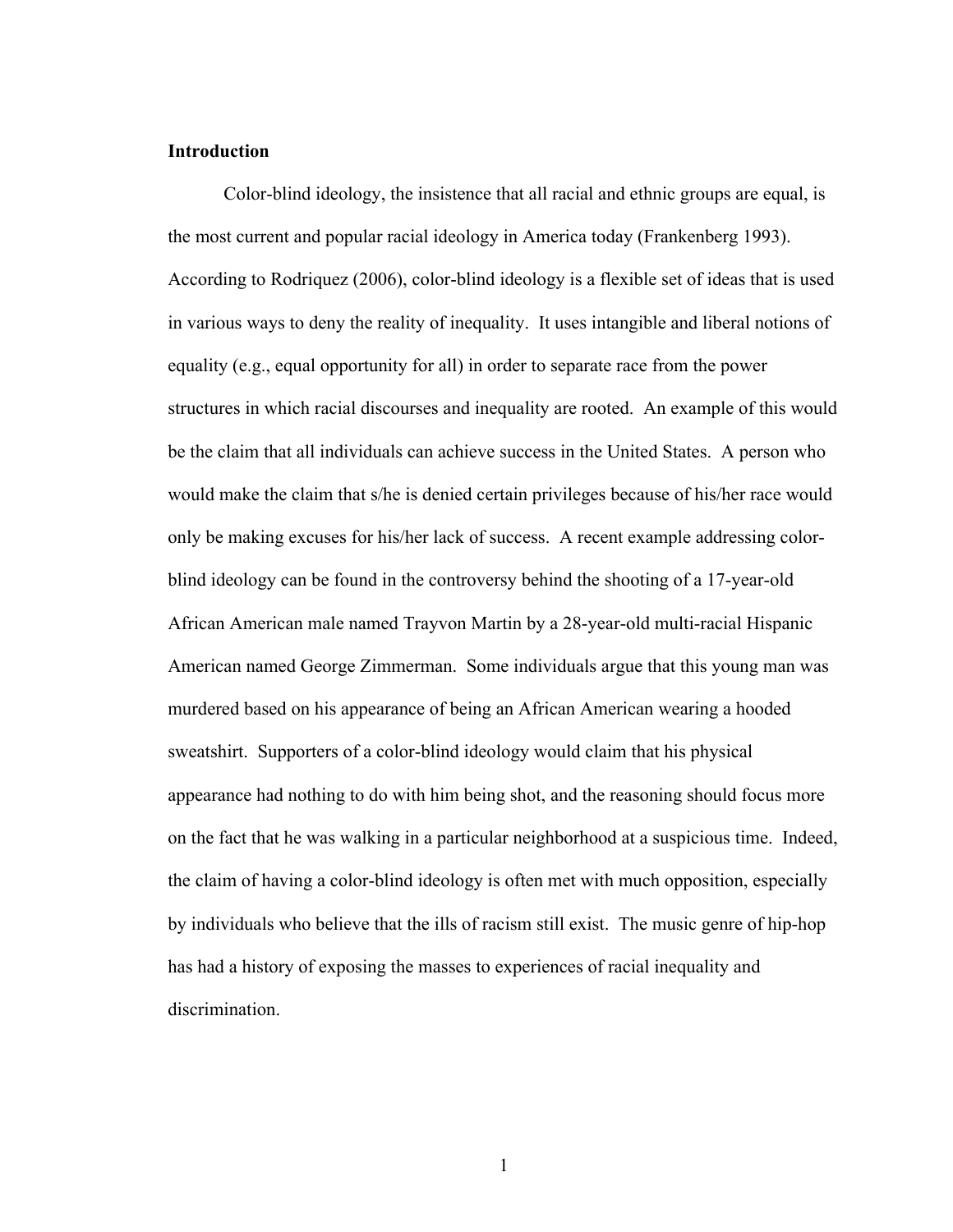The title of this research was sampled from the song, "I Have A Dream" by Chicago-based hip-hop artist Common. Common states in his song, "Born on the Black list, told I'm below average, a life with no cabbage, that's no money if you're from where I'm from… I hold the same fight that made Martin Luther the King" (Lynn 2006, track 1). Here, Common addresses his experience of race as one that brought forth much struggle both psychologically and economically. This song captures hip-hop in its finest form of social commentary and focuses on race as a main component of struggle and social inequality. Hip-hop music was created in the late 1970s, primarily by African Americans and Puerto Ricans, to combat frustrations of economic turmoil and racial discrimination (Chang 2005)). Early hip-hop lyrics reveal these sentiments placing race at the central focus for the artist. To this day, race continues to be a major issue and area of focus among many hip-hop artists. How then can an individual claim to have a colorblind ideology when the music of hip-hop firmly suggests that race continues to be the source of much discrimination and social inequality?

This study explored the intersection of race and hip-hop by examining how a person's attitude about race may change based on how frequently that person listens to hip-hop genres. Specifically, I sought to determine whether listening to hip-hop would have an effect on having a color-blind ideology. Thus a survey comparing major racialethnic groups with respect to racial attitudes and the frequency with which these ethnic groups listen to hip-hop genres was distributed. I used a multiple regression to analyze competing hypotheses related to the effects of listening to hip-hop genres on attitudes on race (finding racial humor to be entertaining; believing race is a convenient way to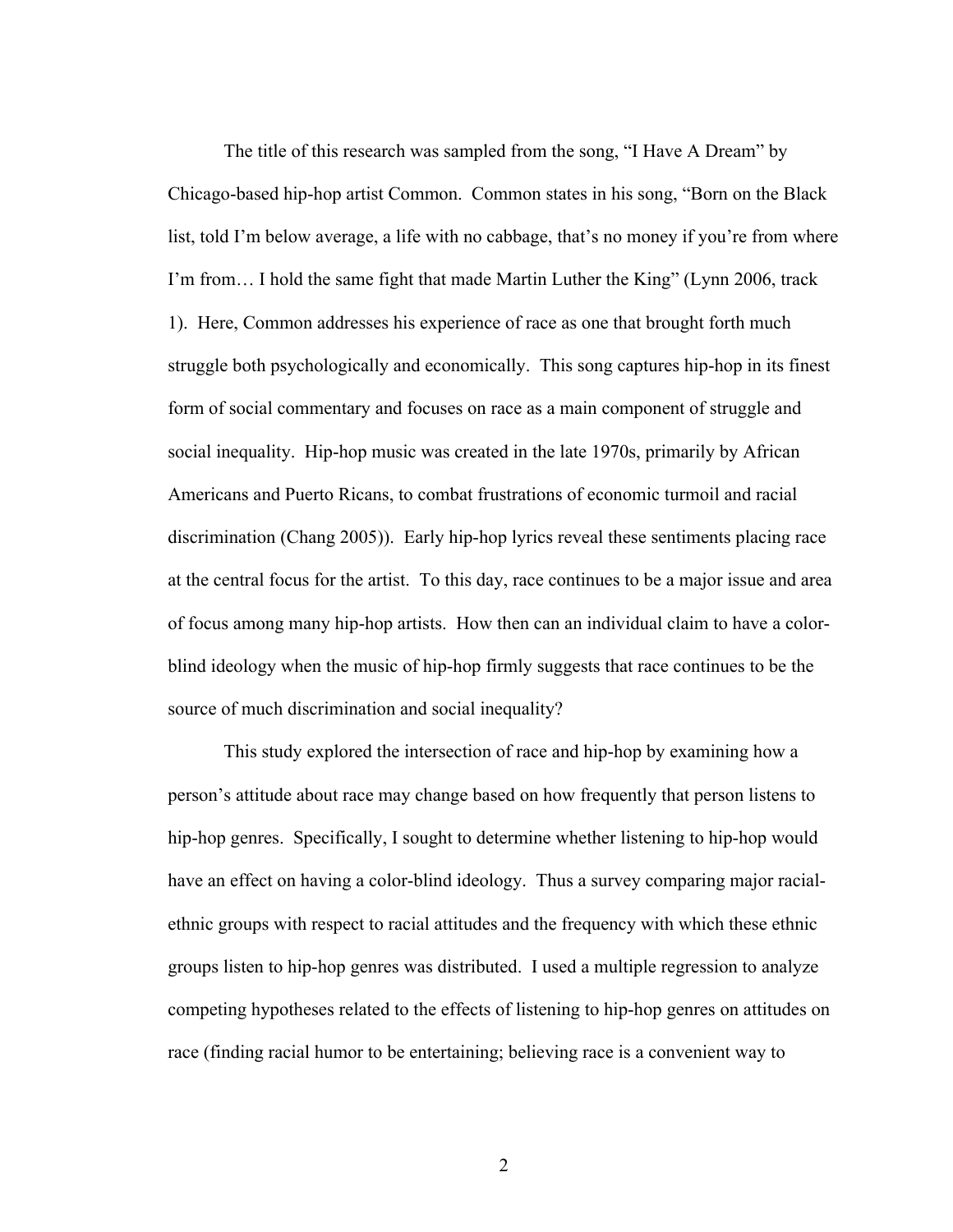categorize individuals; acknowledging the race of the individual upon first sight; believing that one has a racially diverse group of friends; and believing that race does not exist). In this study, I analyzed pertinent studies on the sociology of music, hip-hop, theoretical perspectives on everyday notions of race, and the relationship between these notions with the individual's frequency of listening to hip-hop genres.

#### **Literature Review**

#### *Historical Conceptualization of Race*

Much research has contributed to the conceptualization of race. According to Cruz and Duplass (2009), race is ingrained in the minds of many Americans as a reasonable way to distinguish the different peoples of the world. However, very few know the concept's origins. Religious movements, biological sciences, and social sciences have all contributed to the early foundations of our modern understandings of race. Regardless of the nature of race, almost all individuals have an experience with it. Even individuals who are literally blind have an understanding of what race is (Obasogie 2010). Conversations regarding race generate the possibility of having a clearer understanding of its nature. Racial narratives–an individual's discussion of his/her own personal experience with an individual of another race–have done more than help individuals to understand the world through racialized experiences; they have also validated current racial inequality through the disclosure of firsthand experiences, thus confirming its continuing presence in the world. Racial narratives have not only attempted to explain larger racial realities but have been able to shaped everyday interactions and behaviors (Silva, Lewis, & Embrick 2004).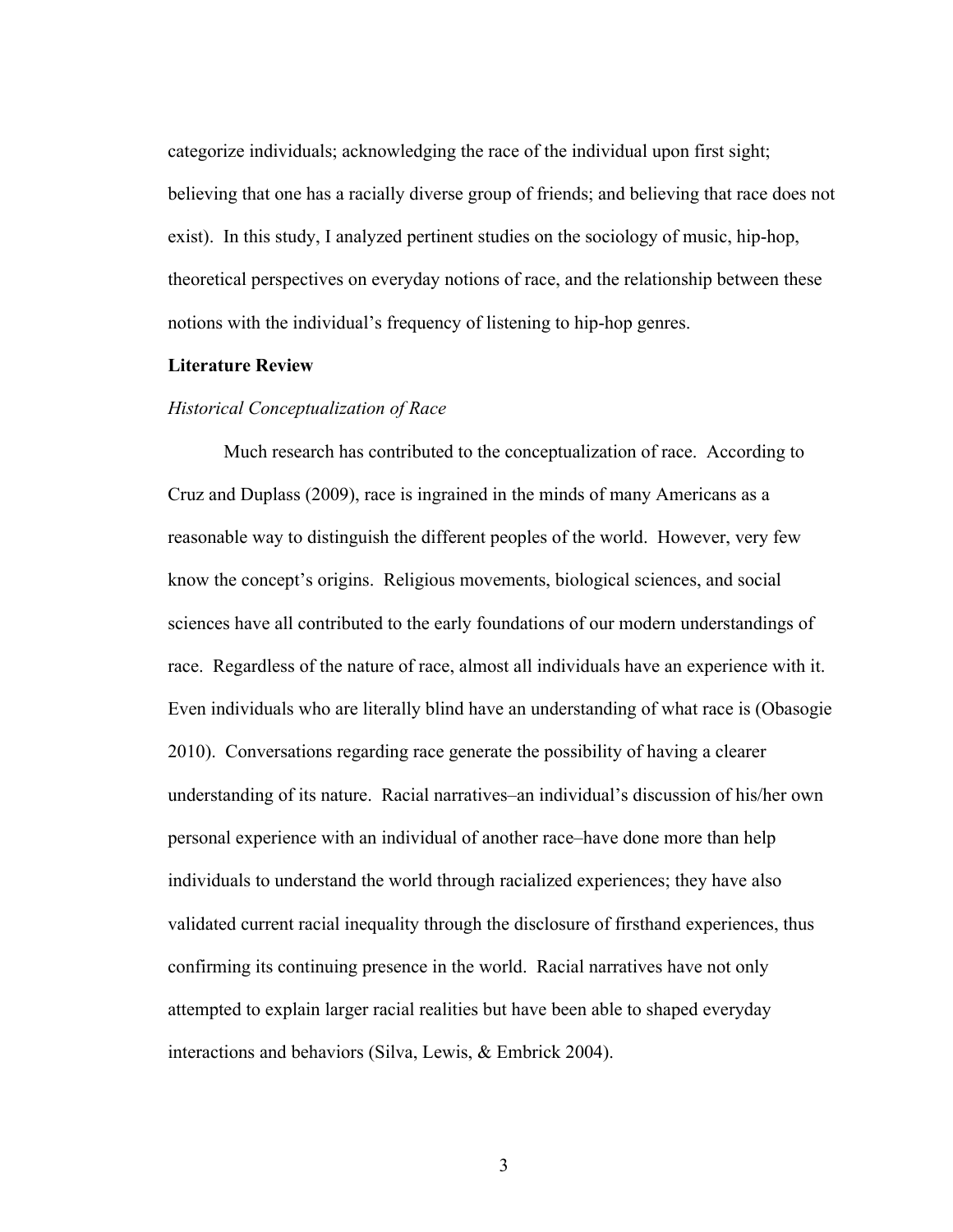It is not possible to observe race without including particular ideas of racism. According to Garcia (2010), racism has been understood to be a mind-set some individuals have toward members of racial groups. Having a negative attitude toward one race implies having a positive attitude for another race. For example, some one who has a negative attitude toward White people may also have a positive attitude toward some other race (e.g., Black people). Martin (2009) found that two primary kinds of racism could be distinguished: own-race-absent racism and own-race-present racism. In own-race-absent racism, the race of the individual presenting racist sentiments assumes a major role in that person's racist thinking. However, in own-race-absent racism it does not.

It is important to compliment this historical conceptualization of race with theoretical foundations of race relations in order to have a well-rounded understanding. The next section of this literature review explores these theoretical foundations of race relations.

#### *Theoretical Foundation of Race Relations*

Sociologists have developed various theories on race and racial-ethnic relations. Key theories on race and racial-ethnic relations pertinent to this study include theories on (1) assimilation, (2) internal colonialism, and (3) color-blind ideology.

*Assimilation: Anglo-conformity, melting pot, and cultural pluralism.* One prominent expression of assimilation is *racial conformity*. Gordon (1964) defines racial conformity as giving up one's cultural patterns for those of the dominant or host group. Submission to cultural patterns can be understood by observing the way in which new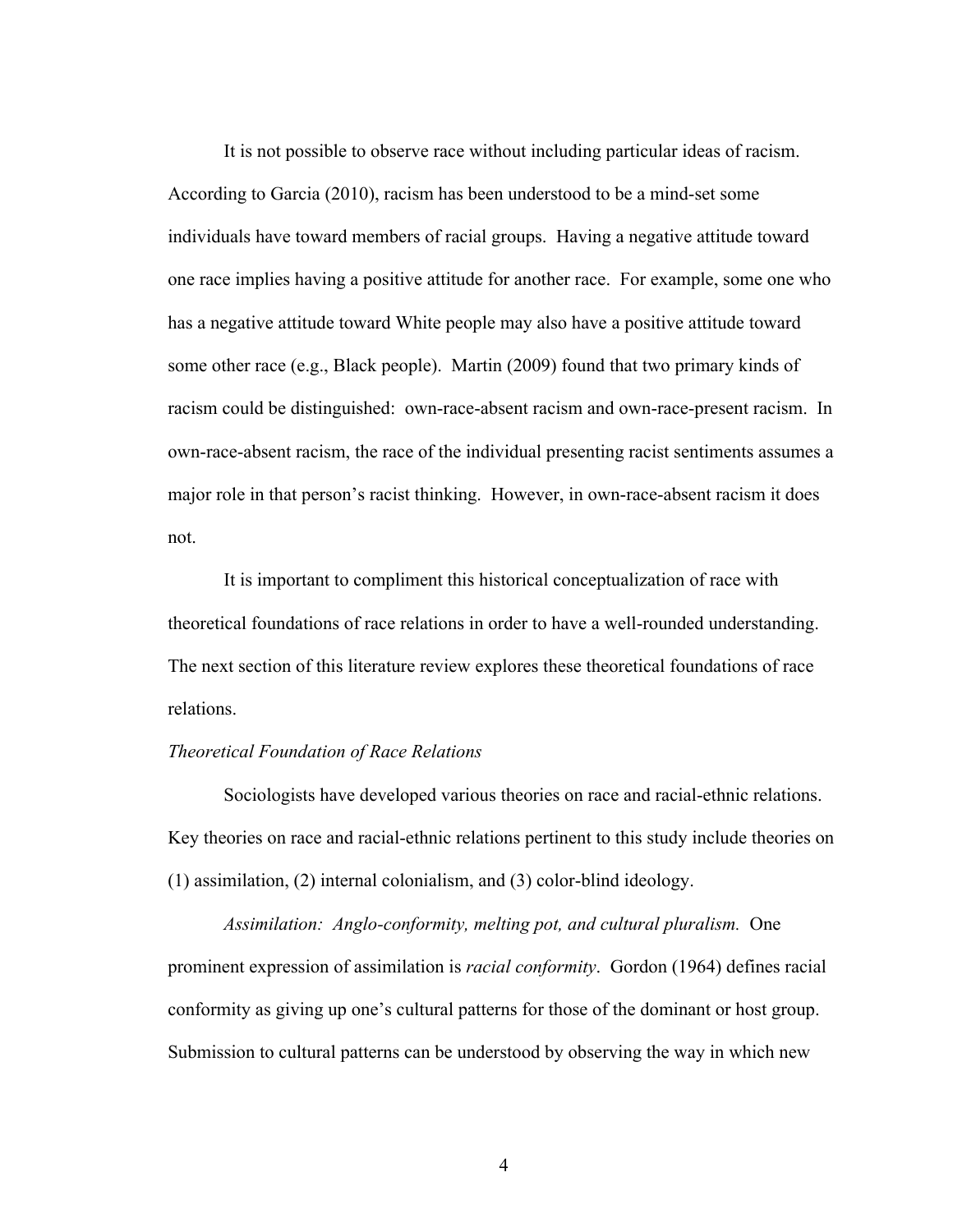groups must conform to the existing Anglo-Protestant culture in the United States (Gordon 1964). Another expression of assimilation is through the idea of the *melting pot*. In this expression, immigrants to the United States would lose their ethnic and racial identities as they mixed together in one new American blend. Under this theory, all immigrants are expected to take up middle-class American values such as sacrifice, sobriety, hard work, and self-reliance (Gordon 1964). Another theory on race and racialethnic relations is *cultural pluralism* or *multiculturalism*. According to Kallen (1956), each ethnic group has the democratic right to preserve its own cultural heritage without being forced to assimilate to the dominant culture. Under this theory, immigrants adapt to the host society but also hold onto their original culture. Thus, an individual would adopt middle-class American values and speak English when interacting with other individuals in public; however, the language and customs from that individual's place of origin could be practiced in more private instances or in communities that worked to preserve the culture.

*Internal colonialism.* Recent analyses of racial oppression combine class stratification and internal colonialism. According to Ball (2010), the main basis of internal colonialism is an interactive structure of racial and class stratification that divides the United States. In other words, the dominant class (i.e., capitalists) in the United States survives by routinely subordinating lower individuals on the socio-economic scale for the sake of profit.

This study focused on hip-hop music, as it was created in response to such internal colonialism. It is a tool created by marginalized individuals to express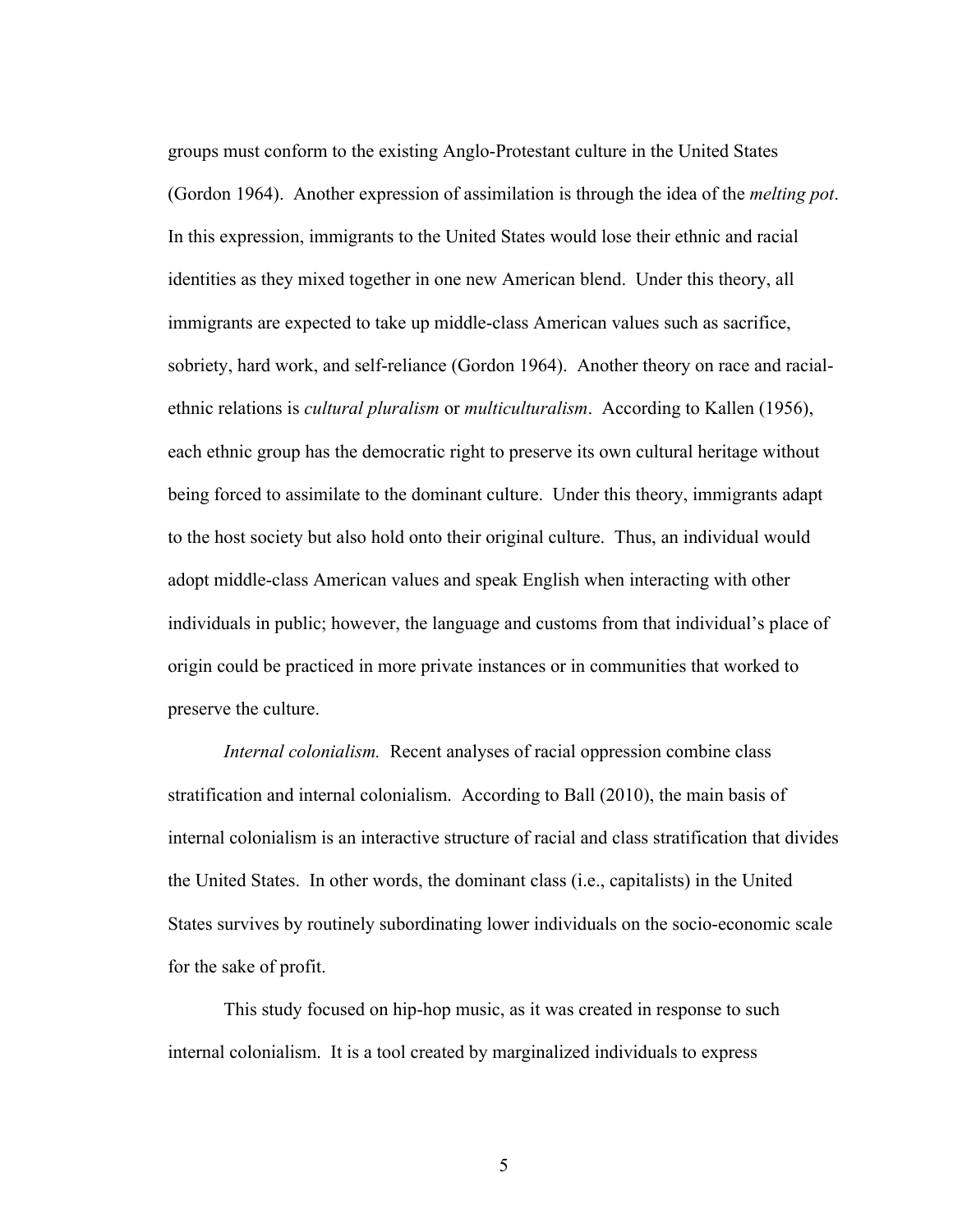frustrations toward economic subordination, sometimes with the intent for radical action. Further elaboration on hip-hop music will be provided later in this thesis.

*Color-blind ideology.* One of the major and most recent theories regarding race and racialization is that of color-blind ideology. Color-blind ideology is the denial that race remains the basis of discrimination and social inequality. The main components of color-blind ideology are (a) using ideas tied with political liberalism (e.g., equal opportunity) and economic liberalism (e.g., individualism, choice) in ways that ignore multiple institutional practices behind segregation and that disregard any concern about the negative consequence that these practices have on minorities; (b) explaining away racial phenomena by suggesting they occur naturally; (c) relying on culturally based arguments such as "Blacks have too many babies" or "Mexicans do not care much about education" to explain the unfavorable situations of minorities in society; and (d) suggesting that discrimination has long since been a central factor affecting the life chances of minorities ("There is discrimination, but there are plenty of jobs available" or "It's better today than it was in the past") (Bonilla-Silva 1997: 28-29*).* Drawing from a sample of 269 White individuals, Carr (1997) found that only 23 percent claimed not to be color-blind. However, in a sample of 105 African Americans, 60 percent claimed not to be color-blind (Carr 1997). Thus, attitudes regarding color-blind ideology differ when the race of the individual is taken into consideration.

While racism may not always be so overtly expressed, this does not mean it does not exist. Racism is often equated with violence and segregation. Thus, many believe that the type of racism that hurts Blacks no longer exists and that Black people who are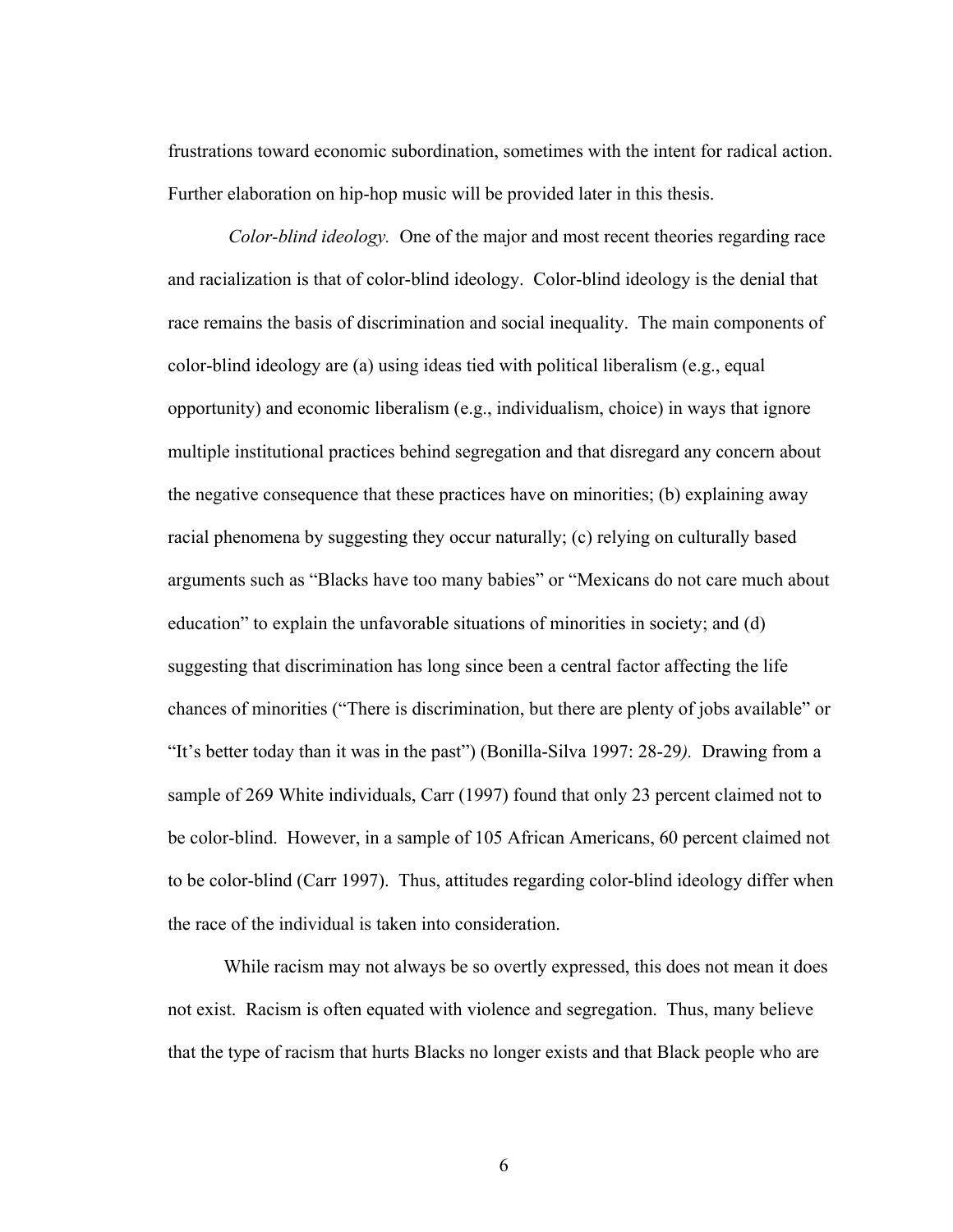willing to work hard enough are well off, maybe better than they deserve and certainly much better than plenty of White people (Cose 1997). According to Cose (1997), a color-blind ideology serves more as a silencer than a racial equalizer. It is a way of suppressing the continuing racial stratification of society and a way of feeling good about the fact that the majority of elites in the world are white. In other words, it becomes a way of justifying the very inequality it claims to remedy. Indeed, covert forms of racism are expressed through a color-blind ideology. The next section of this literature will focus on the importance of music from a sociological perspective.

## *The Sociology of Music*

The sociology of culture emphasizes the importance of studying the production, circulation, and reception of symbolic artifacts of everyday life and the meaning-systems associated with these materials. These artifacts range from religious rituals, knowledgestructures, and popular forms of culture that include the mass media and music. In terms of music, cultural sociologists (Frith 1988; Bennett 2000; Martin, Herbert, and Middleton 2003) examined the significance of:

- The political economy of the music industry in national and global capitalist contexts.
- The varied relationship between musical forms (from chords to genres to use of technological media), musical content (including lyrics), and musicians (as artists, lyricists, and performers).
- The images and representation of social groups through musical forms and content.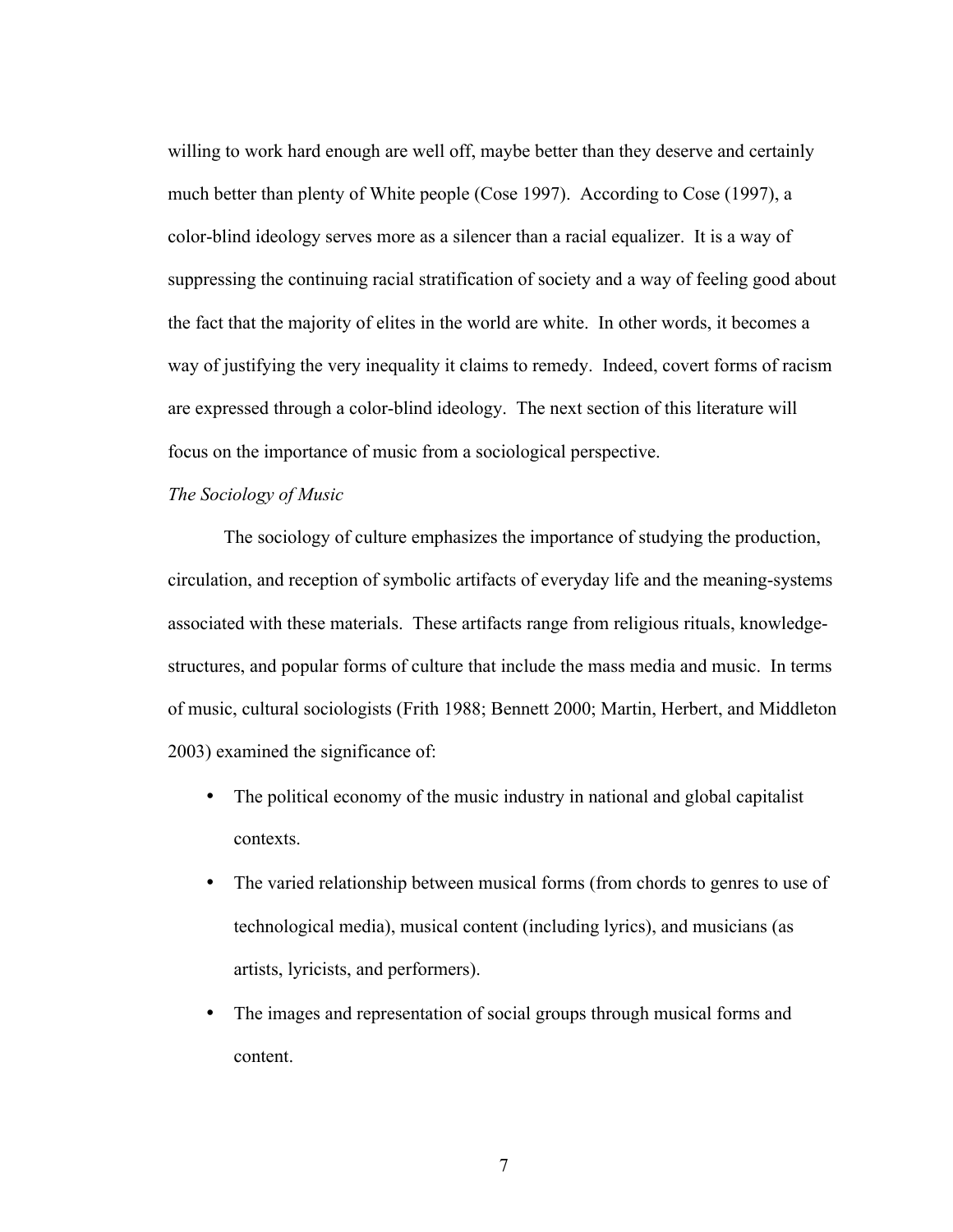- The reception of these forms, content, and musicians by varied audiences and publics, and how this receptiveness shapes social attitudes and identities of audiences
- The effect of music on certain aspects on social life including social inequality and the possible promotion of violence.

As a consequence, some sociologists of music (Denisoff & Bridges 1983; Bennett 2000; Flores 2000; Sullivan 2003; Clay 2006; Riley 2006) focus much attention on understanding how listening to music can be a racialized and cultural activity and can shape the racialized attitudes and identities of music listeners.

Prior studies highlight that (1) certain musical genres and artifacts can serve as a representation of particular times in a society, (2) listening to certain songs and musical genres shapes social identities, and (3) certain songs and musical genres shape social attitudes related to race and perceptions of race.

Previous research shows that observing music can allow individuals to understand the state of a society at a given space and time. American jazz, for example, has been regarded as a pure representation of American democracy. It is "a music built on individualism and compromise, independence and cooperation" (*Weschester County Business Journal* 2005: S18). Leonard (2007) found that not only do individuals with high interest and participation in music tend to use music-related material (e.g., old records, music sheets) as a way to identify their lives*,* but also particular music performances have become defined as significant cultural moments appearing to represent, act out, or embody the changing cultural and social contexts in which they took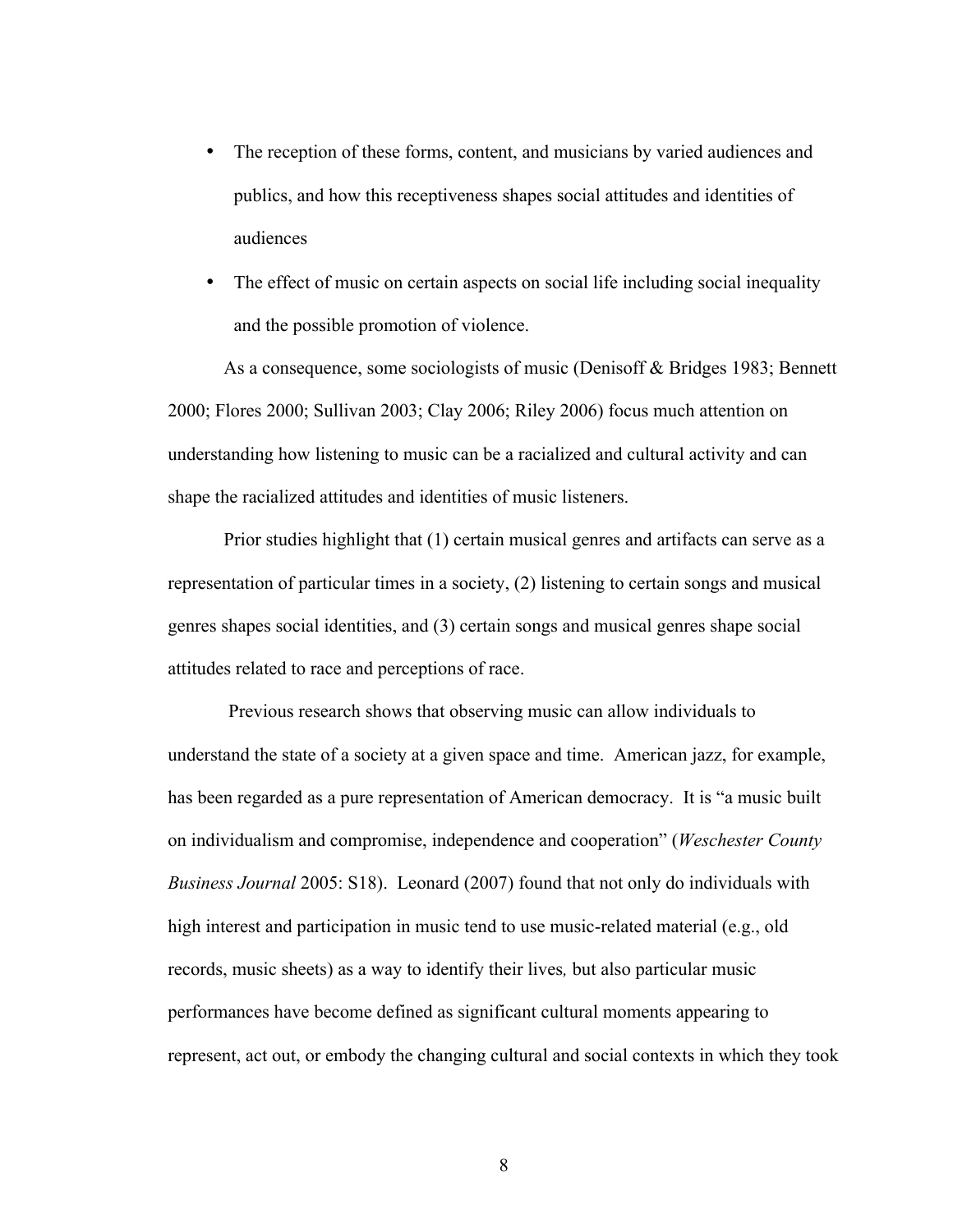place (Leonard 2007). Music, therefore, can be understood as a means to define not only the identity of individuals, but moments of societal change as well.

Listening to certain songs and musical genres can shape social identities. Further, in order to understand music, one must make observations about the space and time in which the music was created. According to Rotter-Broman (2006), by studying music one gains an understanding of the social setting in which it was created. Included in this social setting can be experiences of race. Kruse (2010) revealed that the broadcasting of music helped create and reinforce ideas that unique, local identities and sounds truly existed. Such dissemination allowed individuals to fuse and blend the new sounds to which they were being exposed with their own regional sounds. Harrison (2010) adds that place-specific forms of music, whether the rap music of America's inner-city ghettos or California surfer rock, can only be created by the influence of one's social and physical surroundings. The autobiographical nature of music delivers an understanding of the communities from where it was initially created.

Music can be utilized to gain more of an understanding of how individuals view race. Samporano (2009) found that although musical style and taste are not firmly predetermined by race, ethno-racial groups often gravitate toward music of which they feel they have ownership. One type of music that is often connected with this feeling of ownership is hip-hop. Because much of hip-hop music focuses on the experiences of racial minorities, many racial minority listeners feel there is a personal connection between themselves and the artists. According to Krohn and Suazo (1995), many minority group members and teenagers view rappers as their spokesperson because of the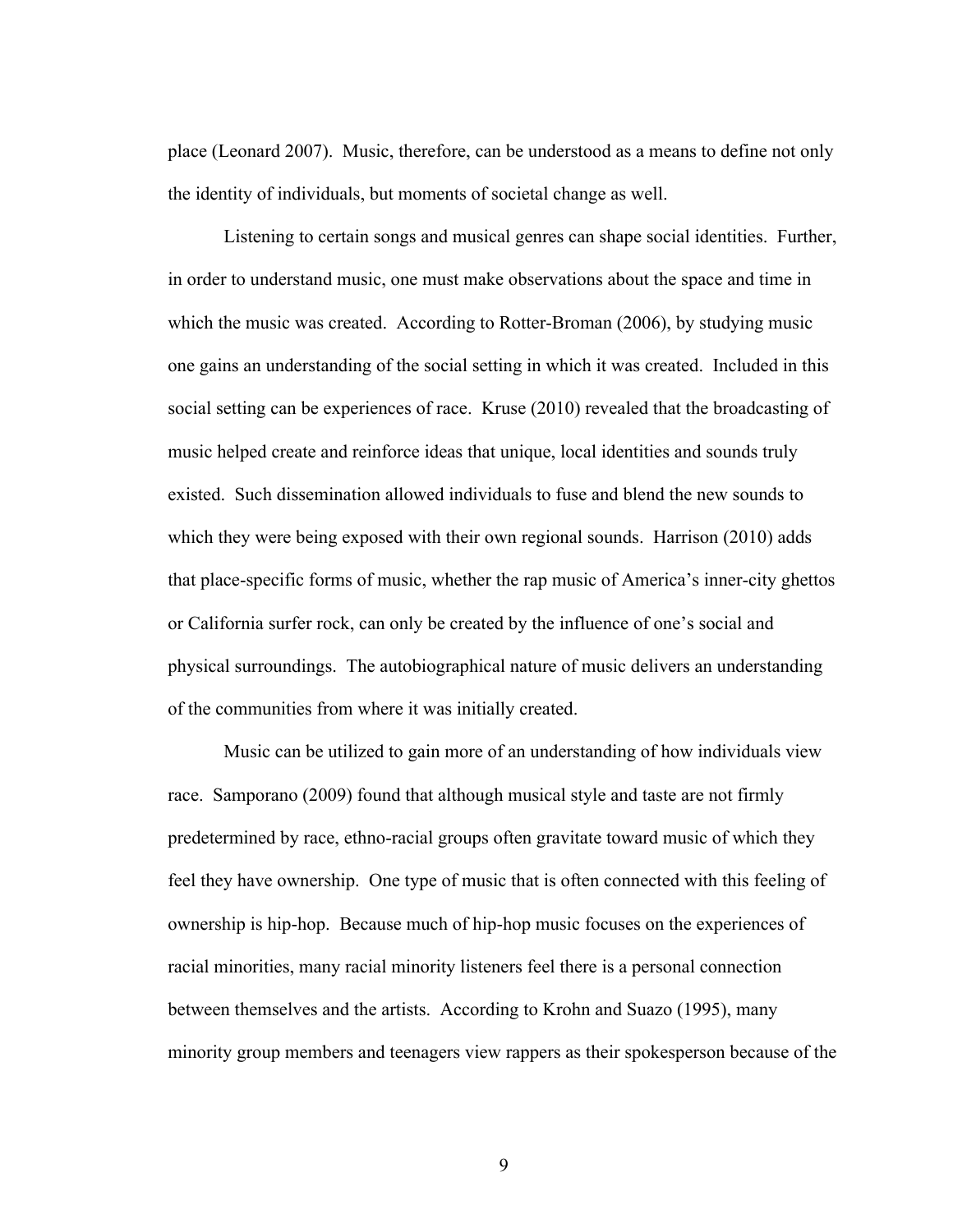blunt expressions of their frustrations and their ability to speak in street language. Such street language usually depicts the least socially desirable elements of urban life including illegal drugs, misogyny, and violence (Krohn & Suazo 1995)*.* The next section of this literature review focuses more on hip-hop from a sociological point of view. *The Sociology of Hip-Hop Music*

According to Chang (2005), hip-hop music is often acknowledged for giving a voice to a generation of mostly Black and Puerto Rican youth who experienced growing up in New York City during harsh economic times and conditions of poverty in the late 1970s and early 1980s. Early hip-hop music exposed the nation to these harsh conditions and allowed individuals who were not familiar with the experience of racial marginalization to, at the very least, hear about it in the form of song and lyric. In a sense, hip-hop music brought to the nation a form of consciousness that was not popularly expressed (Chang 2005).

Writings about hip-hop reveal its place in the Black experience. According to Alridge and Stewart (2005), it is important for scholars to expand effort in preserving and identifying artifacts that document the evolution of hip-hop, gather oral histories of hiphop, and develop historically derived and flexible frameworks through which to observe hip-hop. Doing so will not only contribute to the scholarly discourse about hip-hop but will also assist in preserving the culture and music for generations to come. Hip-hop generation scholars have been encouraged to assume the role of *academic MC* and to create dialogue between the hip-hop generation and the civil rights generation,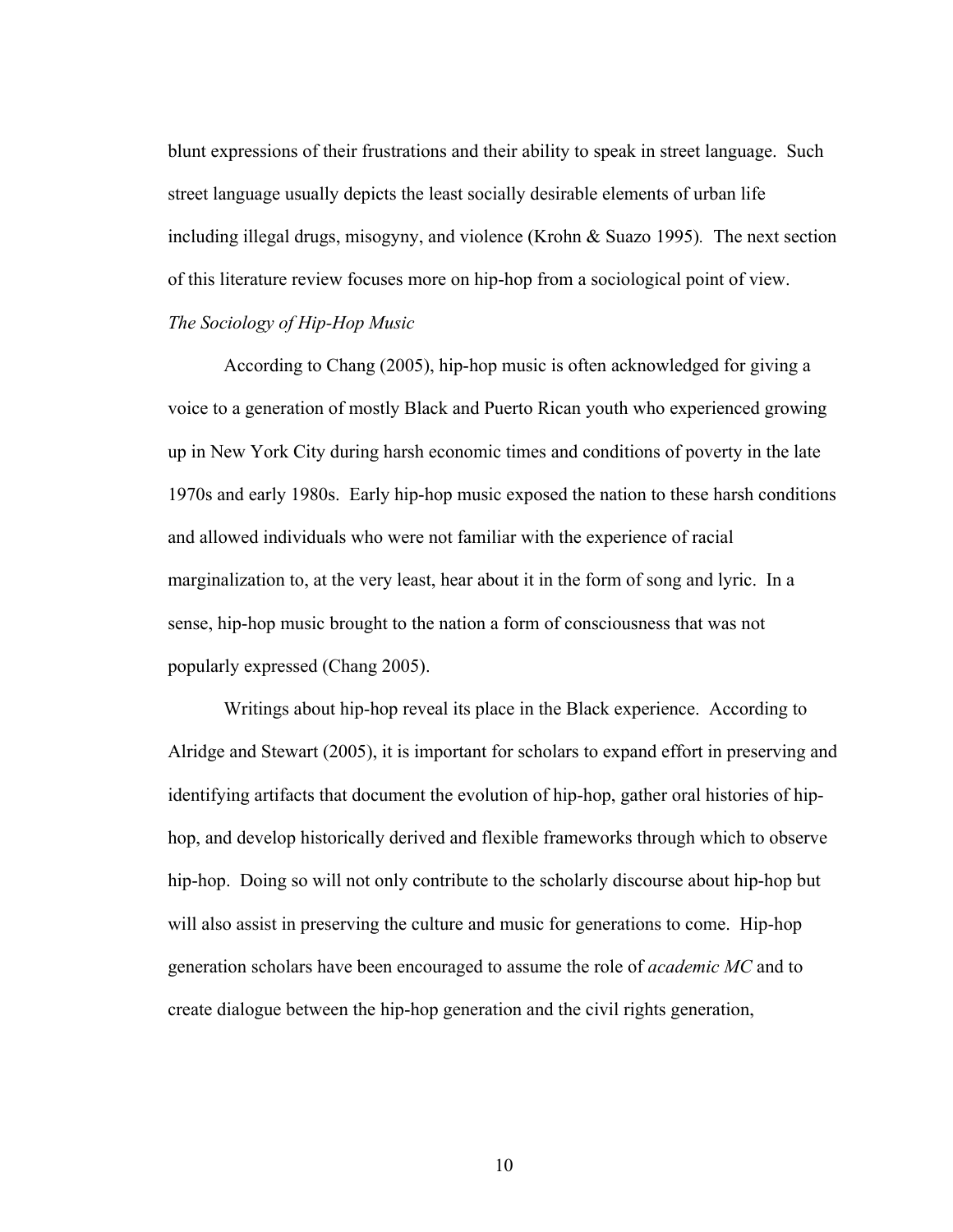specifically Black individuals who participated in either of the two movements (Dagbovie 2005; Aldridge 2005).

In general, sociological studies on hip-hop have examined the particularities of hip-hop music in terms of its relationship to mainstream and alternative music industries; the relationship between its forms, content, performers, and audiences; its images, messages, and representation; its effect on various aspects of social life; and its relationship in shaping social identities and attitudes (Gilroy 1991; Hall & Jefferson 1993; Rose 1994; Perkins 1996; Hall 1997; Flores 2000; Dimitriadis 2001; Clay 2003; Sullivan 2003; Forman & Neal 2004; Riley 2006; Clay 2006; Clay 2008; Clay 2011; Chang 2005; George 1999; Perry 2004; Watkins 2005; Kelley 1994; Dyson 2007; Ogbar 2007; Reeves 2009).

Notably, some studies highlight the relationship between certain hip-hop songs and genres and the development and influence of progressive social movements at local and international levels. According to Giordano (1999), because much of hip-hop tends to reflect the social realities of racism and the seeming hopelessness of many *Generation X* individuals, these individuals have been drawn to social movements that attempt to break down racial barriers nationwide and use hip-hop imagery, lyrics, and style as a way to provide themselves with an empowering voice. For instance, Tanner, Asbridge, and Wortley (2009) provided evidence that individuals who frequently listen to hip-hop were more likely to empathize feelings of inequity and injustice directed toward racial minorities. Furthermore, Furtell, Simi, and Gottshalk (2006) showed that hip-hop could serve as a tool for organizing and a crucial activity for various movement occasions that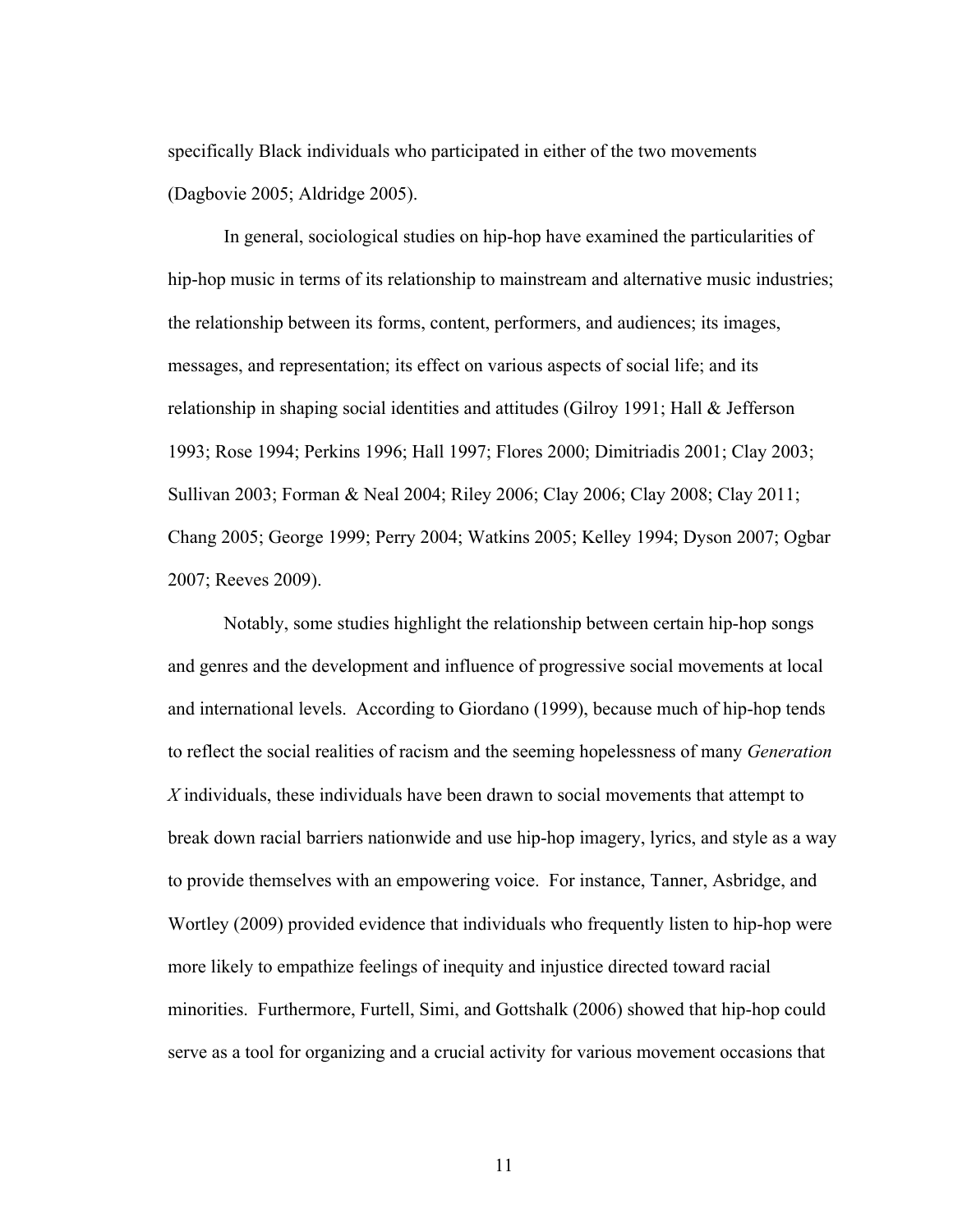move beyond local, translocal, and virtual movement contexts. As such, individuals may use hip-hop music to criticize concrete practices that have caused social ills within society. Stroeken (2005) added that producing such conscious music allows rappers to encourage audiences to confront structures of power.

At present, no sociological research has explicitly studied the effects of listening to hip-hop music on individual attitudes regarding a color-blind ideology. Therefore, this study examines the connection between listening to hip-hop music and attitudes toward race. It draws attention to the racialized attitudes of hip-hop listeners and non-listeners, given the explicit racialized messages in the lyrics of hip-hop music as compared to most mainstream American music. In other words, much of hip-hop music contains messages regarding race that expose the masses to experiences of racial discrimination and inequality, something rarely heard in mainstream music. This study sought to determine if these racialized messages have an effect on the racialized attitudes of listeners. More specifically, this study sought to determine whether listening to hip-hop has an effect on support for a color-blind ideology.

#### *Linking the Role of Entertainment Value in Racial Humor and Hip-Hop Music*

Much research has been dedicated to understanding the role that the entertainment value of racial humor has on attitudes toward race. According to Leap and Smeltzer (2001), jokes regarding racial groups make up one of the most prevalent forms of humor. Being able to have a sense of humor about race shows hope of being able to discuss race openly (Howells 2006). Hasenaur (1998) found joke-telling often creates a space to generate discussions regarding the effects of racially prejudicial talk. Furthermore, when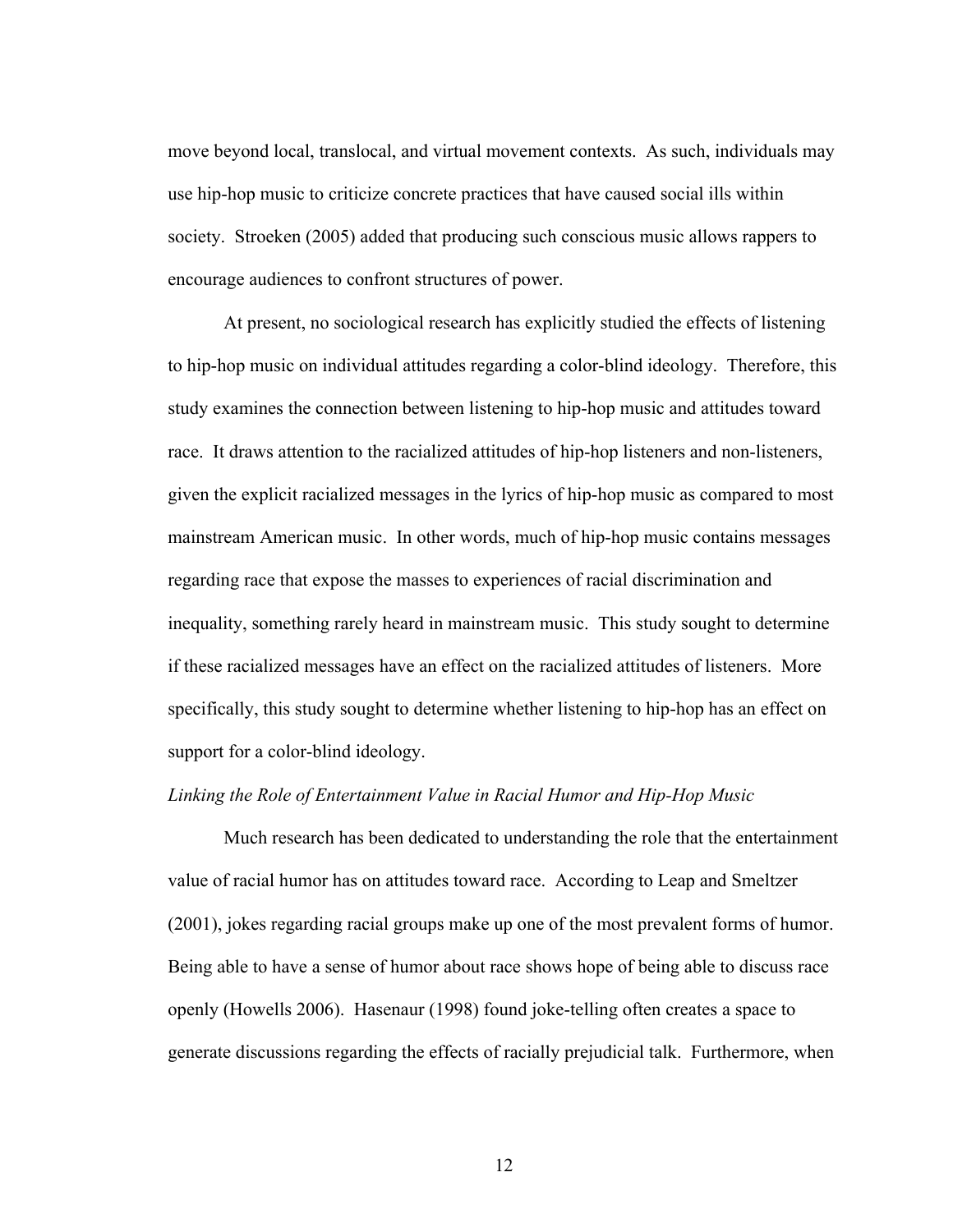controversial issues regarding race are brought forth under the cloak of humor, individuals are more likely to participate in racial discussions. Goodwin (1995) added that racial humor has helped certain societies open up and confront sensitive issues dealing with race that would often be considered politically incorrect. Analyzing racial jokes can provide an understanding on both the relationships between the historical and cultural context that makes a particular racial group become the target of such jokes and the individuals who take part in the act of telling the joke (Popescu 2010).

Weaver (2010) reveals that the insecure language of comedy could encourage and support reverse discourse and anti-racism. In fact, old sketches and tales created during the turn of the 20th century used racial humor to challenge the constraints of race. The use of humor often provided writers a safe way to portray black slaves as chivalrous and humanitarian (Piacentino 2000). Another form of entertainment that creates a space for individuals to focus on issues dealing with race is hip-hop music.

Lyrics in hip-hop often reveal the experiences of inner-city individuals and unfair treatment that would usually be overlooked by mainstream society. Alridge (2005) found that while conventional American culture praises the White, middle-class, hard working individual, hip-hop artists, such as KRS-One of the South Bronx, offer a contemptuous critique of the "Eurocentric" American system demanding more historically accurate portrayals of African Americans in all forms of media from television to textbooks (Alridge 2005). Artists like KRS-One show that African Americans are in a racial category that has its own experiences distinct from that of the conventional Anglo-American.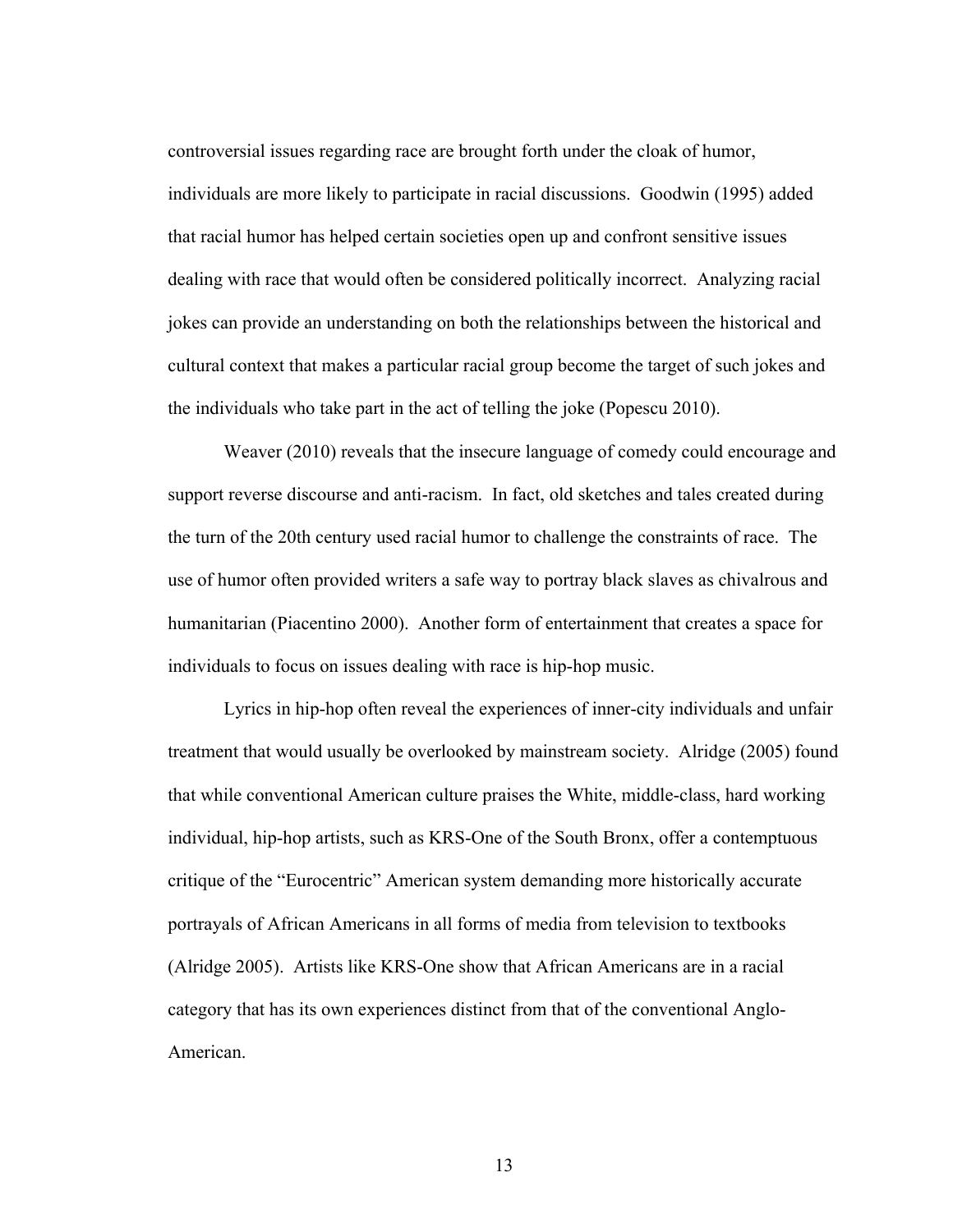This expression of social frustration is a key component of hip-hop music and can be heard throughout the world. Reiter and Mitchell (2008) found that Brazilian hip-hop music has maintained a strong role in shaping the racial consciousness among younger generations of Afro-Brazilians. The messages often heard in Brazilian hip-hop reveal the harsh conditions of the *favelas* (slums) to the broader Brazilian society (Reiter & Mitchell 2008). According to Tickner (2008), in Latin America, hip-hop allowed a linguistic base for writing lyrics and addressing concerns such as violence and the hardships of street life, both with which many marginalized individuals in Colombia, Cuba, and Mexico could identify. In a study to consider the musical influences of American rap on South Africa's hip-hop culture, Khan (2007) found that the artistic output of American artists, such as Tupac, showed that the themes of drug abuse, sex, crime, and the quest for a world free from violence were universally recurrent.

Both comedy and hip-hop music are forms of entertainment. In order to be entertained by comedy, one must understand the context in which the comedic element exists. When race is the focal point of comedy, one must understand the racial context of the joke. Hip-hop music is also a form of entertainment that has often used race as its focal point. When listening to rapper KRS-One exclaim, "I don't walk this way to portray or reinforce stereotypes of today. Like all my brothers eat chicken or watermelon, talk broken English and [are] drug selling" (Parker 1988, track 1), one must understand that Black individuals in America have often been stereotyped based on participation of these activities, and KRS-One uses hip-hop to weaken such stereotypes. This example shows that just as comedians discuss racial differences through the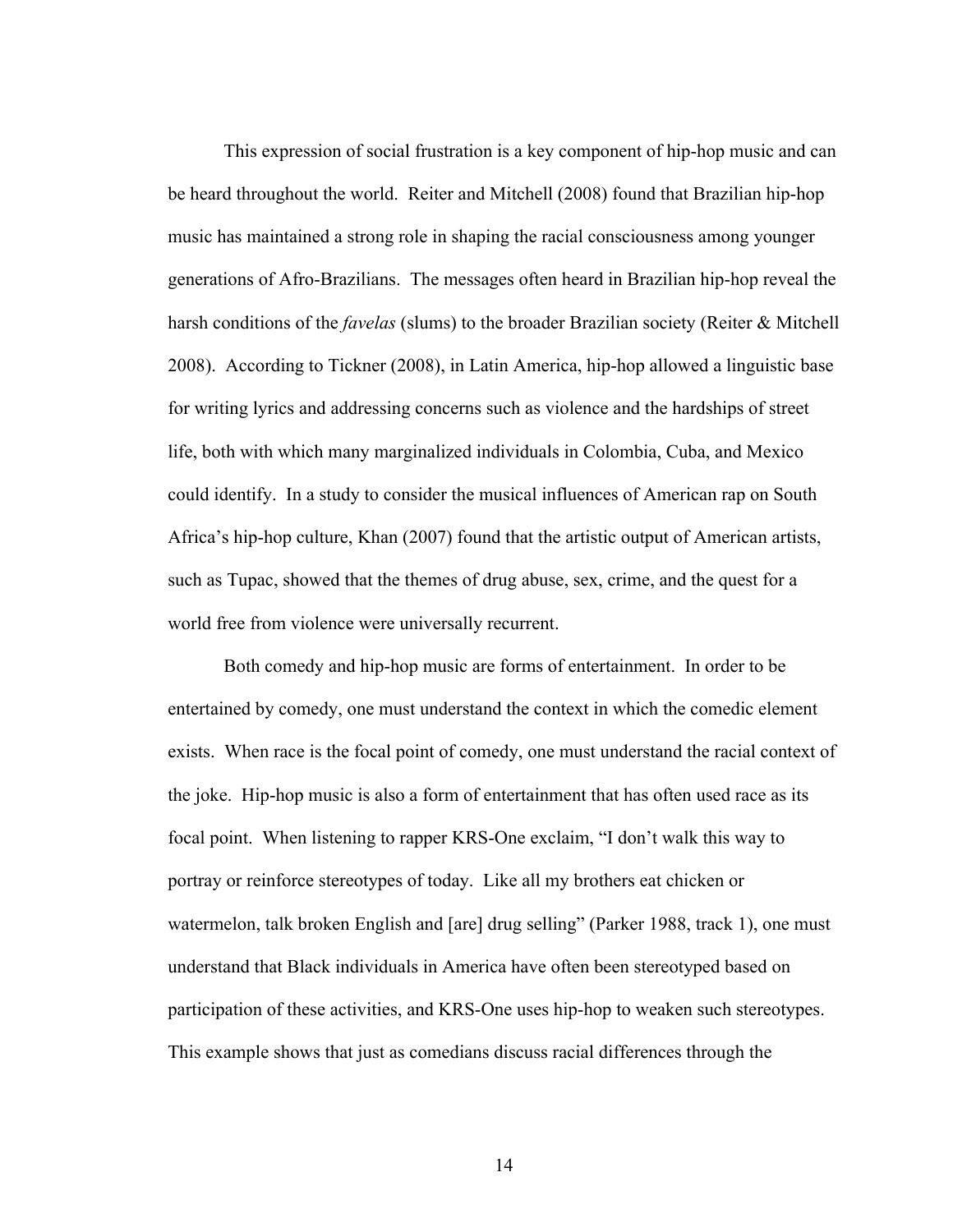entertainment medium of comedy, rappers use hip-hop as an entertainment medium to discuss racial differences as well. Thus, this research sought to analyze the connection between listening to hip-hop music and attitudes about racial humor.

#### *Linking Race as a Convenient Way to Categorize Individuals and Hip-Hop Music*

Much research has been dedicated to understanding race as a way to categorize individuals. According to Haines (2008), race, as a category of identity, often overlaps the notion of ethnicity in the United States. In fact, race is sometimes substituted for ethnicity as "ethnic" identity. Weeks and Vincent (2007) add that race is often assumed to be a primary tool for categorization, with other categories (e.g., religion, gender) assuming a supplemental role. In their study to determine whether or not six- and sevenyear-olds have a concept of race and whether race is a relevant category, Vora and England (2000) found that most children in the United States were likely to categorize images of individuals by race. Race appeared to be the most relevant category to the children in their study because it was the most frequently selected and the first categorization used by the children. Thus, one may conclude that individuals learn to see others through the category of race very early. Race, as a category, is often connected with racial stereotypes, or preconceived characteristics attributed to individuals based on physical appearance. Such stereotypes may affect how individuals act toward members of particular races. Kivel, Johnson, and Scraton (2009) believed that categories such as race could create–or restrict–the opportunities of individuals.

Attitudes toward racial categorization are often expressed in hip-hop music. Often, hip-hop artists use the category of race to differentiate life experiences, attitudes,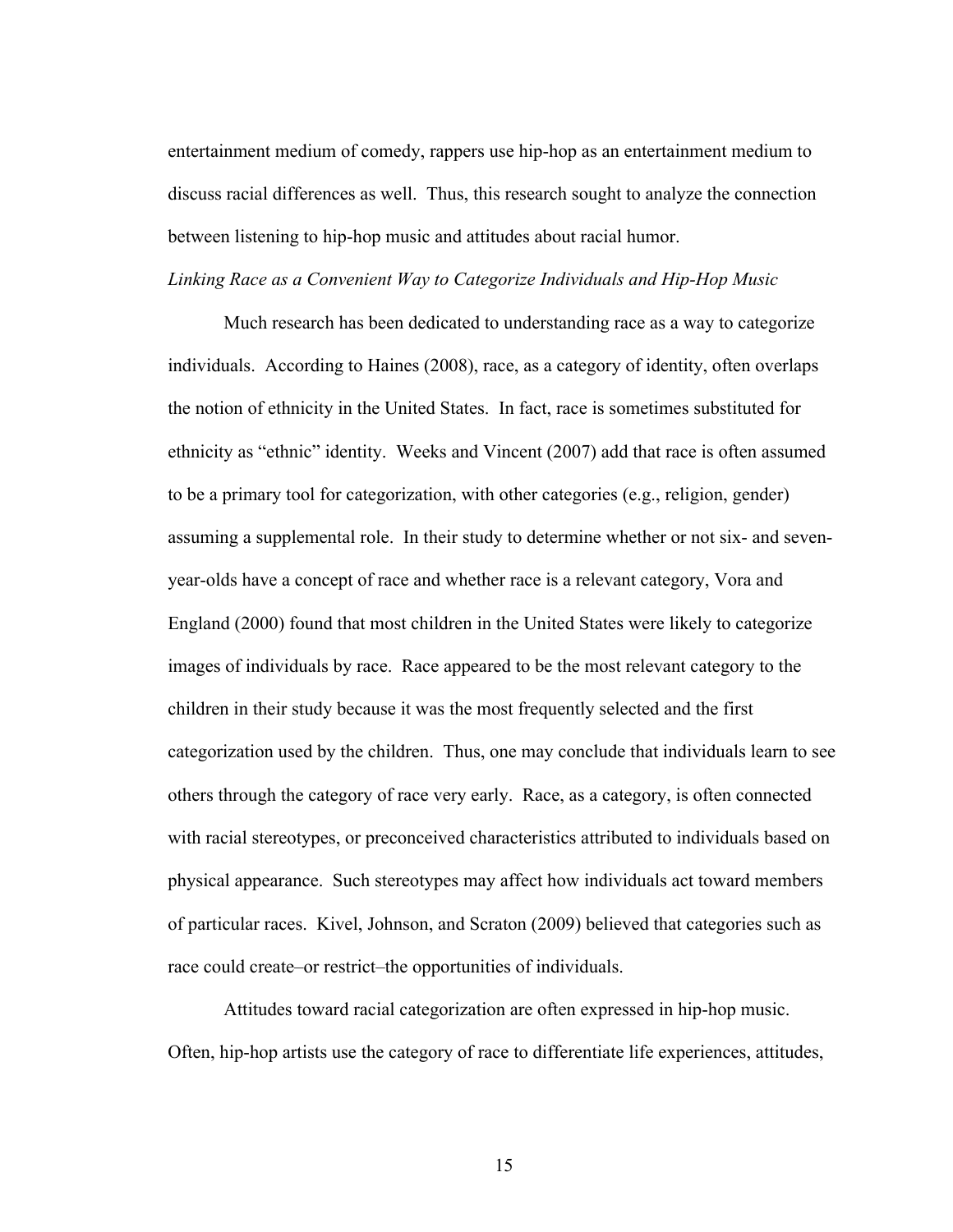and perspectives. It is through this category that artists reveal the differences between the majority and those who experience life from the margins. Research on hip-hop has been dedicated to understanding the combination of race and gender as forms of categorization for individuals. Hip-hop creates a space that allows the emergence of a critical discourse on the experience of Black women. It also creates a space to articulate feminist politics and to challenge popular representations of women of color (Clay 2008). Many Black women use the music of hip-hop as a tool for empowerment and to understand the current situation of women of color. Phillips, Reddic-Morgan, and Stephens (2005) add that through hip-hop, women of color, particularly African American women, are able to translate feminist ideas from the larger culture into street-level contexts to share amongst fellow individuals who are marginalized. Furthermore, they are able to add their own personal and political struggles and ideas, which can inform and challenge mainstream feminists.

It is worth noting the topic of gender and how some black feminist listeners may observe hip-hop music in a negative way. Oftentimes, gender is overlooked when regarding race. Individuals may categorize others by race and assume that the experience of individuals in particular racial categories may be the same without regarding any differences that may be experienced due to the intersection of race and gender. In a study exploring the ways in which Black Muslim women of the hip-hop generation use rap music to negotiate their faith and culture, McMurray (2008) found that particular tools are used to misrepresent and therefore marginalize their actual experiences. One of these tools is the systemic hyper-sexualization and marginalization of Black women in the hip-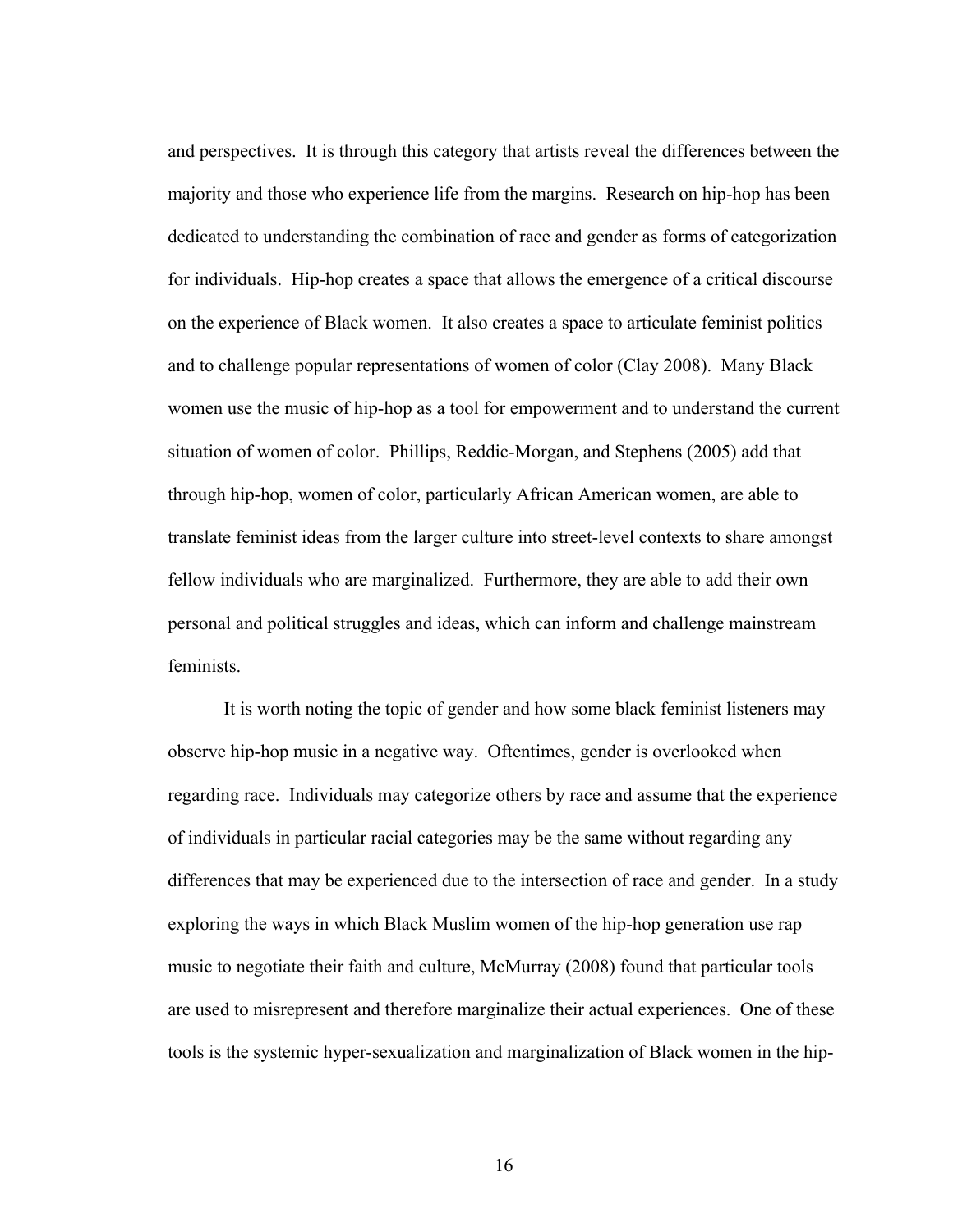hop music industry, which is often mistaken as a precise reflection of hip-hop culture (McMurray 2008). Though some hip-hop does not fully represent the experience of all African American women, the music certainly delivers an alternative view toward women that conventional society would not normally be exposed to.

Individuals may listen to hip-hop and find that many artists find the main reason behind differences in life experiences amongst individuals comes from being racially categorized*.* Also, observing hip-hop music can bring a deeper understanding of the intersection of race and gender in life experiences. Though much research has been dedicated to understanding race as a form of identity for groups of individuals, it is yet to be determined whether a connection between listening to hip-hop and finding race to be a convenient way to categorize individuals exists.

#### *Linking the Acknowledgement of Race with Hip-Hop Music*

Previous research has shown that individuals frequently acknowledge others based on their race. Harper (2009) believes that practicing racial consciousness and acknowledgment could offer promising rewards for society. According to Warmington (2009), acknowledging the race of individuals can contribute to alleviating struggles for social justice. Harper, Patton, and Wooden (2009) add that by acknowledging race, policymakers and public sectors can gain a better understanding of structural obstacles that create racial inequalities. One way to address such inequalities would be to address the subjective and negative perceptions tied to certain racialized identities (Jain 2010). Such acknowledgement of race can be found in the lyrics of much hip-hop music.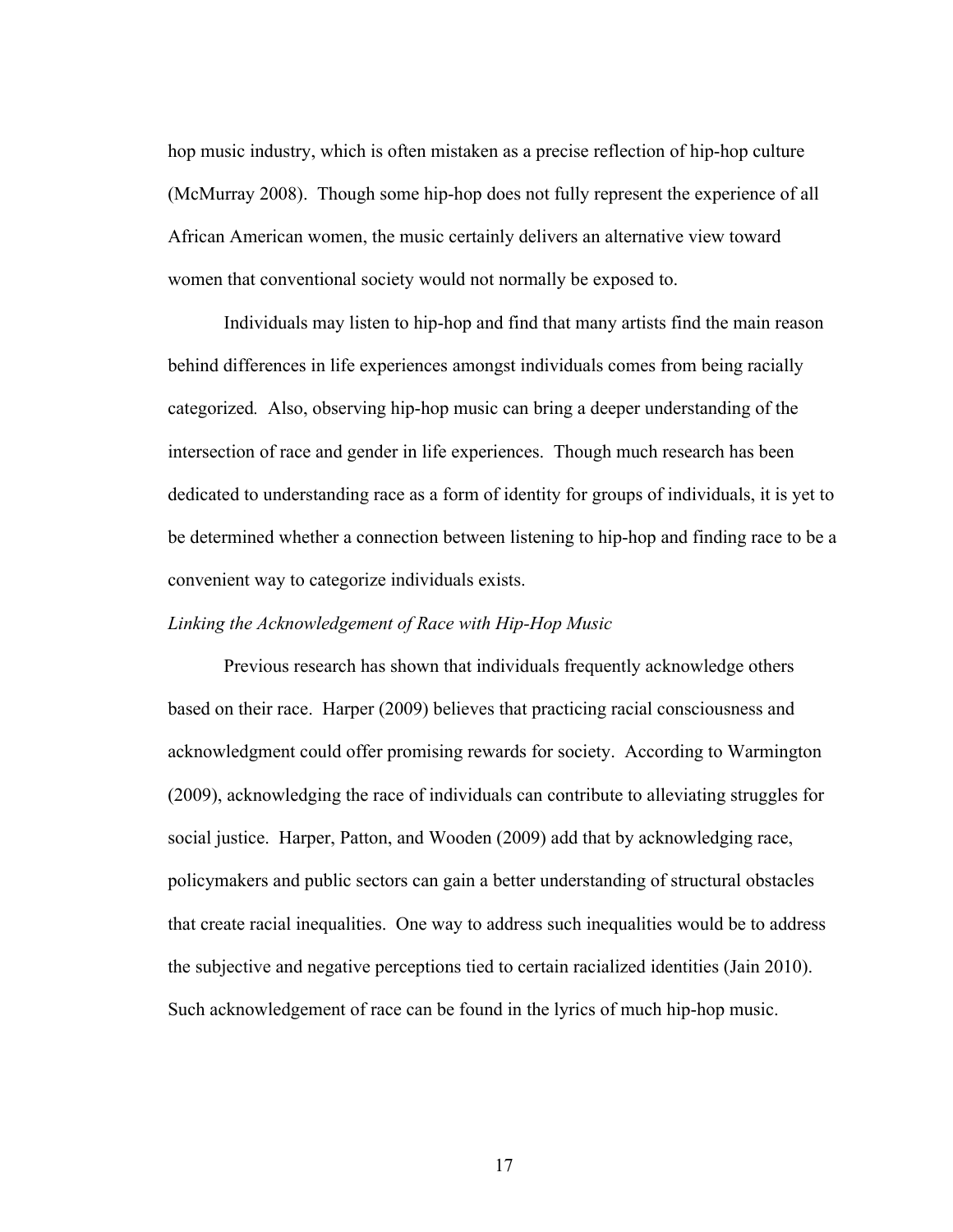It is almost a requirement to have pride and a want to preserve one's cultural heritage in the realm of hip-hop. This pride can be connected to the roots of hip-hop as it is an art form created as a means to acknowledge the value of African-Americans during a time of racial and economic turmoil. According to Alridge (2005), hip-hop music has many connections to the Civil Rights Movement. Both promoted Blacks to have selfdetermination, a liberatory education, and economic solidarity. Hip-hop serves as White America's introduction to minority society, exposing traditional America to the living conditions in the inner-city. Individuals who may not know about the experiences of racial minorities or individuals in the inner-city can use hip-hop as a form of exposure and education. Osumare (2001) adds that much of hip-hop acknowledges the struggle of Black and Latino males in ghettos, as well as the increasing violent gang activity that may take place in those areas.

Hip-hop has allowed racially marginalized individuals to realize that they share experiences with each other. Furthermore, hip-hop in America has allowed racial minorities to vocally acknowledge their self-worth and distinct identity in a society that promotes conformity to whiteness. Though much research has been dedicated to understanding race as a form of identity, it is yet to be determined whether a connection between listening to hip-hop and consciously acknowledging another individual's race exists.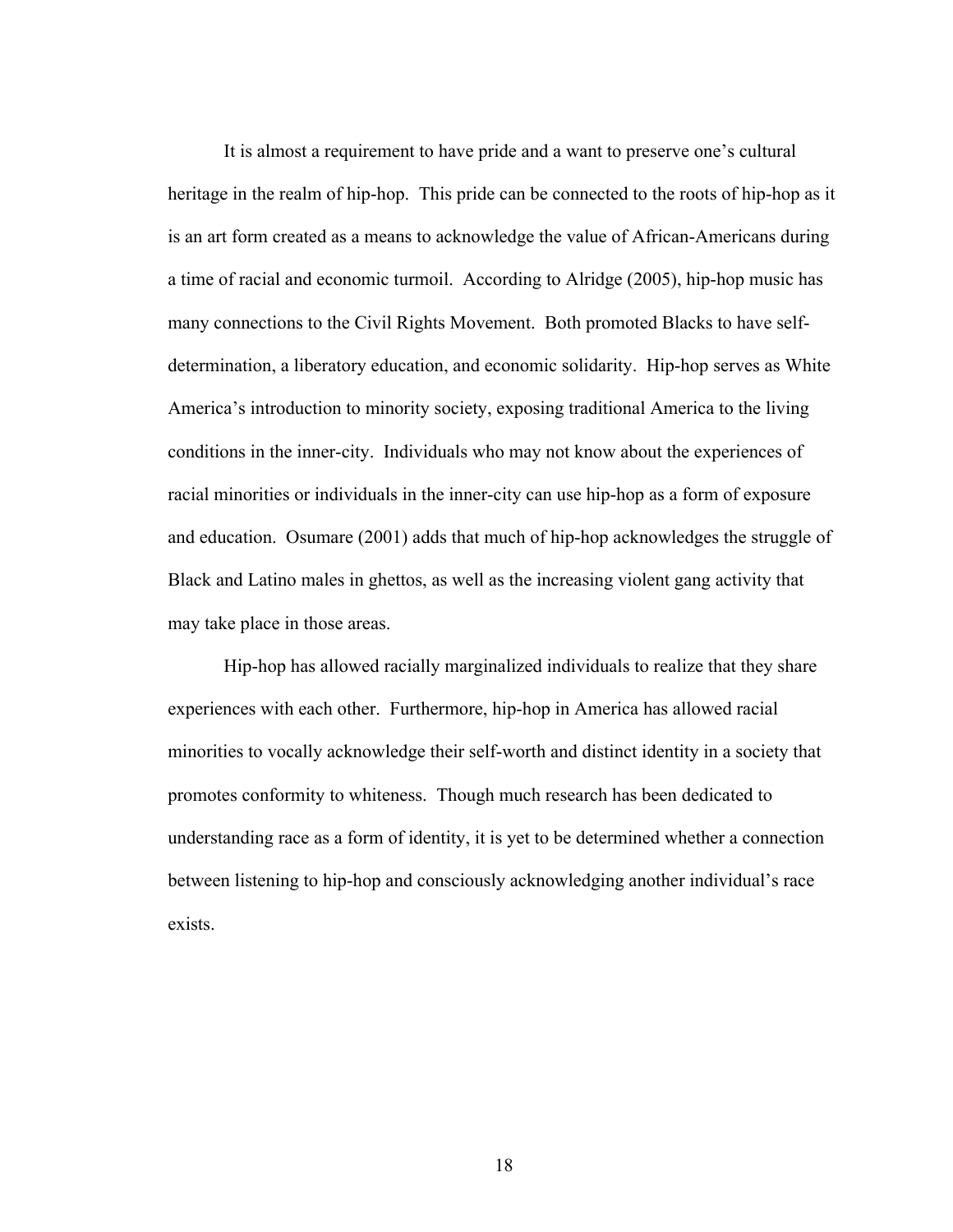# *Linking Racial Diversity and Focusing on Race as a Main Component of Association with Hip-Hop Music*

Much research has been dedicated to understanding attitudes toward racial diversity. Mazzuca (2004) found that Whites (82%), Hispanics (80%), and Blacks (88%) in America are likely to report acceptance toward racial diversity and have friendships with individuals who are not of the same racial background. Cowan (2005) revealed that when individuals and groups were observed across ethnic groups and across college campuses, there were as many intraracial groups as there were interracial groups. According to Case (2007), students taking courses that deal with diversity can become more aware of racialized experiences, the institutional and prevalent nature of racism, and can more clearly recognize the extent of White privilege. Kernahan and Davis (2007) add that such courses may drive students to take proper action in alleviating the problems of racism.

Hip-hop has grown to be one of the most diverse cultures including individuals from all throughout the world in its community. If traveling, one cannot choose an international vacation spot or journey to a city on business without finding hip-hop culture, usually containing the sounds and movements of the American originators spiced with local flavor (Osumare 2001)*.* According to Dennis (2006), hip-hop artists in Colombia strategically combine US hip-hop artifacts and influences with local ones to celebrate their cultures and even accentuate *blackness*. This may serve as evidence that US racial categories are being distributed by means of hip-hop music. Hip-hop has even provided a voice for frustrated individuals in communist China. Chinese hip-hop artists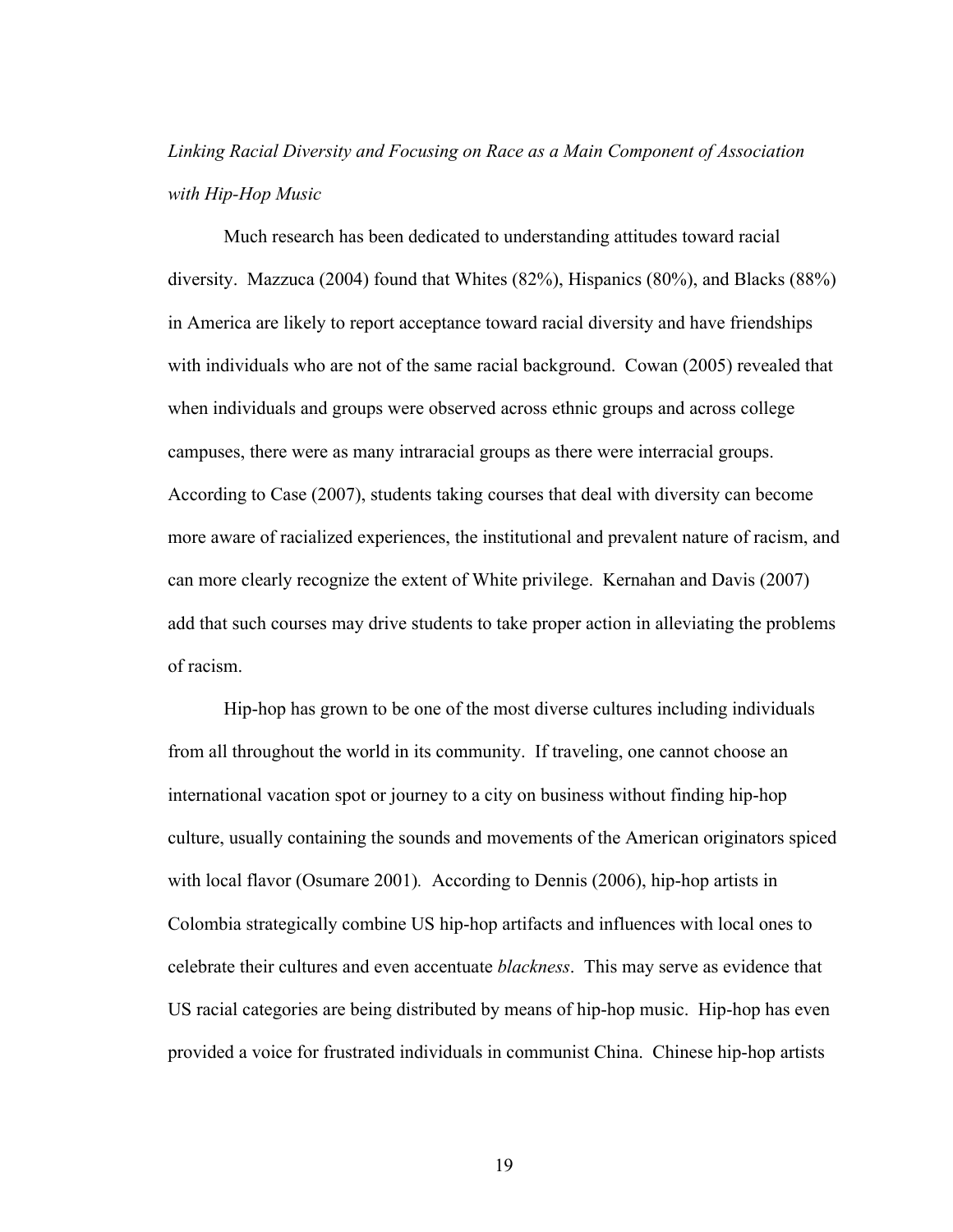like Pu Tao have used the medium to express anti-Japanese sentiments in reaction to the increasing public denials from politicians in regards to the Japanese militaristic legacy (Osumare 2001).

The hip-hop community may create networks and bonds between individuals from different backgrounds leading to a diverse group of friends. Groups like Ozomatli, The Visionaries, and Typical Cats are prime examples of individuals from different racial backgrounds forming with the central focus of creating hip-hop music to describe racially marginalized experiences. Also, since much of the messages in hip-hop focus on the experience of individuals marginalized because of race, individuals who consume the music may have a preference to associate with individuals who share the same consciousness regarding race. Since color-blind ideology would disregard *unique* experiences based on race, it would stand in opposition to these racial attitudes. Though much research has been dedicated to understanding race and diversity in the realm of hiphop, it is yet to be determined whether a connection between listening to hip-hop and considering oneself to have a racially diverse group of friends or choosing race to play a major role with whom one associates with exists.

# *Linking the Concept of Race as Nonexistent with Hip-Hop Music*

Previous research has been dedicated to understanding the idea that the inequalities and discrimination embedded in race do not exist. In my research, I refer to this idea as having a color-blind ideology. Included in a color-blind ideology are the concept of whiteness and its assumption of normativity (Guthman 2008). According to Quiroz (2007), the fact that the majority of intercountry adopters tend to be white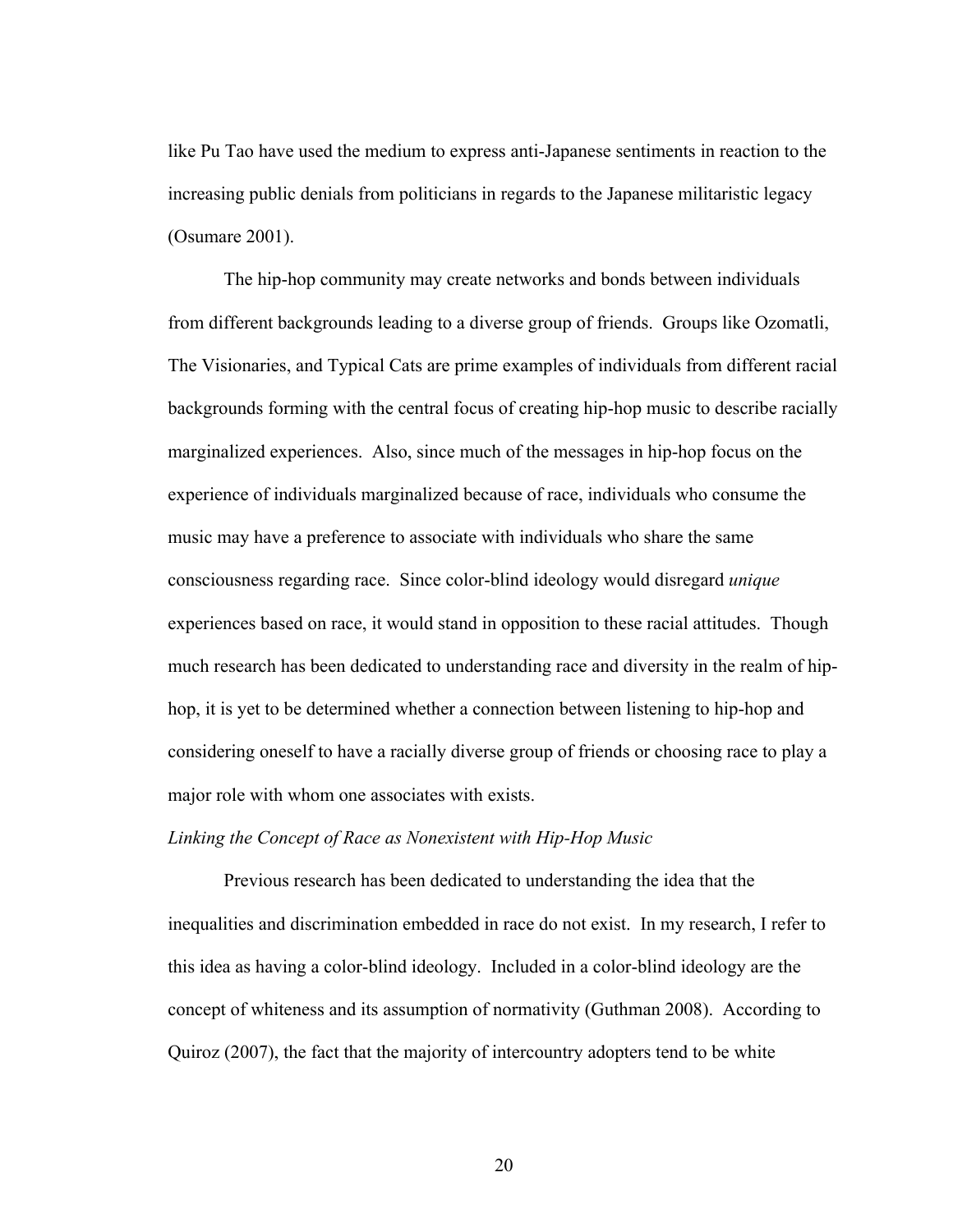suggests normativity to a White culture justified by the claim of being color-blind. Reason and Evans (2007) believe that recognizing whiteness as a social identity is particularly difficult for some Whites individuals who have been taught to believe that ethnic and racial identity are attributed only to individuals of color and to ignore the role that ethnicity and race play in their own experience of life. According to Atwater (2008), many individuals often unconsciously hold racial biases that can affect their expectations of others. In order to stimulate true equality, then, the situation of all groups must be acknowledged and addressed (Tarca 2005).

Previous literature has also focused on the use of color-blind ideology to appropriate the culture of hip-hop. According to Alridge (2005), color-blind ideology provides White audience members in hip-hop with the discursive resources to justify their presence in the scene. Furthermore, it provides the opportunity for whites to use their racial power–be it intentional or not–to appropriate the culture of hip-hop, removing the racially conscious messages out of the music and replacing them with color-blind ones. In a study to understand the representational tactics of White rapper, Eminem, Dawkins (2010) found that Eminem creates a marginalized space for himself by acknowledging his white race in a genre of music that has been categorized as Black. Doing so allows him to relate with the Black and other minority members of his audience by revealing an experience of racial marginalization from the majority of Black musicians in hip-hop. Keller (2009) adds that Eminem uses the tactic of portraying himself as the underdog who must overcome doubt and discrimination in a power structure that is typically the target of discrimination rather than the perpetrator.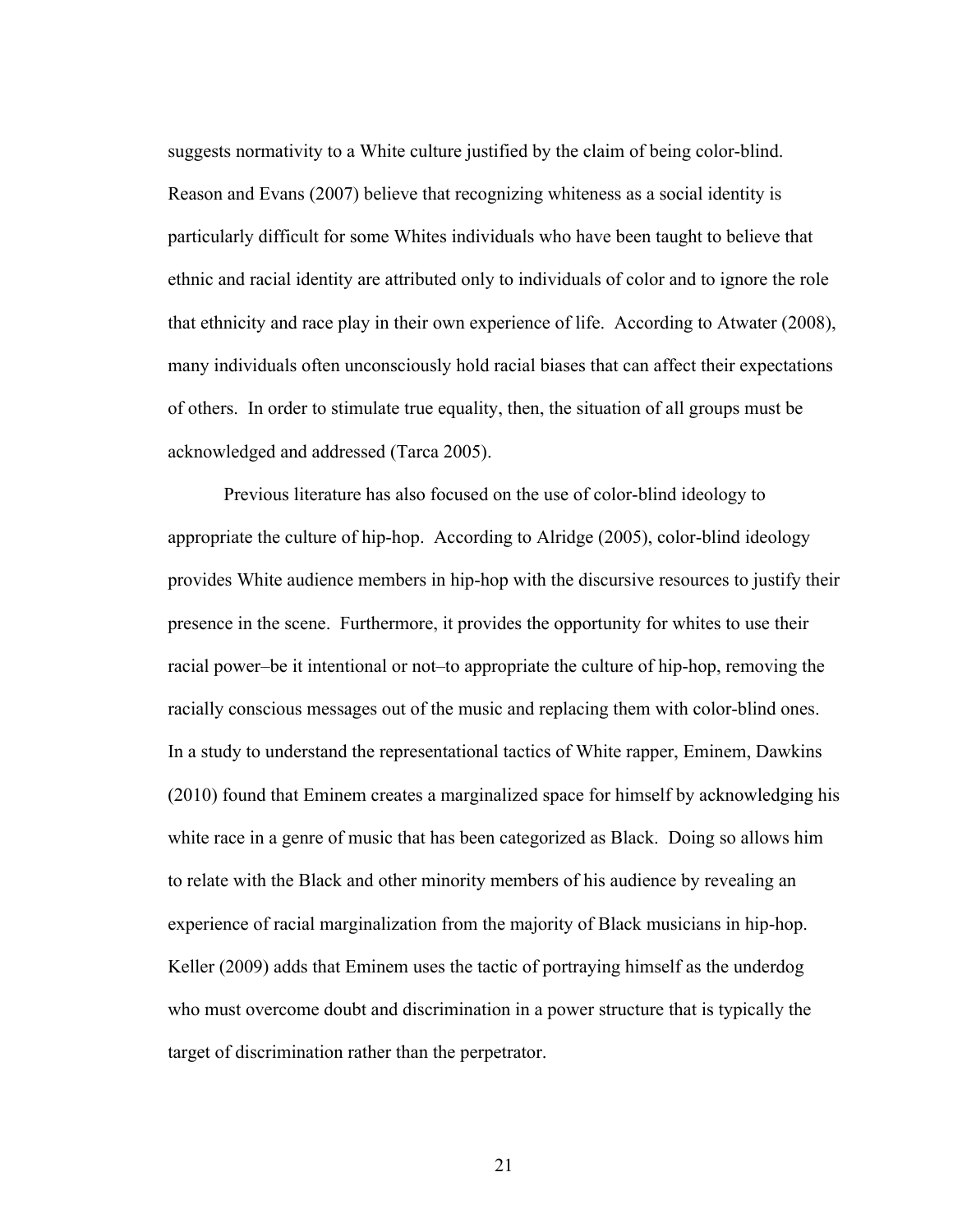Individuals who do not listen to hip-hop may keep themselves from listening to music that would expose them to messages highlighting racialized experiences. It is worth noting findings from Osumare (2001) regarding a version of hip-hop, or mainstream rap, often heard on the radio or in nightclubs, that deals less with delivering messages of a racially marginalized experience, and focuses more on partying, drugs, and sexual promiscuity. Many longtime listeners of hip-hop often argue that such music does not capture the traditional essence of the music and should be regarded as pop-music rather than hip-hop. Though some research has been dedicated to understanding the role in which white audiences in the realm of hip-hop *use* a color-blind ideology, it is yet to be determined whether listening to hip-hop has an actual effect on *having* a color-blind ideology.

## *Hip-Hop Genres*

This study observes hip-hop as a category of music that includes genres that differ by form and content and their possible relationship to various attitudes of race. Because each genre conveys different messages in its lyrics, it is important to analyze the specificity of hip-hop music. The literature discusses four major genres that may be categorized as: (1) gangsta; (2) misogynistic; (3) socially and politically conscious (SPC); and (4) mainstream.

*Gangsta Rap.* The first genre can be labeled *gangsta*. Forman (2000) defines gangsta rap as music that promotes "capitalistic values such as rugged individualism, rampant materialism, strength through physical force, and male domination" (p. 188). In other words, gangsta rap promotes ideas of dominating over others, accumulating as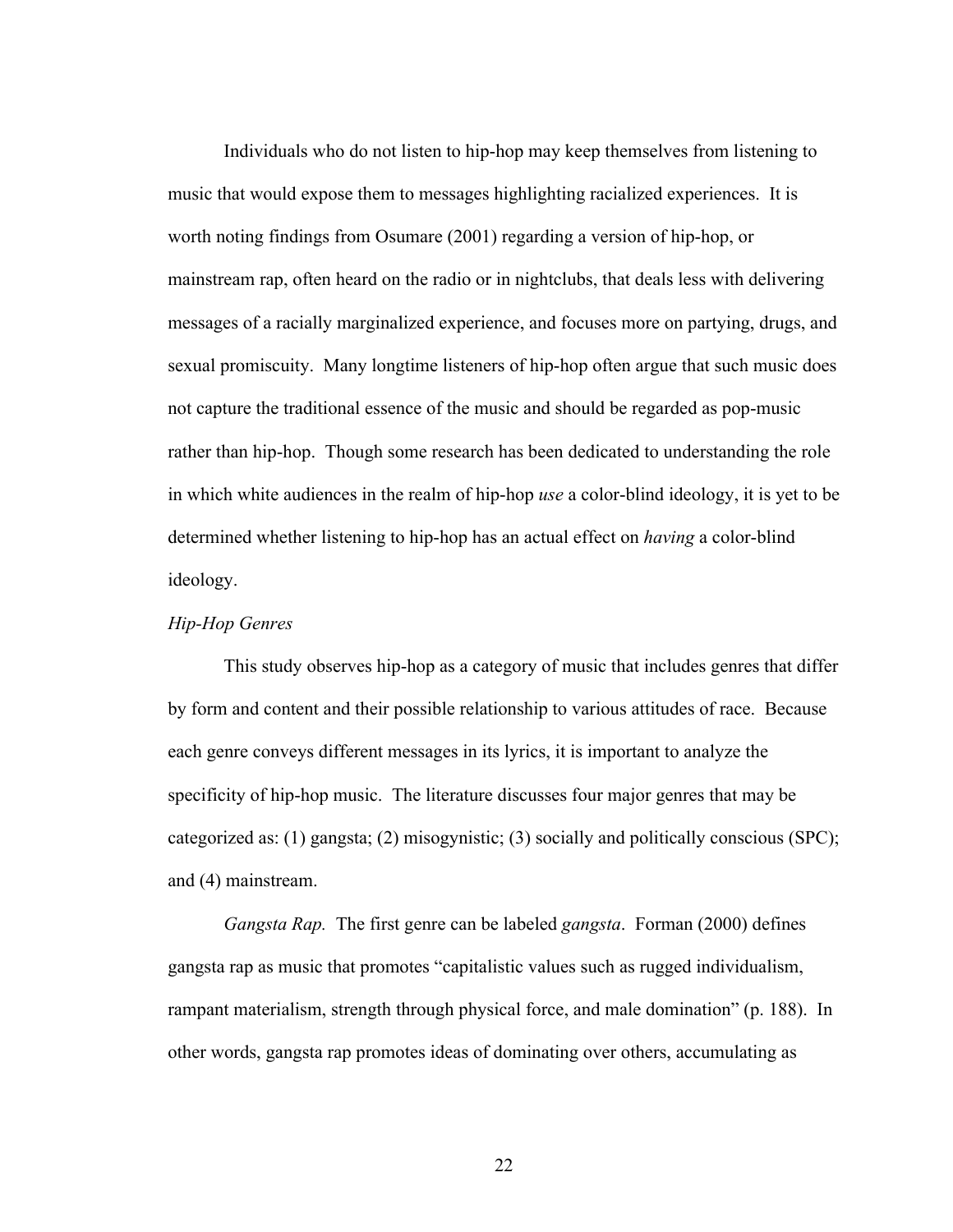many material goods (legally or illegally) as possible, and using physical violence to gain respect from others. Ex-president of the National Political Congress of Black Women, C. Delores Tucker believes that gangsta rap bred self-destruction among listeners, particularly the youth (Forman 2000).

According to Herd (2009), gangsta rap provides the outsider (i.e., mainstream society) with a glimpse of the gangster identity- an identity bound only by attitude, lifestyle, and ultimately music choice. But the lyrics often heard in gangsta rap clearly draw the spatial boundaries that contain the gangsta rapper. In other words, much of gangsta rap focuses on the experiences of minorities in the urban environment while excluding individuals in the surrounding suburbs and denying them as sharers of those experiences. Songs like, "Tales from the Darkside" by gangsta rapper Ice Cube explicitly exclude the White middle-class youth (the majority of hip-hop's commercial market) from the African-American identity of the gangsta. Previous studies, however, have not determined whether or not the messages promoted in gangsta rap have an influence on the individual's view of race.

*Misogynistic Rap.* The second genre can be labeled *misogynistic*. Adams and Douglas (2006) define misogyny as the disdain or hatred for women. It is an ideology that reduces women to objects for men's use, abuse, or ownership. Furthermore, they theorize that one of the following six beliefs is usually included in misogynistic rap: (1) references of women as discardable and usable beings; (2) references of men having a higher status than women; (3) characterization of women as *users* of men; (4) references of women as causes of *trouble* for men; (5) statements involving violent actions toward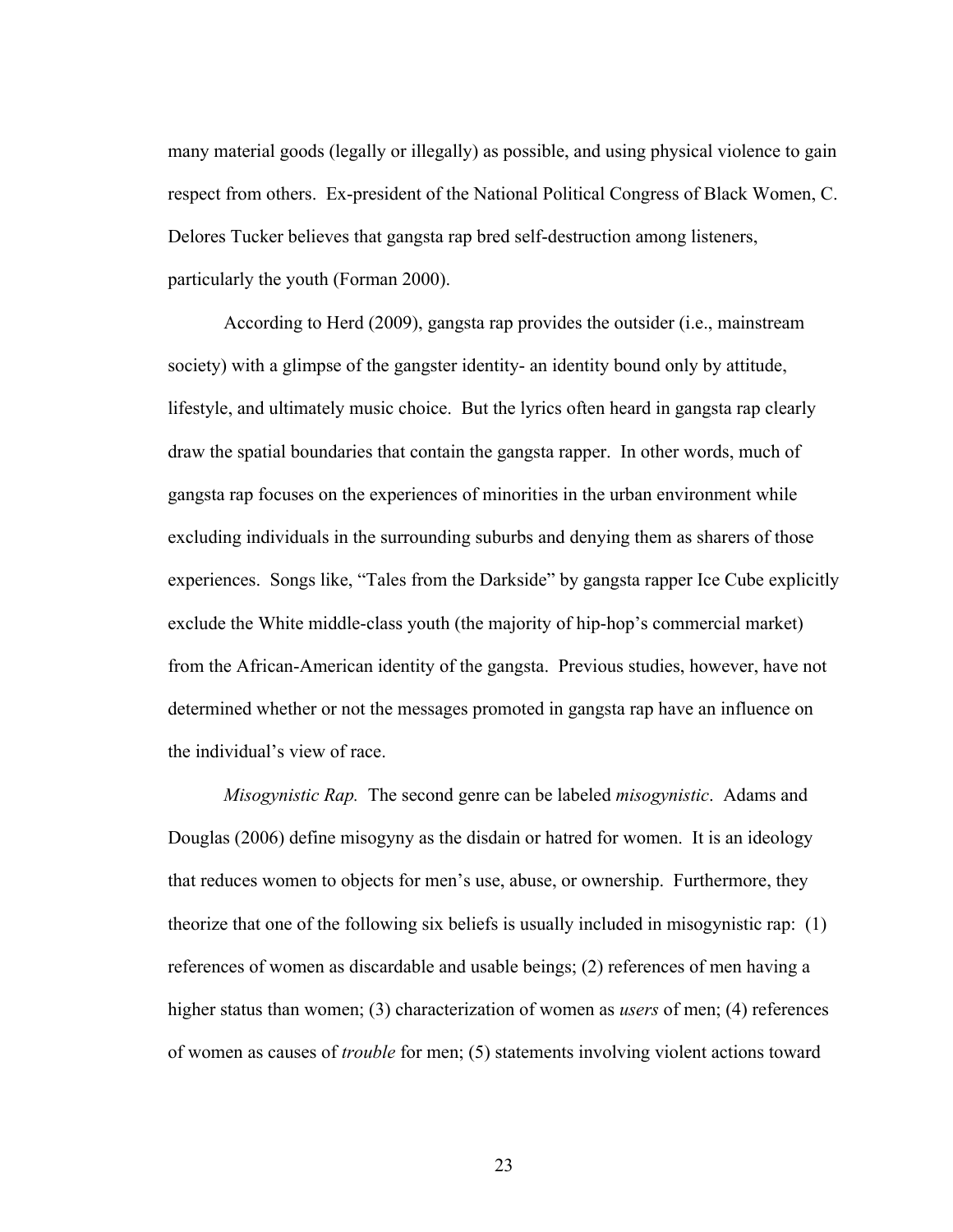women, specifically in relation to sex; and (6) derogatory statements about women in relation to sex (Adams and Douglas 2006). Within rap music, misogyny entails the glamorizing, promotion, humorizing, justifying, or normalizing of oppressive concepts towards women (Tyree 2009).

According to Tyree (2009), Black male rappers often create a space in rap music where they do not give their female peers a safe space that includes expressions of love. Instead, Black male rappers use language that reinforces negative Black female stereotypes and continues to use the misogynistic patterns that have historically been found in rap. Ideas and experiences of love are absent or overshadowed and replaced with language of dislike, hurt, and hate (Tyree 2009). Previous studies, however, have not determined whether or not the messages promoted in misogynistic rap have an influence on the individual's view of race.

*Socially and Politically Conscious Rap.* The third genre can be labeled *socially and politically conscious (SPC)*. Unlike misogynistic and gangsta rap, SPC rap conveys messages that are intended to raise social and political issues to the consciousness, particularly, of individuals who are racially marginalized, yet still accessible to the greater public. According to Alridge (2005), hip-hop originated partly as a direct response to the civil rights generation's perceived rejection of the needs and values of the urban youth. Socially and politically conscious rappers provide their listeners with an alternative look at issues ranging from racial to economic to social. Messages of defiance and rejection of entrenched US racism can be found in the lyrics of much of SPC rap.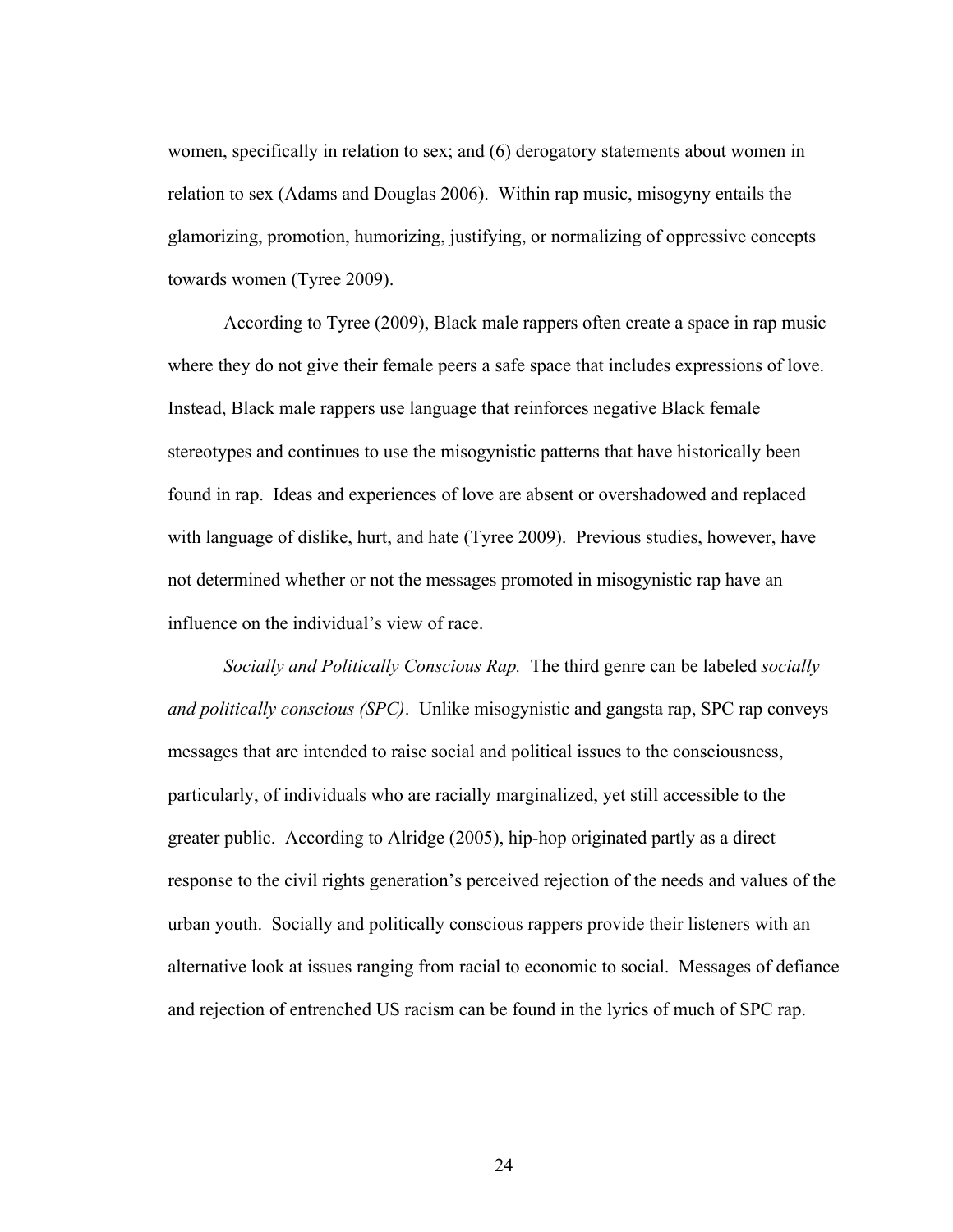Previous research, however, has not determined whether or not the messages promoted in SPC rap have an influence on the individual's view of race.

*Mainstream Hip-Hop.*The last genre can be labeled *mainstream*. This type of genre can be defined as party music that is either played on commercial urban radio stations or throughout nightclubs. Music of this genre contains lyrics regarding financial accumulation, excessive sexual intercourse, recreational drug use, alcohol use, trendy dance moves, and hip-hop jargon. It is viewed as the most popular and most accepted form of hip-hop. Because it focuses less on raising a social consciousness or exposing individuals to the struggles of inner-city living, mainstream rap can also be seen as a genre outside of hip-hop. In other words, mainstream may be performed in hip-hop style, but it lacks the depth and lyrical content that is often connected with hip-hop. Mainstream rap has shaped the attitude and identity of its listeners- particularly the youth. Herd (2005) argues that the norms, behaviors, and beliefs of young people are significantly impacted by mainstream media. Similarly, Jaret and Boles (1992) argue that particular elements of popular culture mixed with song lyrics both reinforce beliefs, attitudes, and values and help to guide and form them. For example, Jaret et al. (1992) suggest that if song lyrics present alcohol consumption as an acceptable method of solving personal issues, listeners are more likely to use alcohol in a crisis than if they had not been exposed to repeated suggestions that alcohol helps in solving troubling situations. Previous studies, however, have not determined whether or not the messages promoted in mainstream rap have an influence on the individual's view of race.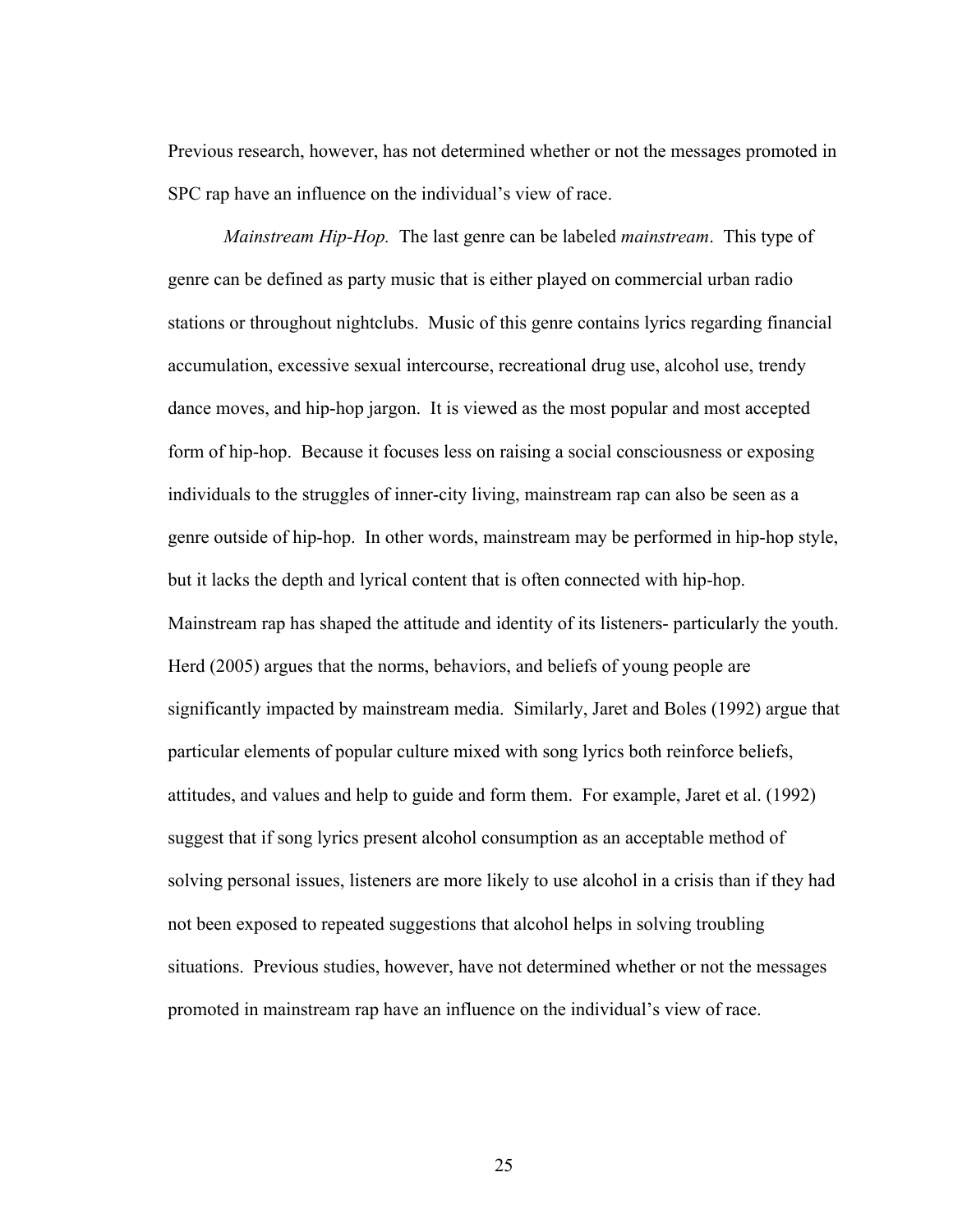#### *Summary*

This literature review highlights how sociologists have empirically studied and conceptualized various social aspects of hip-hop music and everyday notions of race. However, it identifies serious gaps related to the racial attitudes of hip-hop music listeners and non-listeners. Consequently, this study aims to compare hip-hop music listeners and non-listeners and examine the effect of listening to hip-hop genres on everyday notions of race.

#### **Research Hypotheses**

Based on the literature, it is expected that individuals who listen to hip-hop are more likely than individuals who do not listen to hip-hop to acknowledge the race of an individual upon first sight; consider the race to be a convenient way to categorize individuals; believe race plays a major role with whom they choose to associate with; and consider themselves to have a diverse group of friends. Conversely, it is expected that individuals who do not listen to hip-hop are more likely to believe that race no longer has social consequences. Stated simply, individuals who listen to hip-hop are more likely than individuals who do not listen to hip-hop to have a negative attitude toward colorblind ideology.

It may be expected that no or a relatively weak relationship exists between frequently listening to hip-hop and having a particular view of race. However, prior studies may lead to the assumption that the opposite is more likely. Thus, in this study, six hypotheses relating the individual's frequency of listening to hip-hop music with particular notions of race will be tested.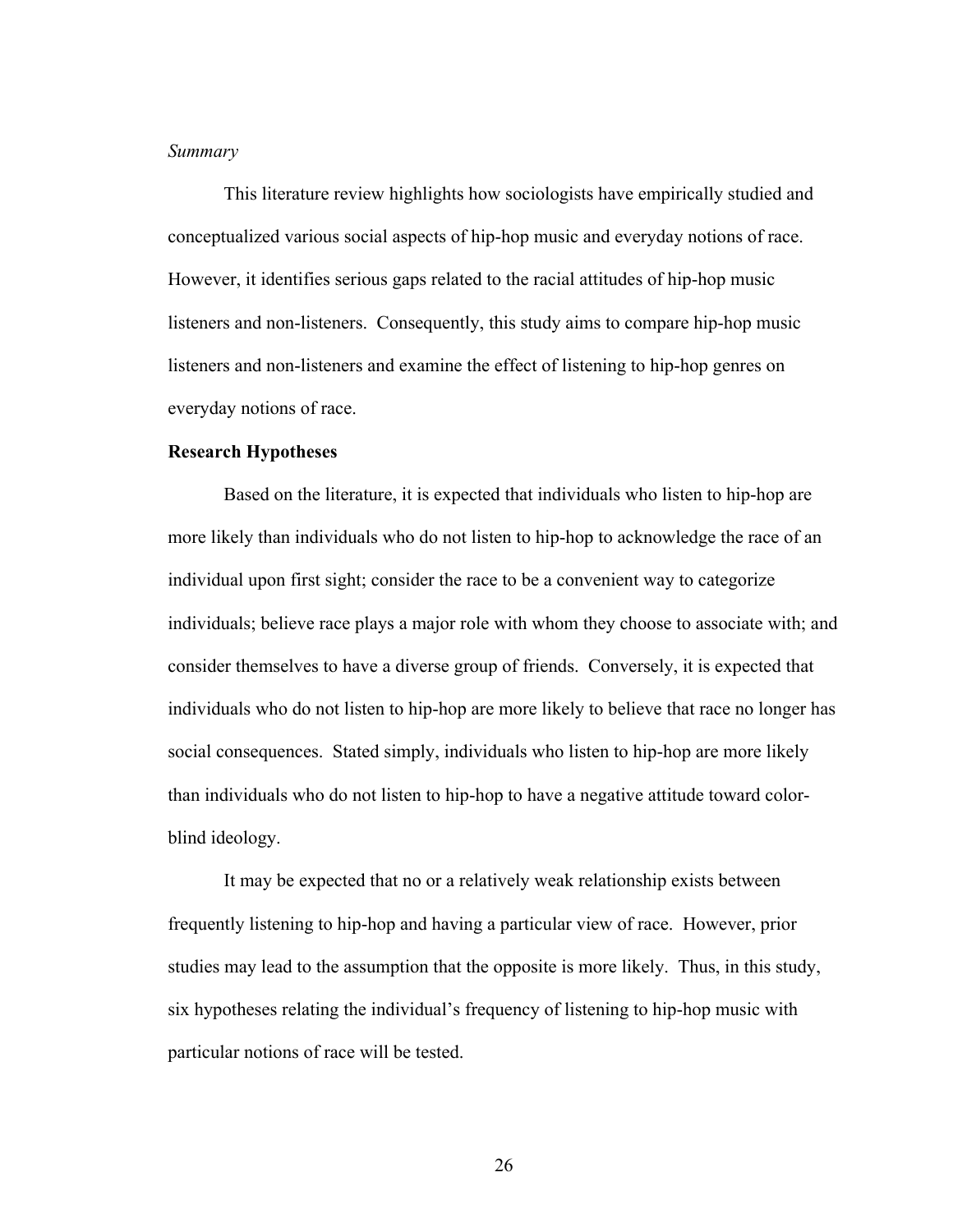Previous research shows that hip-hop music can be used to express differences of life experiences based on race. Gangsta rap, for example, reveals the different hardships that African-Americans in the inner city experience as opposed to the conventional, White, middle class individuals in suburbia. Instead of living drug-free, pursuing an education, and getting a career, gangsta rap focuses on drug abuse and using physical force as a means to gain. In other words, gangsta rap reveals an alternative approach that racial minorities might use for life.Similarly, many comedians may use racial jokes to highlight approaches toward life that differ between races in an entertaining way*.* By frequently listening to gangsta rap, individuals may be more inclined to find racial humor to be entertaining. Thus, it is expected that:

> **H1:** Individuals who frequently listen to gangsta rap are likely to find racial humor to be entertaining, controlling for race, sex, and income.

Research by Vora and England (2004) revealed that race is one of the most frequent and first categories that individuals are often placed in. Hip-hop music delivers the message that individuals may have different life experiences due to their racial categorization (Clay 2008; Phillips et al 2005; McMurray 2008). By listening to hip-hop, individuals may find race to be a category that conveniently differentiates people's life experiences. In other words, race gives individuals a method to assume an understanding of the complexities that make up the identity of another individual simply based on their appearance. Thus, it is expected that: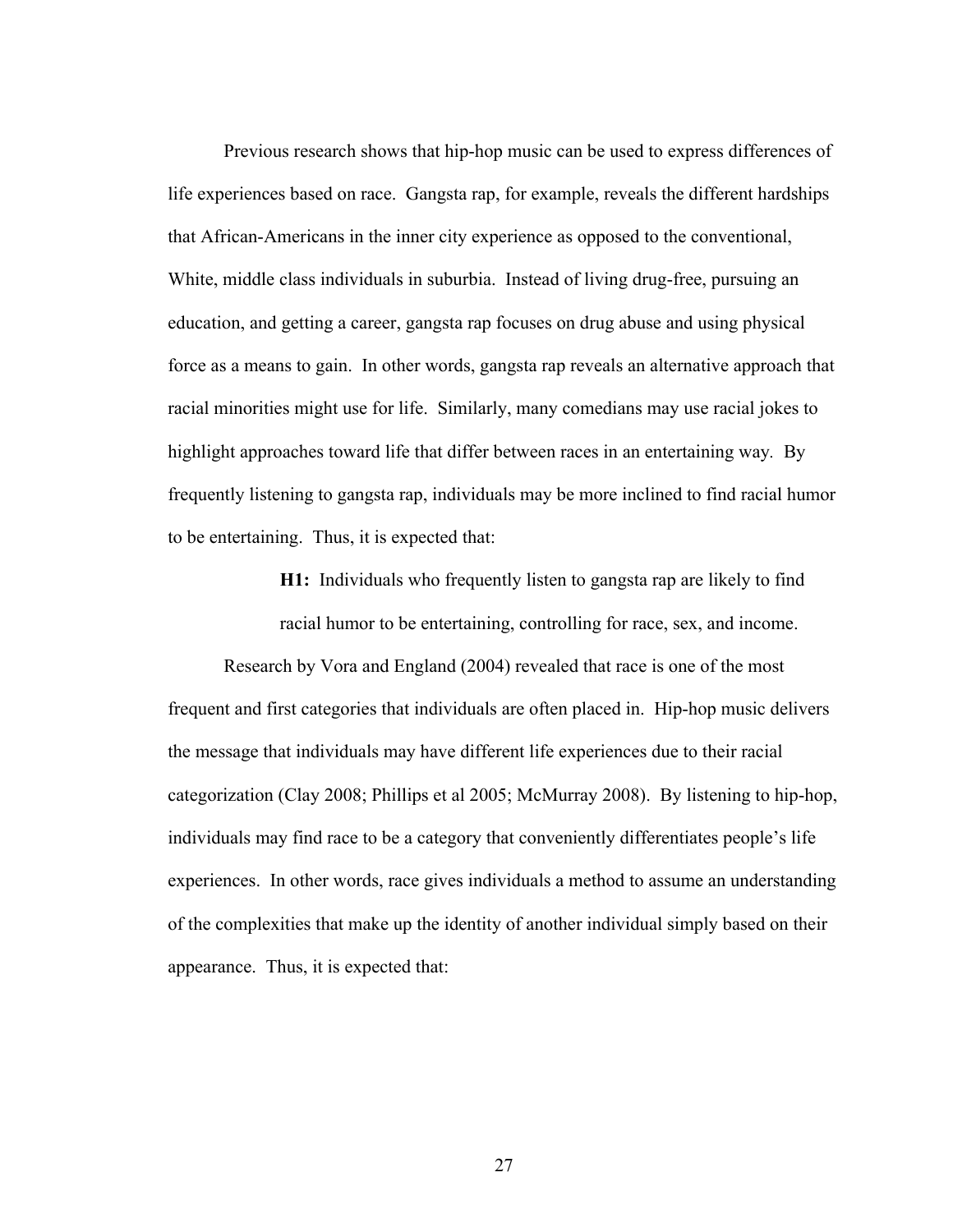**H2A:** Individuals who frequently listen to socio-political conscious (SPC) hip-hop are likely to consider race a convenient way to categorize people, controlling for race, sex, and income.

Moreover, differences in life experiences can be further observed when intersecting the category of race with the category of gender. Particularly in misogynistic rap, messages of women as discardable beings, subordinate to men, trouble for men, and users of men are present. Though many feminists argue that misogynistic rap does not provide a full representation of women (particularly African-American women), the messages certainly provide an alternative message that would not usually be delivered to mainstream society if not for hip-hop. By listening to misogynistic rap, individuals may agree with the view that race is a convenient way to categorize others. Thus, it is expected that:

> **H2B:** Individuals who frequently listen to misogynistic rap are more likely to believe that race is a convenient way to categorize people, controlling for race, sex, and income.

Hip-hop was created as a response to the harsh economic conditions experienced mostly by racially marginalized individuals (e.g., Blacks, Puerto Ricans) in New York City during the mid to late 1970s. Hip-hop music has been used to reveal the experiences of these individuals, thus allowing the masses to access a view of race from the margins. According to Aldrige (2005), the messages promoted in socio-political conscious (SPC) hip-hop share similarities with the messages promoted in the Civil Rights Movement. Particularly both share messages that acknowledge the value of racial minorities (i.e.,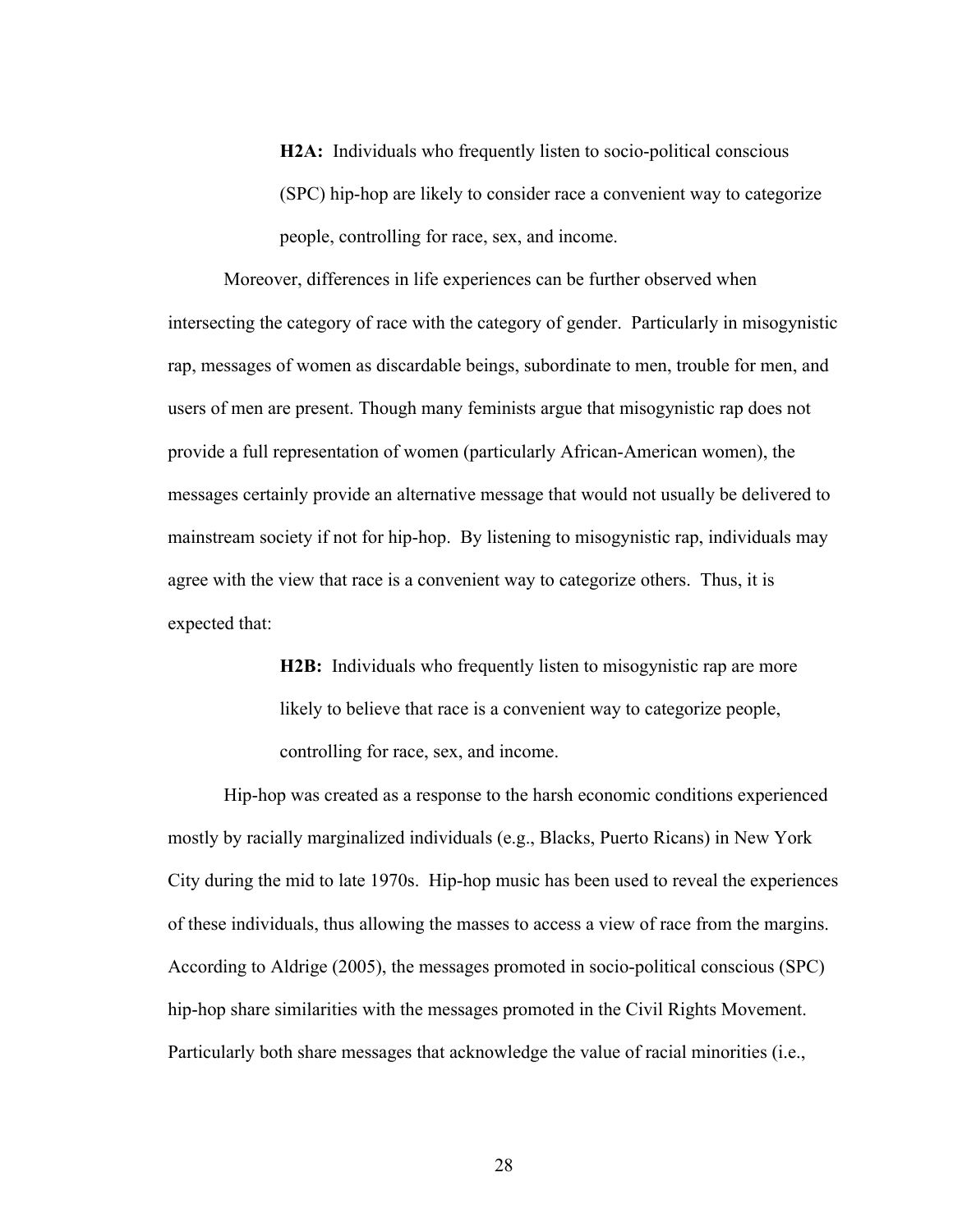African-Americans).By listening to hip-hop, individuals may have a more heightened awareness of race. Thus, it is expected that:

> **H3:** Individuals who listen to SPC hip-hop are likely to acknowledge an individual's race when they first see him/her, controlling for race, sex, and income.

By listening to SPC hip-hop, individuals may be more conscious of the different experiences that individuals go through based on their race. Thus, they may be more inclined to acknowledge the race of the individual. Furthermore, the messages may produce a consciousness of selective association based on race. In other words, individuals who frequently listen to SPC may choose to associate more with individuals who understand and share similar experiences. This experience can be rooted in being a racially marginalized individual. Thus, it is also expected that:

> **H4:** Individuals who frequently listen to SPC hip-hop are likely to believe they have a racially diverse group of friends, controlling for race, sex, and income.

Finally, though some genres of hip-hop often promote messages of racial consciousness, White participants often appropriate the music by replacing such messages with color-blind ones (Aldrige 2005)*.* Furthermore, the messages often heard in mainstream (sex, alcohol, and conspicuous consumption) can often overlook the effects of race on the individual's experience of life. It is unknown, however, whether or not listening to mainstream leads to the belief in a color-blind ideology. Thus, it is expected that: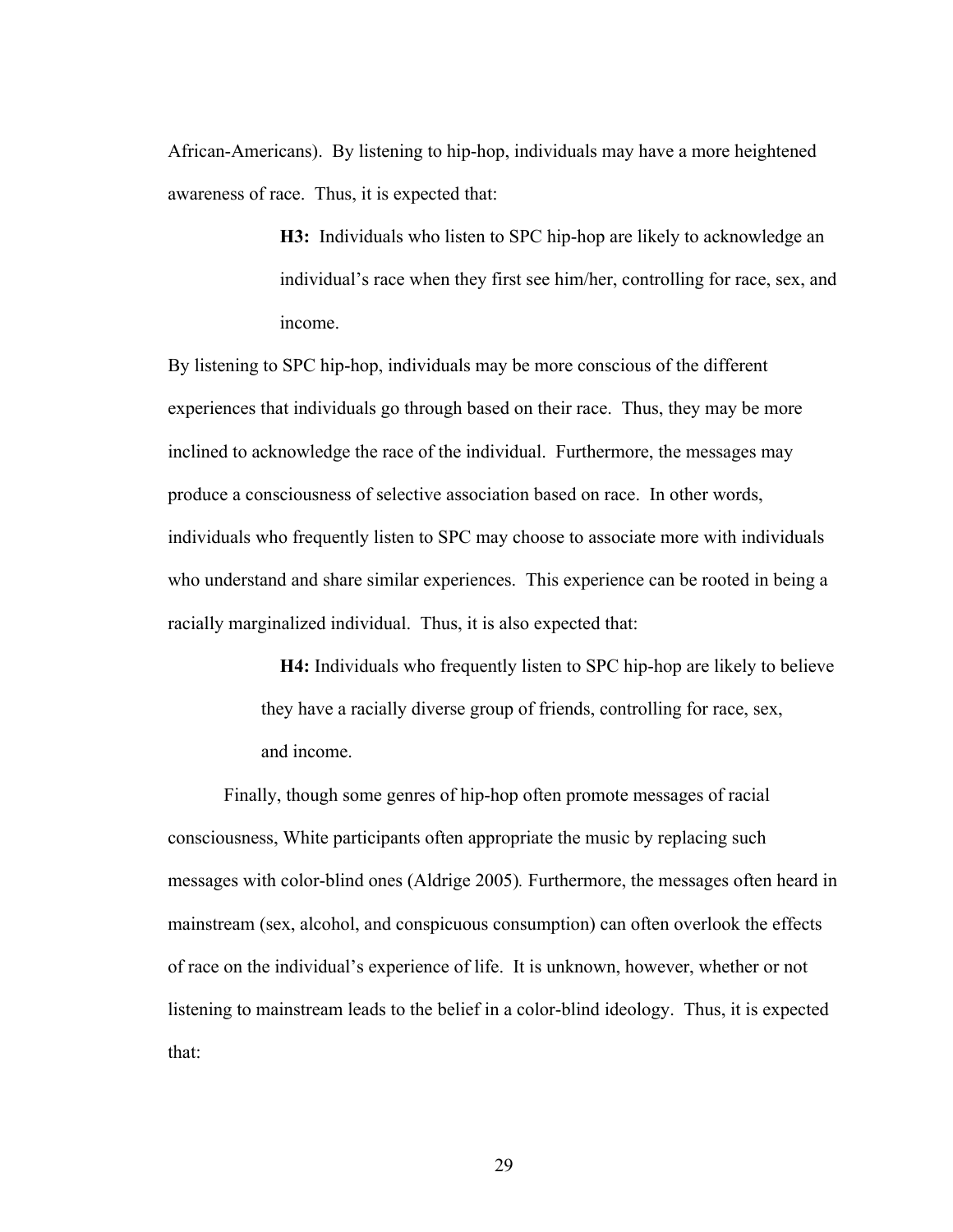**H5:** Individuals who frequently listen to SPC hip-hop are likely to believe that race plays a major role with whom they choose to associate, controlling for race, sex, and income.

Hip-hop has become an international phenomenon that finds participation from individuals of various backgrounds (Tickner 2008; Dennis 2006; Khan 2007; Condry 2007; Osumare 2001; and Perry 2008). SPC hip-hop may reveal that the experience of social struggle based on racial marginalization is a universal idea and may serve to unite individuals who share similar struggles. Individuals who listen to SPC hip-hop may choose to associate with individuals outside of their race using their racial marginalization as a foundation of similarity.By listening to hip-hop, individuals may allow themselves more exposure to a diverse group of individuals. Thus, it was hypothesized that:

> **H6***:* Individuals who frequently listen to SPC hip-hop are less likely to believe that race does not exist, controlling for race, sex, and income.

## **Data and Method**

This study is based on a survey of a non-probability convenience sample of students enrolled in an Introduction to Sociology class during the 2009 Spring semester in an urban California college. The respondents completed a closed-ended questionnaire approved by the San José State University Human Subjects Institutional Review Board.

The respondents completed a survey questionnaire that included a total of 39 closed-ended items. The questionnaire was composed in cooperation with two fellow colleagues who used particular items for respective research. Of the 39 closed-ended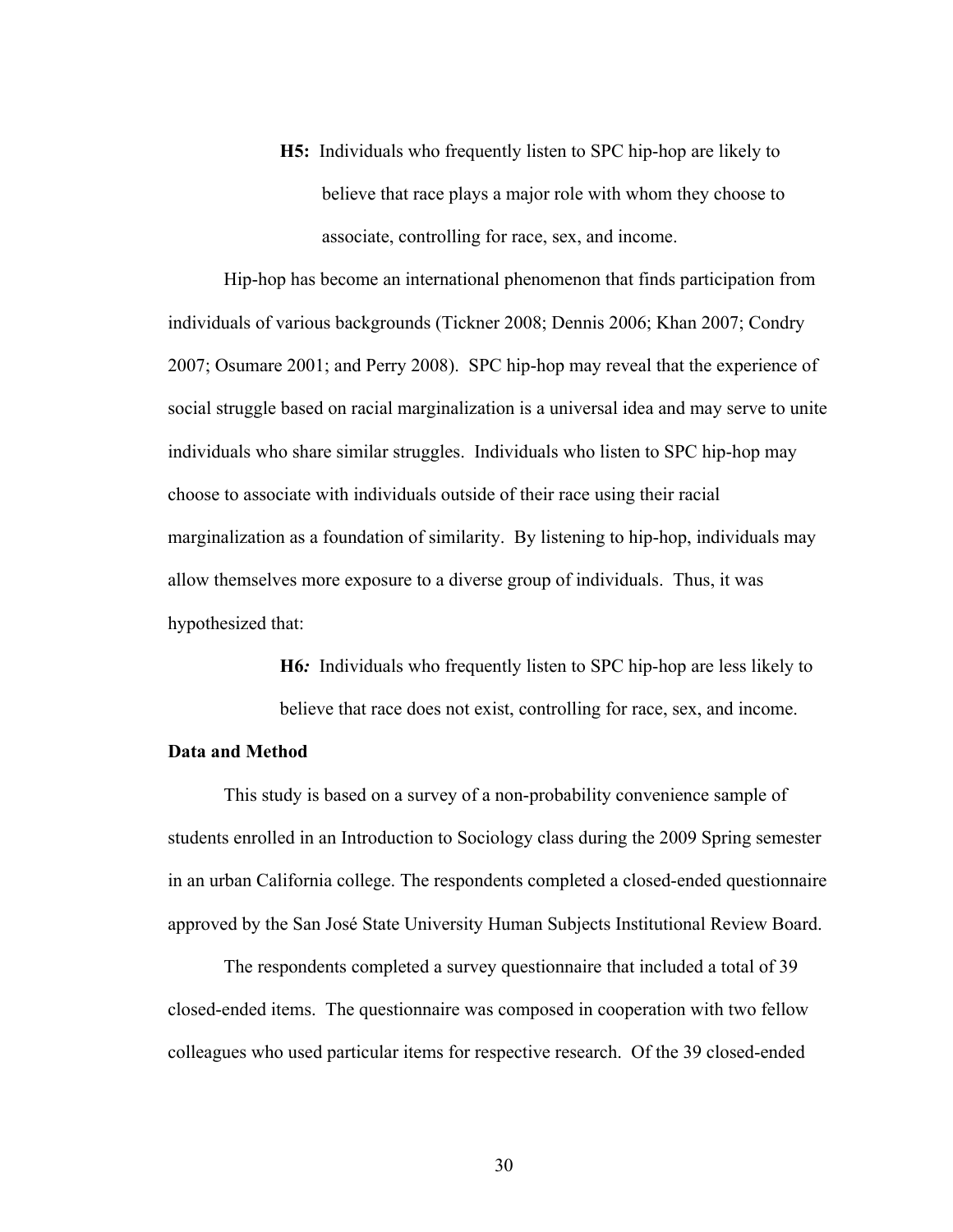items, twenty-two were used in this thesis. The survey included demographic questions (e.g., race, sex, and income), questions regarding the level to which the individual listened to hip-hop music, questions regarding the messages individuals heard when listening to hip-hop music, and questions regarding notions about race (see Appendix A). *Definition of the Dependent Variables*

This study examines the effects of listening to hip-hop genres on racial attitudes. In particular, these everyday attitudes and notions on race include (1) "I find racial humor to be entertaining," (2) "Race is a convenient way to categorize people," (3) "I acknowledge race when I first see an individual," (4) "Race plays a major role with whom I choose to associate with," (5) "I consider myself to have a racially diverse group of friends," and (6) "Race does not exist." Each of these dependent variables relates to its respective research hypothesis discussed earlier.

"I find racial humor to be entertaining." The level to which an individual viewed racial humor to be entertaining was measured. It is unknown whether listening to hiphop music, a form of entertainment that often uses the topic of race as a focal point, may lead to such an understanding of race. Thus, participants were asked if they agreed or disagreed with the following question: "I find racial humor to be entertaining." The following scale was given to the respondents for answering options: *disagree* (1), *somewhat disagree* (2), *neutral* (3), *somewhat agree* (4), and *agree* (5). By somewhat agreeing or agreeing with this statement the respondent recognizes the entertainment value of humor that highlights differences between individuals based on race. By somewhat disagreeing or disagreeing with this statement the respondent chooses not to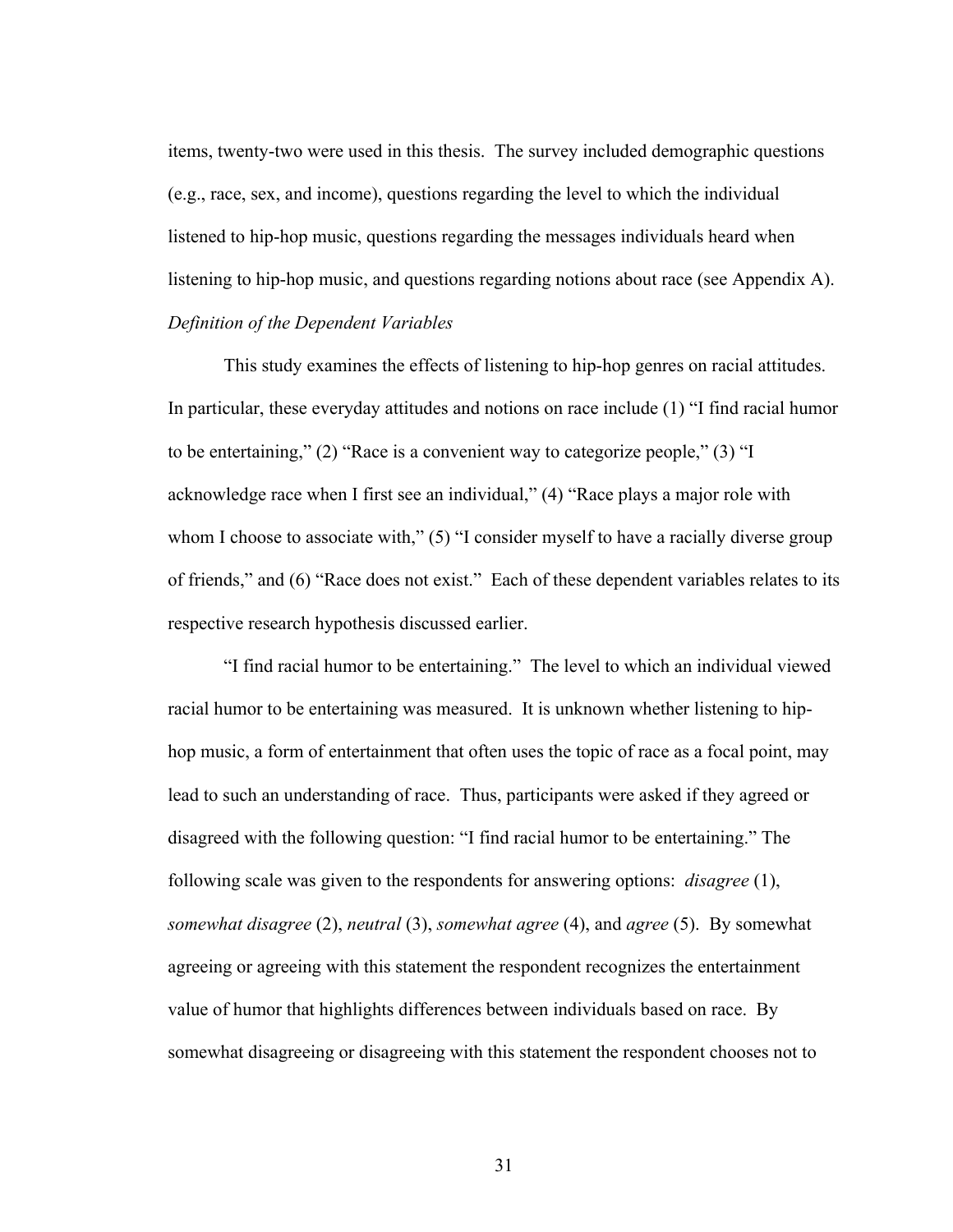see any differences between individuals based on race, thus does not find racial humor to be entertaining.

"Race is a convenient way to categorize people." The level to which an individual viewed race to be a convenient way to categorize people was measured. It is unknown whether listening to hip-hop music has an effect on the individual's choice to categorize others by race. Thus, participants were asked if they agreed or disagreed with the following question: "Race is a convenient way to categorize people." The following scale was given to the respondents for answering options: *disagree* (1), *somewhat disagree* (2), *neutral* (3), *somewhat agree* (4), and *agree* (5). By somewhat agreeing or agreeing with this statement, the respondent chooses to believe that there is no problem with placing individuals into the category of race. By somewhat disagreeing or disagreeing with this statement the respondent chooses to believe that a more complex understanding of individuals is required and categorizing others by race would be missing many factors that go into identifying an individual.

"I acknowledge race when I first see an individual." The level to which an individual acknowledged another individual's race upon first sight was measured*.* It is unknown whether or not listening to hip-hop music leads to having an awareness of race. The participants were asked if they agreed or disagreed with the following question: "I acknowledge race when I first see an individual." The following scale was gien to the respondents for answering options: *disagree* (1), *somewhat disagree* (2), *neutral* (3), *somewhat agree* (4), and *agree* (5). By somewhat agreeing or agreeing with this statement the respondent chooses to believe that s/he acknowledges race and the unique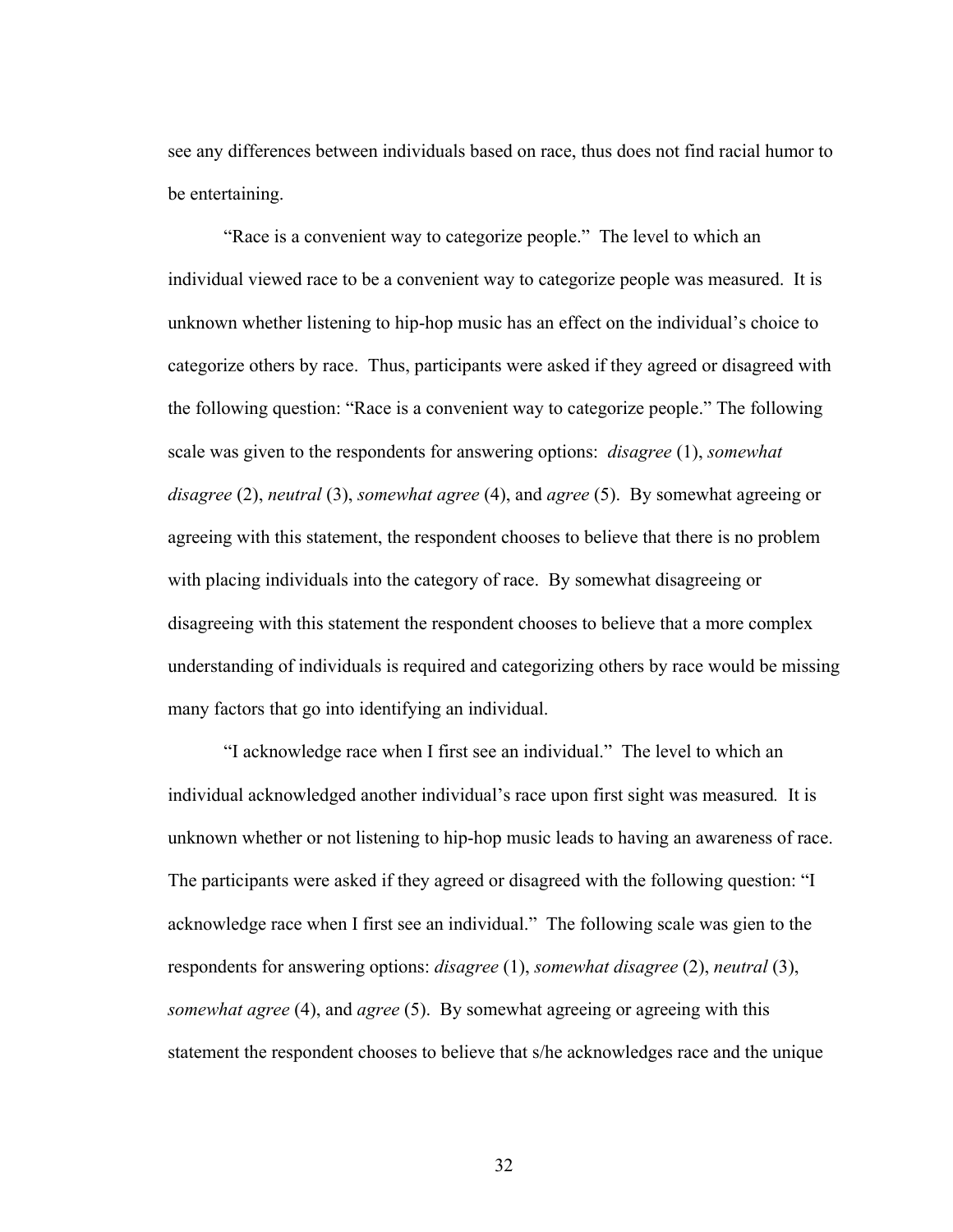experiences behind racial identities. By somewhat disagreeing or disagreeing with this statement the respondent chooses to believe that s/he does not acknowledge the unique experiences behind racial identities and that experiences may be unique, but not because of race.

"Race plays a major role with whom I choose to associate with." The level to which an individual believed that race played a major role with whom they chose to associate with was measured. Participants were asked if they agreed or disagreed with the following question: "Race plays a major role with whom I choose to associate with." The following scale was given to the respondents for answering options: *disagree* (1), *somewhat disagree* (2), *neutral* (3), *somewhat agree* (4), and *agree* (5). By somewhat agreeing or agreeing with this statement the respondent recognizes that s/he consciously chooses to associate with individuals based on their race. By somewhat disagreeing or disagreeing with this statement the respondent chooses to believe that s/he does not use race as a criteria for whom s/he chooses to associate with.

"I consider myself to have a racially diverse group of friends." The level to which an individual believed that s/he had a racially diverse group of friends was measured. It is unknown whether listening to hip-hop leads to the creation of diverse friendships amongst individuals. Thus, participants were asked if they agreed or disagreed with the following question: "I consider myself to have a racially diverse group of friends." The following scale was given to the respondents for answering options: *disagree* (1), *somewhat disagree* (2), *neutral* (3), *somewhat agree* (4), and *agree* (5). By somewhat agreeing or agreeing with this statement, the respondent is conscious of the racially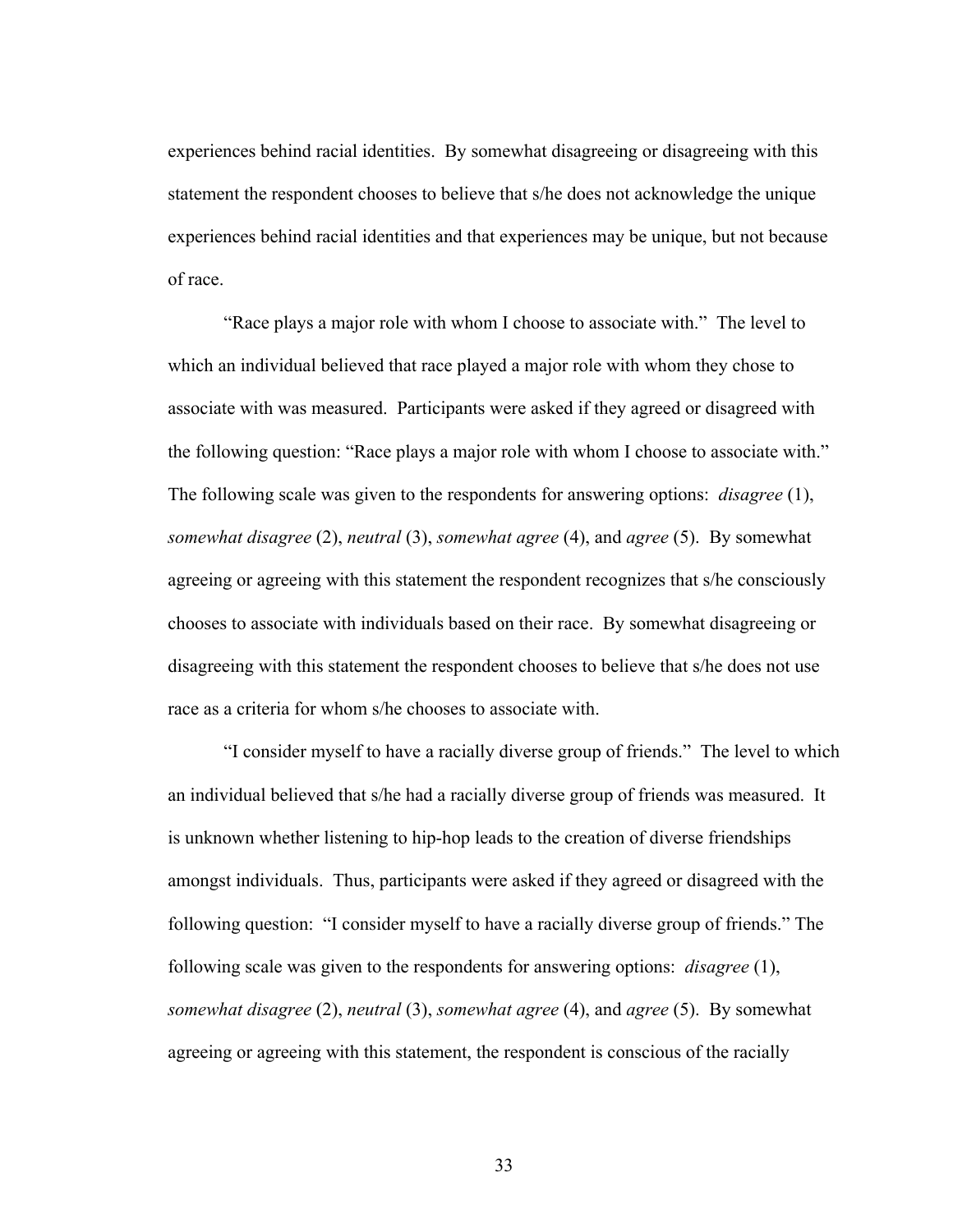diverse friendships that s/he may have with other individuals. In other words, their racial differences are acknowledged in their friendship. By somewhat disagreeing or disagreeing with this statement, the respondent recognizes that s/he has friendships with individuals who are mostly from his/her own racial background.

"Race does not exist." The level to which an individual believed that race does not exist was measured*.* It is unknown whether or not listening to hip-hop leads to the belief in a colorblind ideology. Thus, participants were asked if they agreed or disagreed with the following question: "Race does not exist." The following scale was given to the respondents for answering options: *disagree* (1), *somewhat agree* (2), *neutral* (3), *somewhat agree* (4), and *agree* (5). By somewhat agreeing or agreeing with this statement, the respondent believes that race does not exist and that no differences between individuals occur based on the idea of race. By somewhat disagreeing or disagreeing with this statement, the respondent believes that race does indeed exist and life experiences do differ based on race.

## *Definition of the Key Independent Variable*

This study includes in its analysis four variables related to the four major types of hip-hop genres: (1) gangsta rap, (2) misogynistic rap, (3) socially-politically conscious rap, and (4) mainstream rap.

The level to which an individual listened to gangsta rap was measured. Conceptually this was defined as the frequency that the individual listened to gangsta rap. To be consistent with previous studies (Forman 1999), this variable was measured by asking the following questions: "How often do you hear hip-hop/rap songs that promote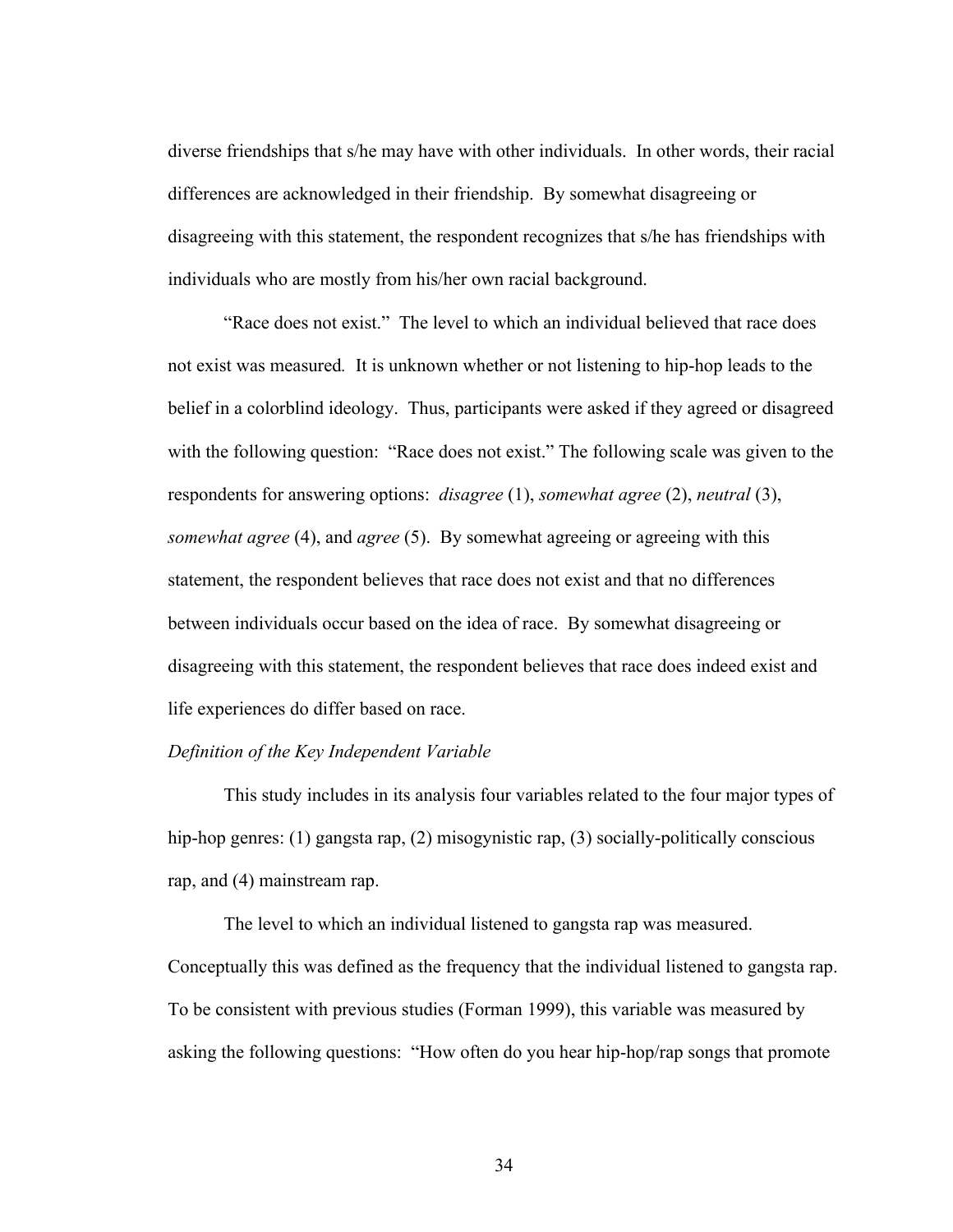using physical force in order to gain respect from others?" "How often do you hear hiphop/rap songs that promote drug use?" The following scale was given to the respondents for answering options: *Never (1), Not very often (2), Somewhat often (3), Very often (4),*  and *All the time (5).*

The level to which an individual listened to misogynistic rap was measured. Conceptually this was defined as the frequency that the individual listened to misogynistic rap. To be consistent with previous studies (Adams and Douglas 2006; Tyree 2009), this variable was measured by asking the following questions: "How often do you hear hip-hop/rap songs that promote women as being usable and discardable beings?" "How often do you hear hip-hop/rap songs that promote derogatory statements against women?" "How often do you hear hip-hop/rap songs that contain references of women causing "trouble" for men?" "How often do you hear hip-hop/rap songs that contain references of characterizing women as "users" of men?" The following scale was given to the respondents for answering options: *Never (1), Not very often (2), Somewhat often (3), Very often (4),* and *All the time (5).*

The level to which an individual listened to socially-politically conscious rap was measured. Conceptually this was defined as the frequency that the individual listened to SPC rap. To be consistent with previous studies (Alridge 2005), this variable was measured by asking the following questions: "How often do you hear hip-hop/rap songs that contain references on the importance of participating in social/community issues?" "How often do you hear hip-hop/rap songs that contain references on the importance of being engaged in politics?" The following scale was given to the respondents for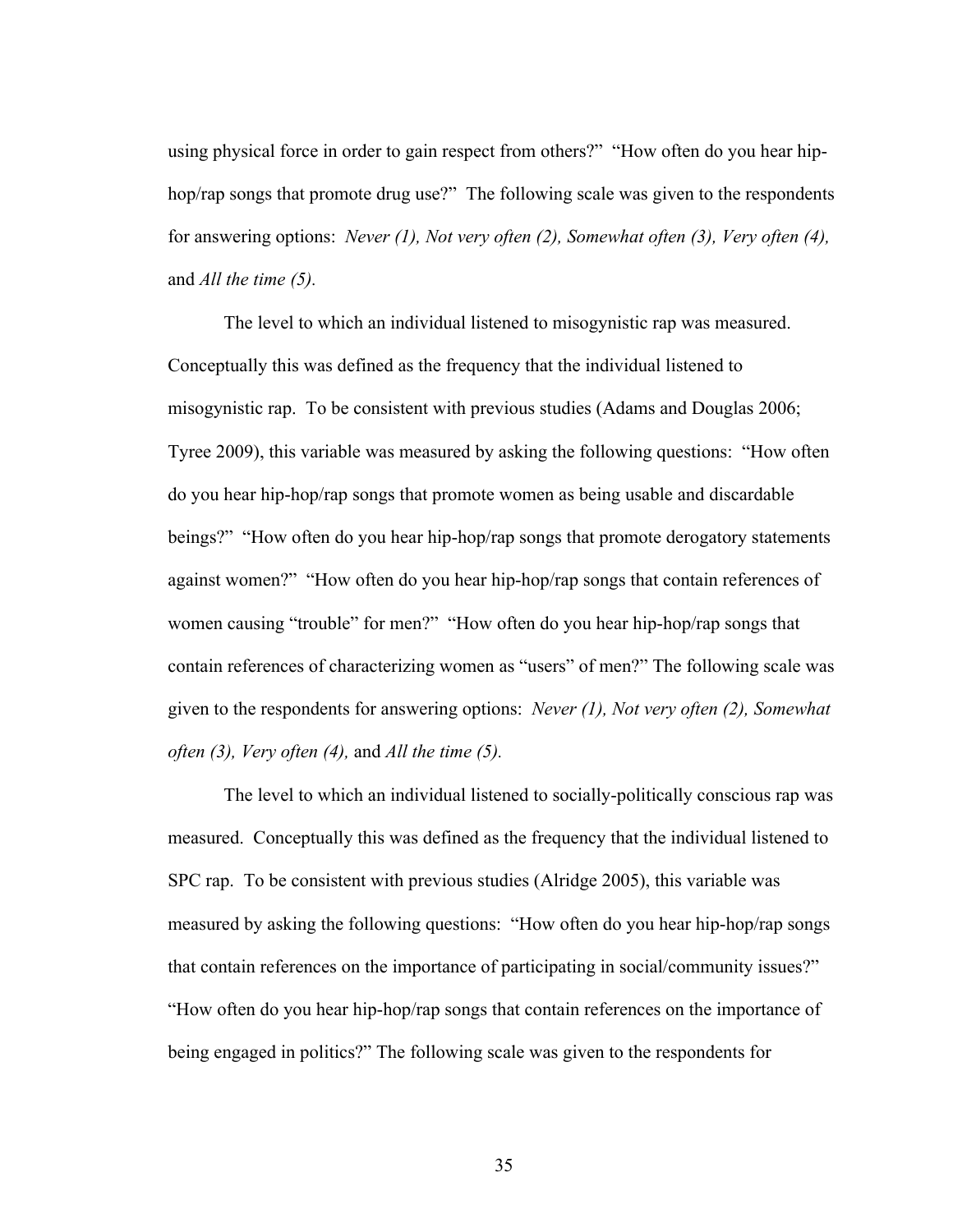answering options: *Never (1), Not very often (2), Somewhat often (3), Very often (4),* and *All the time (5).*

The level to which an individual listened to mainstream rap was measured. Conceptually, this was defined as the frequency that the individual listened to mainstream rap. To be consistent with previous studies (Herd 2005; Jaret and Boles 1992), this variable was measured by asking the following questions: "How often do you hear hiphop/rap songs that promote alcohol consumption?" "How often do you hear hip-hop/rap songs that promote partying?" "How often do you hear hip-hop/rap songs that promote making money?" The following scale was given to the respondents for answering options: *Never (1), Not very often (2), Somewhat often (3), Very often (4),* and *All the time (5).* 

## *Control Variables*

The individual's sex was requested by asking the question: "What is your sex?" The respondents were given the options of female (coded as 2) or male (coded as 1). Also requested was the individual's race by asking the question: "What is your race?" The respondents were given the options of *White, Black* or *Other*. The final control variable was the individual's level of income, which was requested by asking the question: "What was your annual income last year?" The respondents were given the options of *0-\$9,999*; *\$10,000-\$19,999; \$20,000-\$29,999; \$30,000-\$39,999; \$40,000- \$49,999;* and *\$50,000 +.*

The values for the control variables were transformed. The original values for variable sex were 1 for *male* and 2 for *female*. *Female* was recoded as 0 and serves as the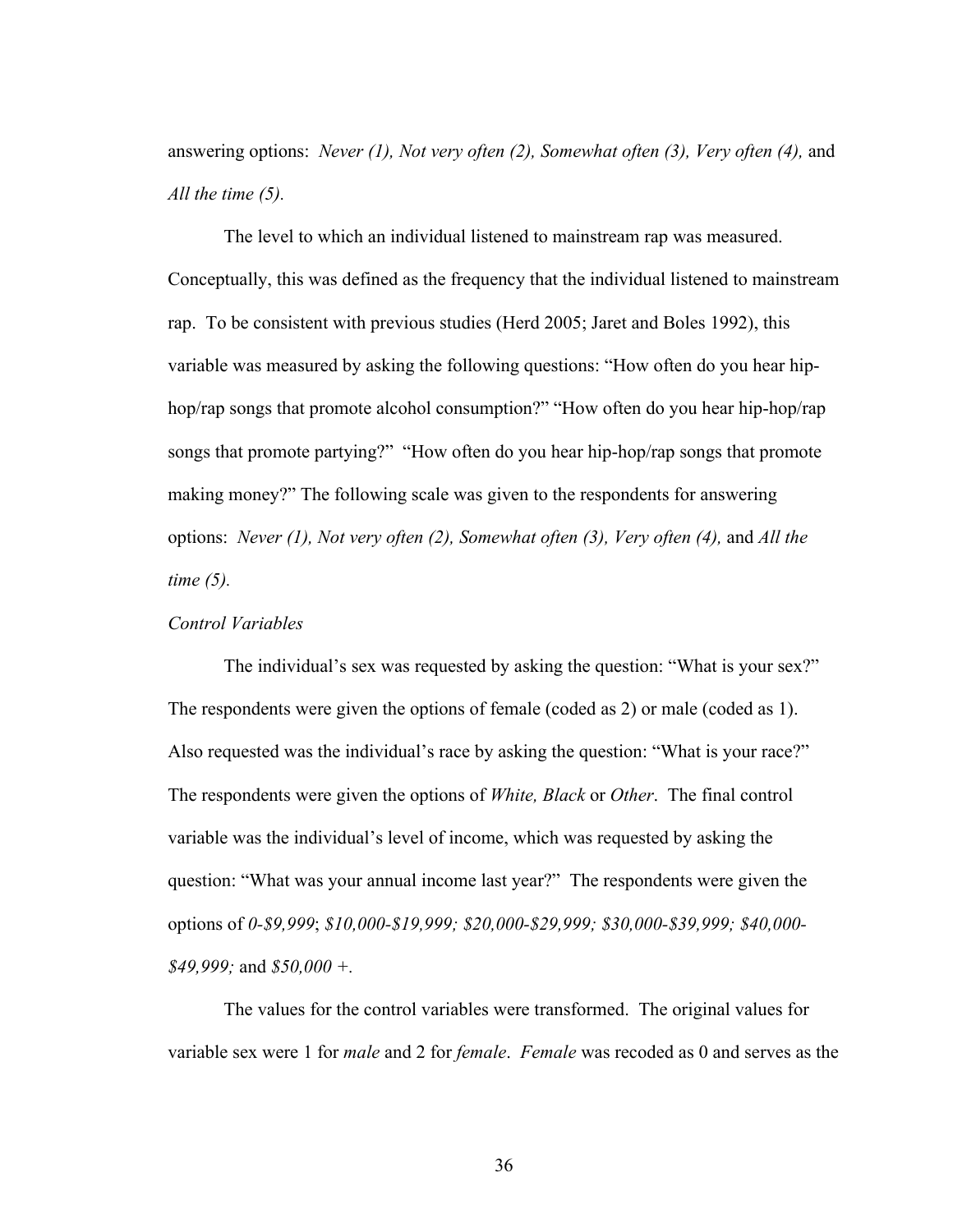reference category in the analysis. The values for variable Black were recoded as 1 for *Black*, 0 for *White,* and 0 for *Other.* The values for variable Other were recoded as 1 for *Other*, 0 for *White,* and 0 for *Black*. White serves as the reference category for the Race variable. Finally, the values for annual income were recoded as follows: 1 for *\$0-\$9,999*  and 0 for the rest of the values. Income greater than \$9,999 serves as the reference category for the Income variable.

### *Participants*

One hundred seventy-two respondents completed the questionnaire survey. Seven were not included in the descriptive and regression analyses due to missing information. The present study focused on the responses of the remaining 165 respondents. Table 1 provides a statistical profile of the respondents. The majority in the sample racially identified as Other ( $n = 102$ ; 59.3%), while the remainder identified as White ( $n = 50$ ; 29.1%) and Black ( $n = 20$ ; 11.6%). There were more female participants ( $n = 106$ ; 61.6%) than male ( $n = 66$ ; 38.4%). And respondents selected the \$0-\$9,999 annual income category most frequently.

## *Multiple Regression Analysis*

In this study, I used a multiple linear regression analysis to examine the effect of the amount of listening to select hip-hop genres on six everyday racial attitudes, controlling for gender, race, and income. Multiple regression analysis allows a convenient interpretation of the results by assuming that the six dependent variables (related to everyday racial attitudes) are measured on an interval scale, even though they were collected based on Likert-scales.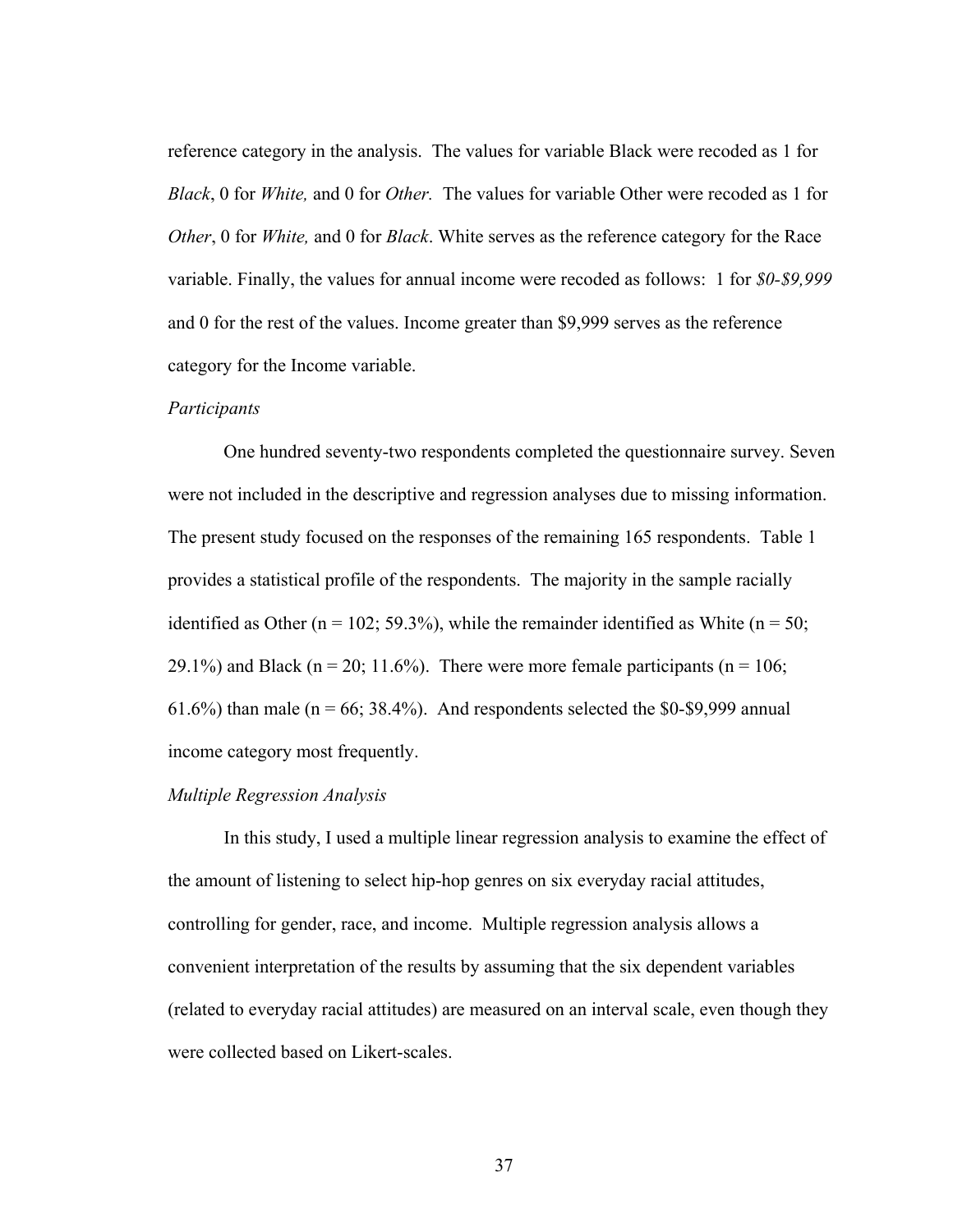| Variable                                                                                                      | Mean   | Std. Deviation |
|---------------------------------------------------------------------------------------------------------------|--------|----------------|
| Scale for individuals who acknowledge race<br>when they first see an individual $(1-5)$                       | 1.32   | 0.471          |
| Scale for individuals who believe race is a<br>convenient way to categorize people (1-5)                      | 2.61   | 1.213          |
| Scale for individuals who consider themselves<br>to have a racially diverse group of friends $(1-5)$          | 4.11   | 1.188          |
| Scale for individuals who believe<br>race plays a major role in whom<br>they choose to associate with $(1-5)$ | 1.63   | 1.092          |
| Scale for individuals who find racial<br>humor to be entertaining $(1-5)$                                     | 3.04   | 1.357          |
| Scale for individuals who believe<br>that race does not exist $(1-5)$                                         | 2.03   | 1.358          |
| Listener of Mainstream Hip-Hop scale (1-5)                                                                    | 2.12   | 0.633          |
| Listener of Gangsta Hip-Hop scale (1-5)                                                                       | 9.82   | 0.994          |
| Listener of Misogynistic Hip-Hop scale (1-5)                                                                  | 1.73   | 0.963          |
| Listener of Socio-Political Hip-Hop scale (1-5)                                                               | 1.97   | 1.026          |
| Percent Male                                                                                                  | 37.50% | 0.485          |
| Percent White                                                                                                 | 29.76% | 0.459          |
| Percent Black                                                                                                 | 10.12% | 0.302          |
| Percent Other                                                                                                 | 60.12% | 0.491          |
| Annual income last year: \$0-\$9,999                                                                          | 67.27% | 0.491          |

## **Table 1**  Descriptive Statistics ( $N = 165$ )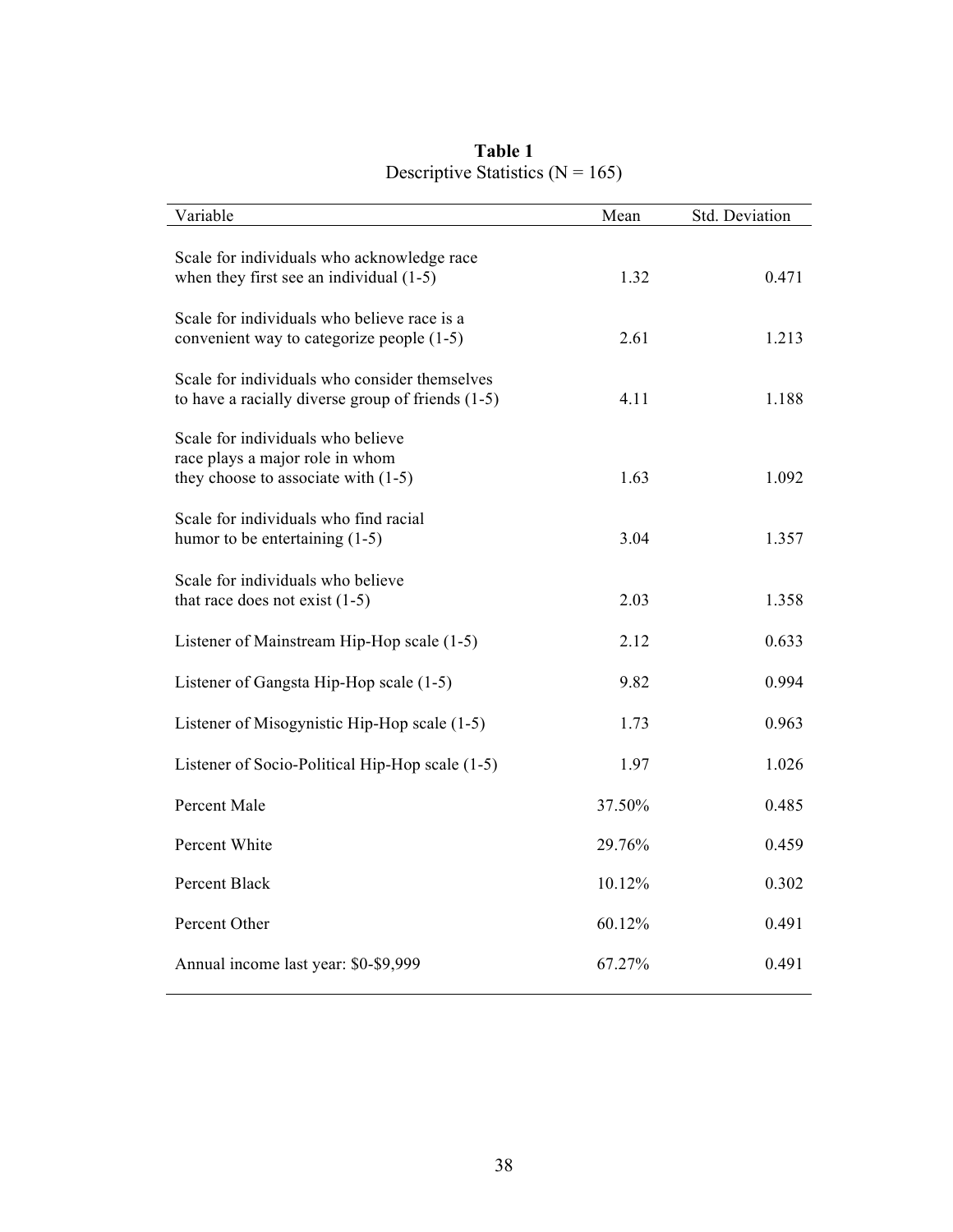### **Analysis**

Overall, this study revealed that individuals, who frequently listen to hip-hop, specifically misogynistic rap, were less likely to believe that race is a convenient way to categorize people. This finding counters the argument that listening to misogynistic rap gives individuals a way to exclude particular views of women among the attitudes of individuals from particular racial categories. Thus, categorizing individuals by race and assumed characteristics of particular races may not be as simple or convenient as thought. Perhaps by intersecting race and gender, a more suitable way to categorize individuals can be developed. The lack of statistically significant results showed the difficulty in asserting a clear relationship between attitudes related to racialized and color-blind ideas and the practice of listening to different genres of hip-hop music.

Tables 2 through 6 present the results of multiple linear regressions for each of the dependent variables in relation to the independent variables. In each table, three models were included. In the first model, the dependent variable were regressed with the control variables: race, sex, and income. The second model then introduced the variable of mainstream rap, which stood as the comparative variable to the different genres of hiphop. The third model, then, introduced the particular genre of hip-hop that was tested for each specific dependent variable.

Table 2 presents the results of a linear regression on the notion that race is a convenient way to categorize individuals. According to these results, hypotheses 2A and 2B, which respectively state that individuals who frequently listen to SPC hip-hop or frequently listen to misogynistic rap are more likely to believe that race is a convenient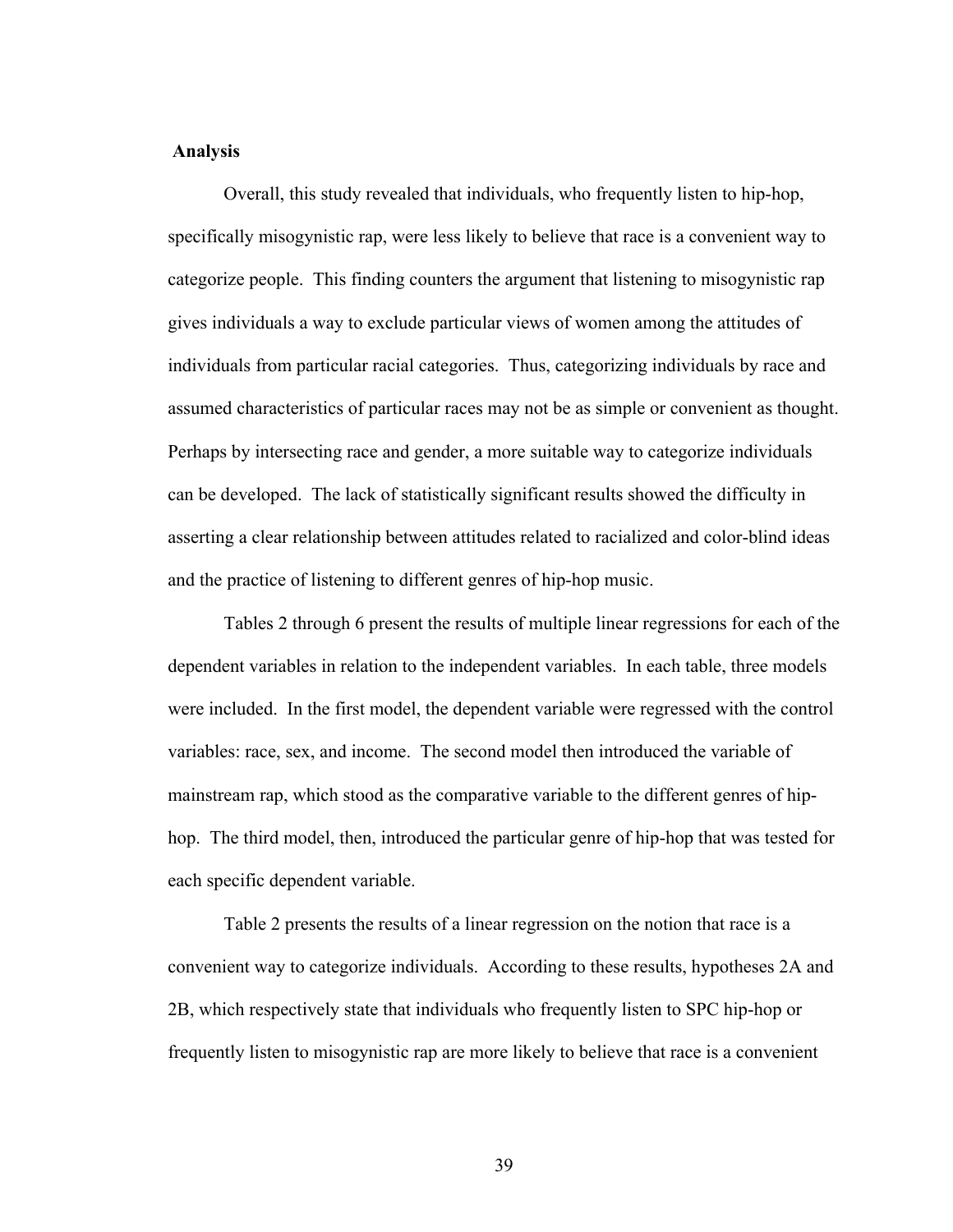way to categorize individuals, were rejected. Model 3 of this table, however, shows that for the *listener of misogynistic rap scale* (p-value < 0.01), there is a statistically significant decrease of 0.302 on the scale of the belief that race is a convenient way to categorize individuals, controlling for race, sex, and income. These results reveal that the more a person listens to misogynistic rap, the less likely that person will believe that race is a convenient way to categorize individuals, thus revealing a negative relationship. The R-squared value in Model 3 was 0.075. In other words, 7.5% of the variation was explained by including these genres of hip-hop. Though this table shows that hypotheses 2A and 2B were rejected, it also reveals the only statistically significant result for a music genre in this study.

This significance may be due to a number of reasons. Perhaps when individuals listen to misogynistic rap, they realize that categorizations such as race may oversimplify identity. In other words, the messages in misogynistic rap may lead an individual to believe that a more complex understanding of race, gender, and perhaps even class would be more suitable in order to make sense of what that individual heard. Another reason may be the ambiguousness of the statement used in the survey for this variable. *I find race to be a convenient way to categorize people* is a very general and broad statement that leaves much subjectivity for the respondent. Perhaps a more directed statement would have provided different results.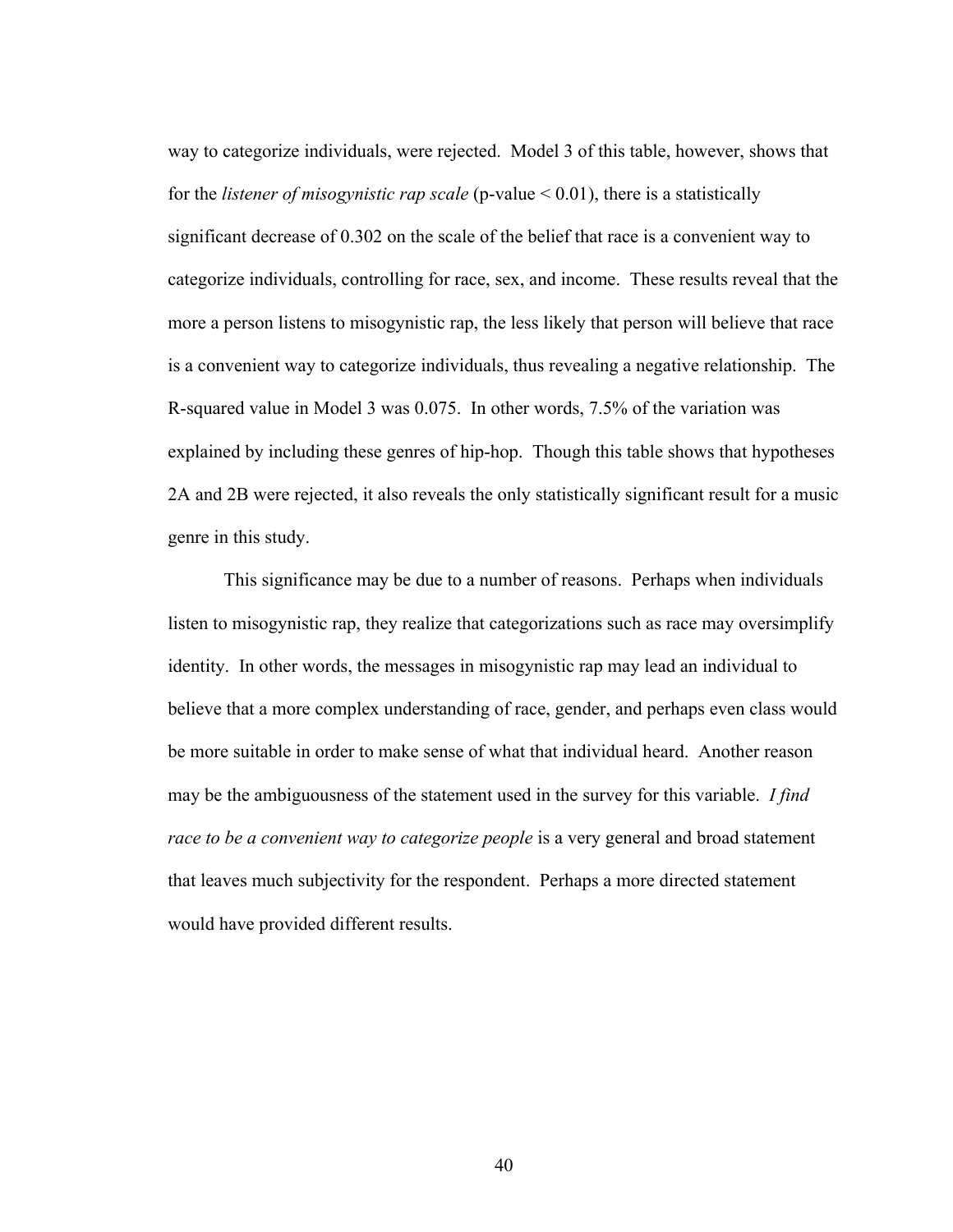| ŗ |
|---|
|   |
|   |
| ۰ |

Hip-Hop Scale and Control Variables or Listener of Misogynistic Rap Scale and Control Variables Hip-Hop Scale and Control Variables or Listener of Misogynistic Rap Scale and Control Variables Regression of Race as a Convenient Way to Categorize Individuals on Listener of SPC Regression of Race as a Convenient Way to Categorize Individuals on Listener of SPC

| Variables                          | Model #1     |         | Model #2     |         | Model #3        |         |
|------------------------------------|--------------|---------|--------------|---------|-----------------|---------|
| Intercept                          | $*$<br>2.678 | (0.222) | $*$<br>3.233 | (0.517) | $*$<br>3.167    | (0.509) |
| Male                               | 0.063        | (0.198) | 0.119        | (0.224) | 0.186           | (0.221) |
| <b>Black</b>                       | $-0.302$     | (0.341) | $-0.297$     | (0.373) | $-0.141$        | (0.373) |
| Other                              | 0.087        | (0.211) | 0.058        | (0.231) | 0.077           | (0.227) |
| Income: \$0-\$9,999                | $-0.191$     | (0.204) | $-0.416$     | (0.233) | $-0.351$        | (0.231) |
| Listener of Mainstream Rap Scale   |              |         | $-0.164$     | (0.197) | 0.087           | (0.221) |
| Listener of SPC Hip-Hop            |              |         |              |         | $-0.143$        | (0.101) |
| Listener of Misogynistic Rap Scale |              |         |              |         | $*$<br>$-0.302$ | (0.126) |
| $\mathsf{z}$                       | 165          |         | 165          |         | 165             |         |
| R Squared                          | 0.014        |         | 0.035        |         | 0.075           |         |
|                                    |              |         |              |         |                 |         |

NOTE: Standard errors in parentheses.  $*_{p}$  < 0.05;  $*_{p}$  < 0.01 *NOTE: Standard errors in parentheses.* \*p < 0.05; \*\*p < 0.01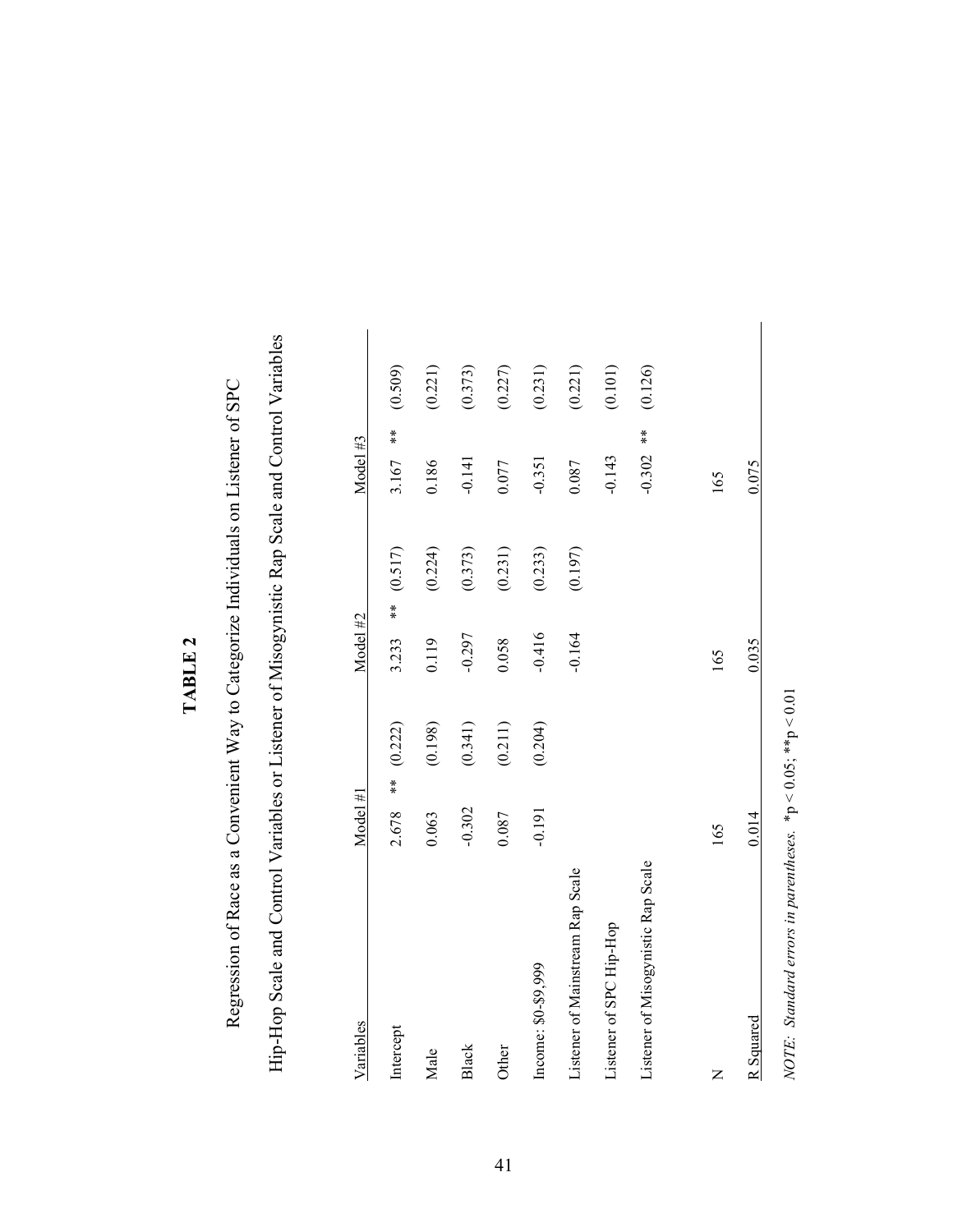Table 3 presents the results of a linear regression on the notion that racial humor is entertaining. According to these results, the hypothesis that individuals who frequently listen to gangsta rap are more likely to find racial humor to be entertaining was rejected. In all three models, however, being *male* (p-value < 0.01) revealed significant results. Model 1 of this table shows that for males, there is a statistically significant increase of 1.029 on the scale of the belief that racial humor is entertaining, controlling for race, sex, and income. Model 2 shows a statistically significant increase of 1.026, and Model 3 shows a statistically significant increase of 0.966. These results reveal that compared to females, males are more likely to believe that racial humor is entertaining, thus indicating a positive relationship.

Table 3 also reveals that in all three models, having an income between \$0 and \$9,999 (p-value < 0.05) had significant results. Model 1 of this table shows that for income \$0-\$9,999, there is a statistically significant increase of 0.483 on the scale of the belief that racial humor is entertaining, controlling for race, sex, and income. Model 2 shows a statistically significant increase of 0.475, and Model 3 shows a statistically significant increase of 0.473. These results reveal that compared to individuals whose income is not between \$0 and \$9,999, individuals whose income *is* between \$0 and \$9,999 are more likely to believe that racial humor is entertaining, thus indicating a positive relationship. Ultimately, however, this table shows that hypothesis one was rejected.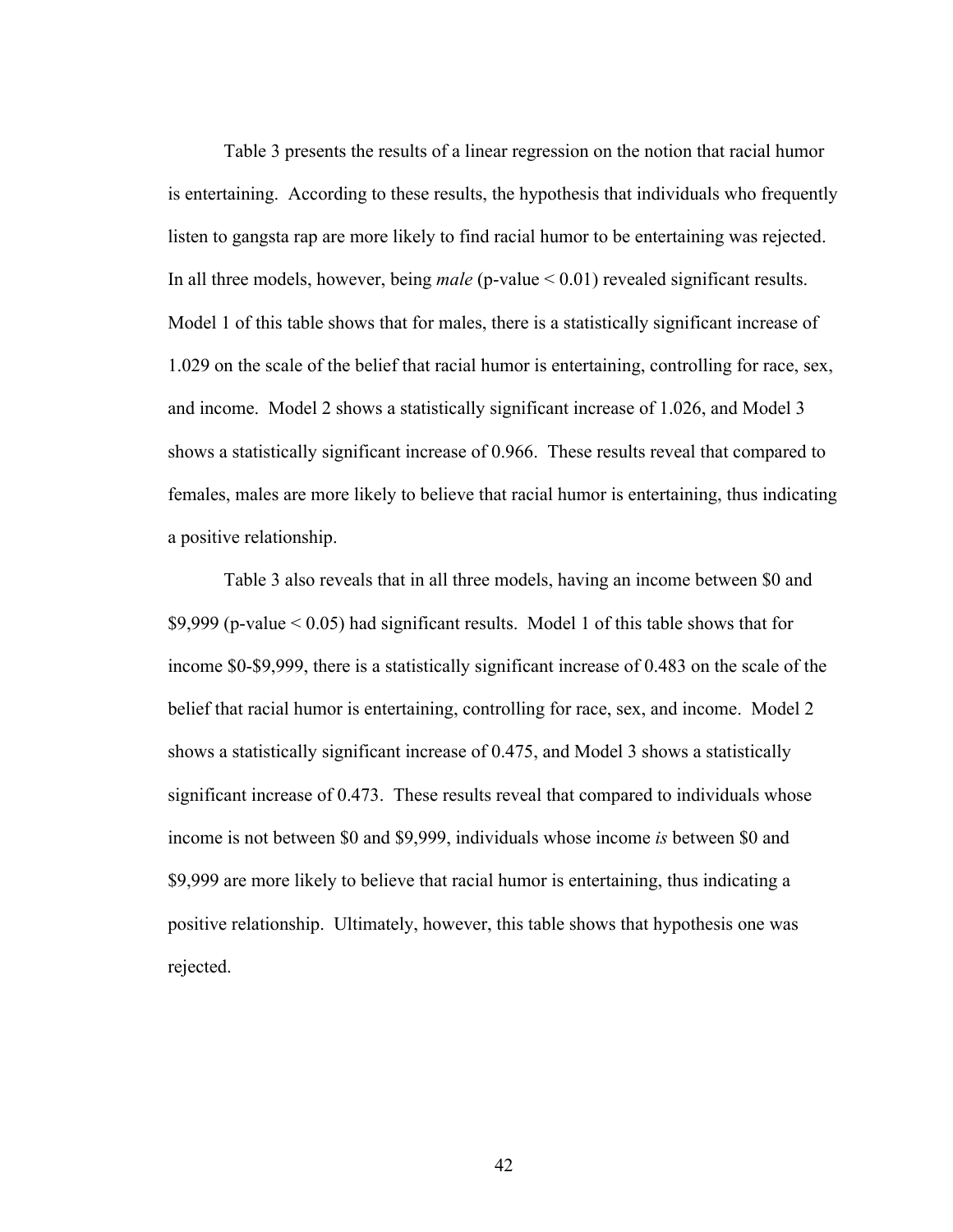## TABLE 3 **TABLE 3**

## Regression of Racial Humor as Entertaining on Listener of Regression of Racial Humor as Entertaining on Listener of

## Gangsta Rap Scale and Control Variables Gangsta Rap Scale and Control Variables

| Variables                                                        | Model #1      |              | Model #2   |         | Model #3      |         |
|------------------------------------------------------------------|---------------|--------------|------------|---------|---------------|---------|
| Intercept                                                        | 2.180         | ** $(0.227)$ | $1.364$ ** | (0.528) | 1.564 **      | (0.566) |
| Male                                                             | $**$<br>1.029 | (0.202)      | $1.026$ ** | (0.229) | $**$<br>0.966 | (0.237) |
| <b>Black</b>                                                     | $-0.125$      | (0.349)      | $-0.212$   | (0.382) | $-0.242$      | (0.383) |
| Other                                                            | 0.266         | (0.216)      | 0.276      | (0.237) | 0.294         | (0.237) |
| Income: \$0-\$9,999                                              | ¥<br>0.483    | (0.208)      | ∗<br>0.475 | (0.239) | ×<br>0.473    | (0.239) |
| Listener of Mainstream Rap Scale                                 |               |              | 0.358      | (0.202) | 0.121         | (0.313) |
| Listener of Gangsta Rap Scale                                    |               |              |            |         | 0.196         | (0.196) |
|                                                                  |               |              |            |         |               |         |
| Z                                                                | 165           |              | 165        |         | 165           |         |
| R Squared                                                        | 0.189         |              | 0.191      |         | 0.197         |         |
| NOTE: Standard errors in parentheses. $*p < 0.05$ , $*tp < 0.01$ |               |              |            |         |               |         |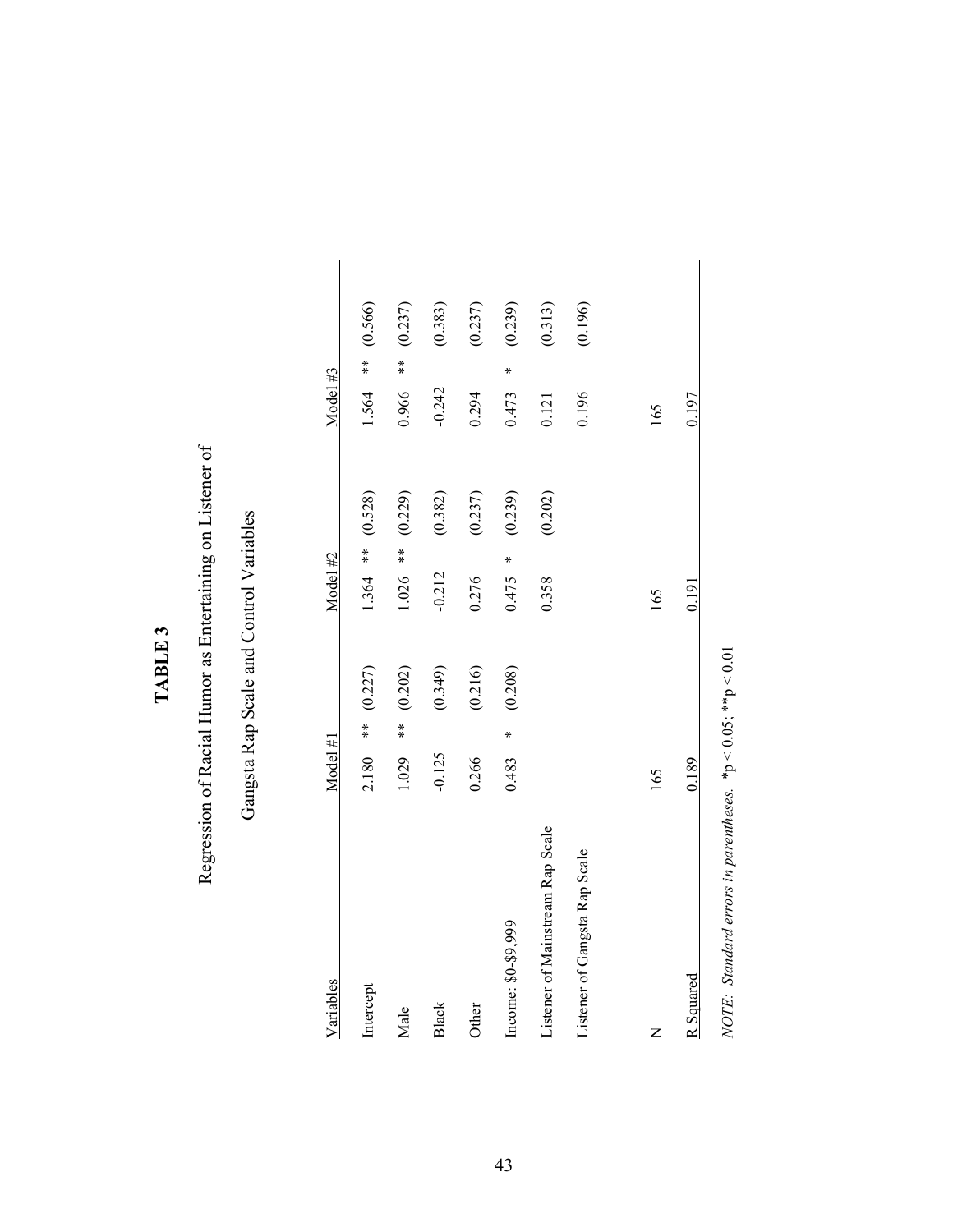## TABLE 4 **TABLE 4**

# Regression of Acknowledging the Race of an Individual on Listener Regression of Acknowledging the Race of an Individual on Listener

## of SPC hip-hop Scale and Control Variables of SPC hip-hop Scale and Control Variables

| Variables                        | Model H1 |               | Model #2   |         | Model #3   |         |
|----------------------------------|----------|---------------|------------|---------|------------|---------|
| Intercept                        | 1.351    | $***$ (0.088) | $1.702$ ** | (0.198) | $1.700$ ** | (0.198) |
| Male                             | 0.020    | (0.078)       | $-0.003$   | (0.086) | 0.007      | (0.087) |
| Black                            | 0.010    | (0.135)       | $-0.010$   | (0.143) | 0.008      | (0.145) |
| Other                            | $-0.011$ | (0.083)       | $-0.020$   | (0.089) | $-0.014$   | (0.089) |
| Income: \$0-\$9,999              | $-0.029$ | (0.080)       | $-0.019$   | (0.089) | $-0.022$   | (0.090) |
| Listener of Mainstream Rap Scale |          |               | $-0.145$ * | (0.076) | $-0.133$   | (0.077) |
| Listener of SPC hip-hop Scale    |          |               |            |         | $-0.034$   | (0.044) |
|                                  |          |               |            |         |            |         |
| Z                                | 165      |               | 165        |         | 165        |         |
| R Squared                        | 0.001    |               | 0.028      |         | 0.032      |         |

NOTE: Standard errors in parentheses. \*  $p < 0.05$ ; \* \*  $p < 0.01$ *NOTE: Standard errors in parentheses.* \*p < 0.05; \*\*p < 0.01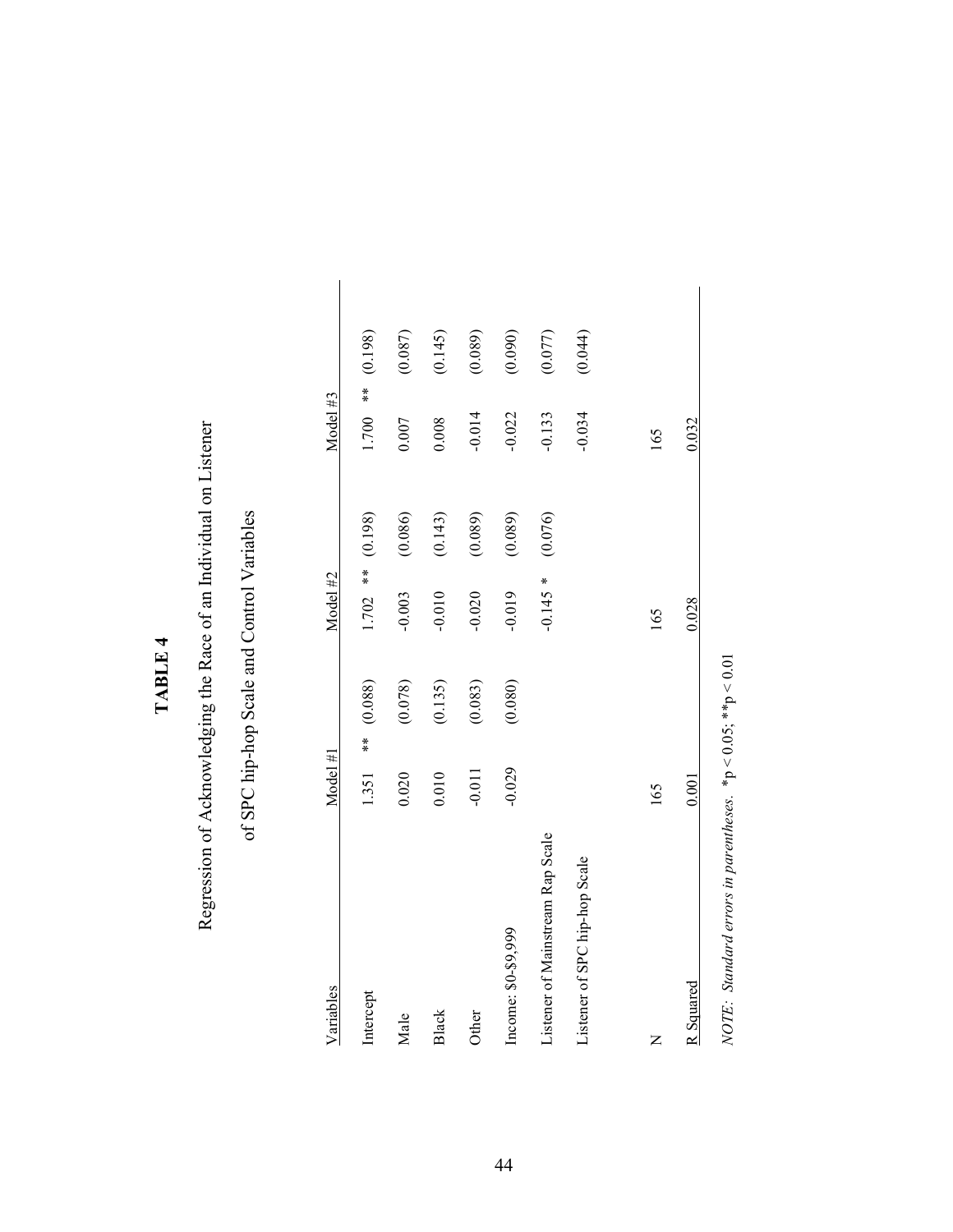Table 4 presents the results of a linear regression on the notion that the individual acknowledges another individual's race upon first sight. According to these results, the hypothesis that individuals who listen to SPC hip-hop are likely to acknowledge another individual's race when they first see him/her was rejected. Model 2 of this table shows that for the *listener of mainstream rap scale* (p-value < 0.05), there is a statistically significant decrease of 0.359 on the scale of acknowledging another individual's race upon first sight, controlling for race, sex, and income. These results reveal that the more a person listens to mainstream rap, the less likely that person would be to acknowledge the race of an individual when he/she first sees him/her, thus indicating a negative relationship. This result, however, loses its significance when the genre of frequently listening to SPC hip-hop is introduced. This table shows that hypothesis three was rejected.

Table 5 presents the results of a linear regression on the notion that race plays a major role in whom a person chooses to associate with. According to these results, the hypothesis that individuals who listen to SPC hip-hop are likely to believe race to play a major role with whom they choose to associate was rejected. Models 2 and 3 show that *frequently listening mainstream rap* (p-value < 0.05) has a significant relationship. Model 2 of this table shows that for the *listener of mainstream rap scale*, there is a statistically significant decrease of 0.353 on the scale of the belief that race plays a major role in whom a person chooses to associate with, controlling for race, sex, and income. Model 3 of this table shows a statistically significant decrease of 0.409. These results reveal that the more an individual listens to mainstream rap, the less likely that individual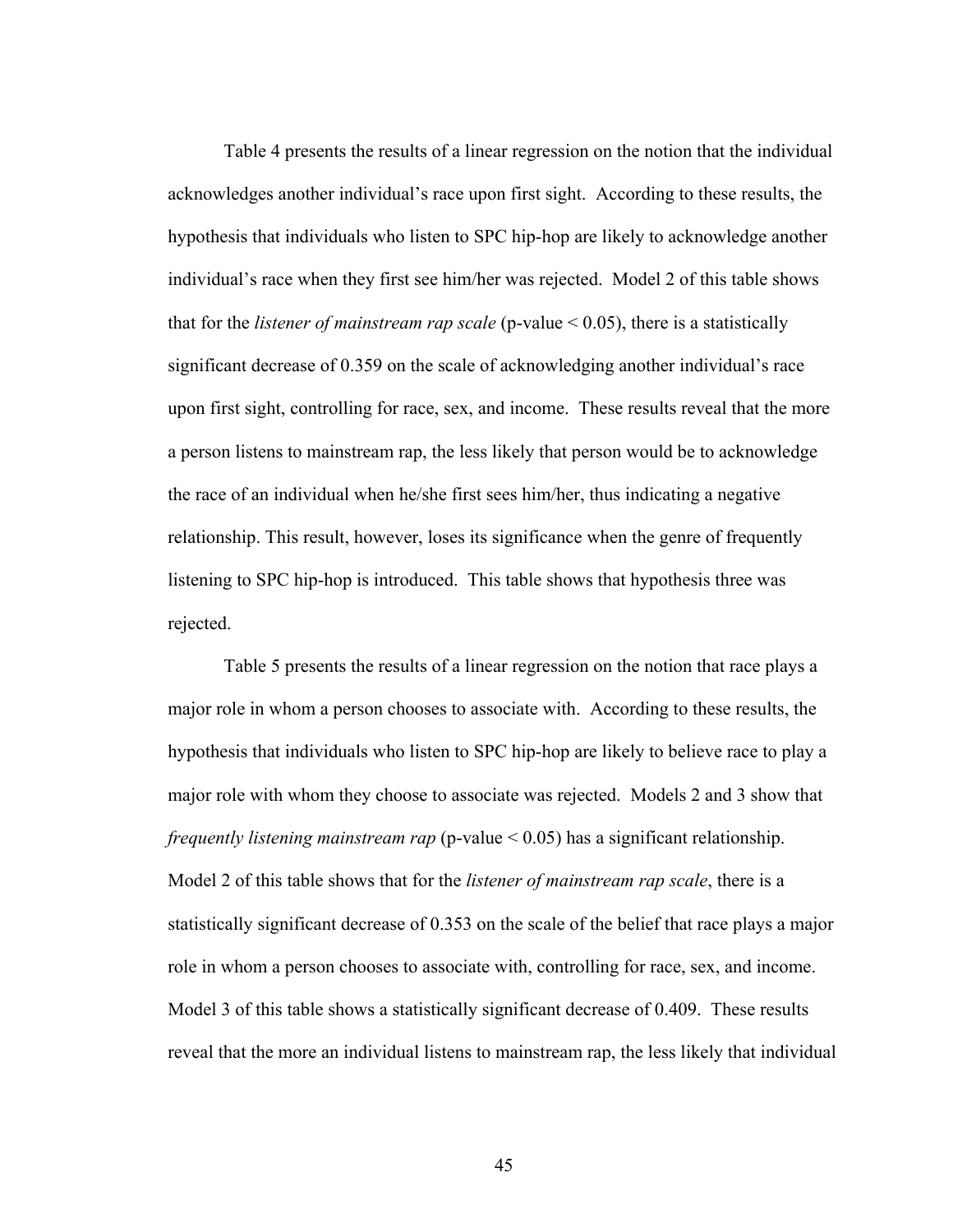will choose race to play a major role with whom s/he chooses to associate, thus indicating a negative relationship. This table shows that hypothesis five was rejected.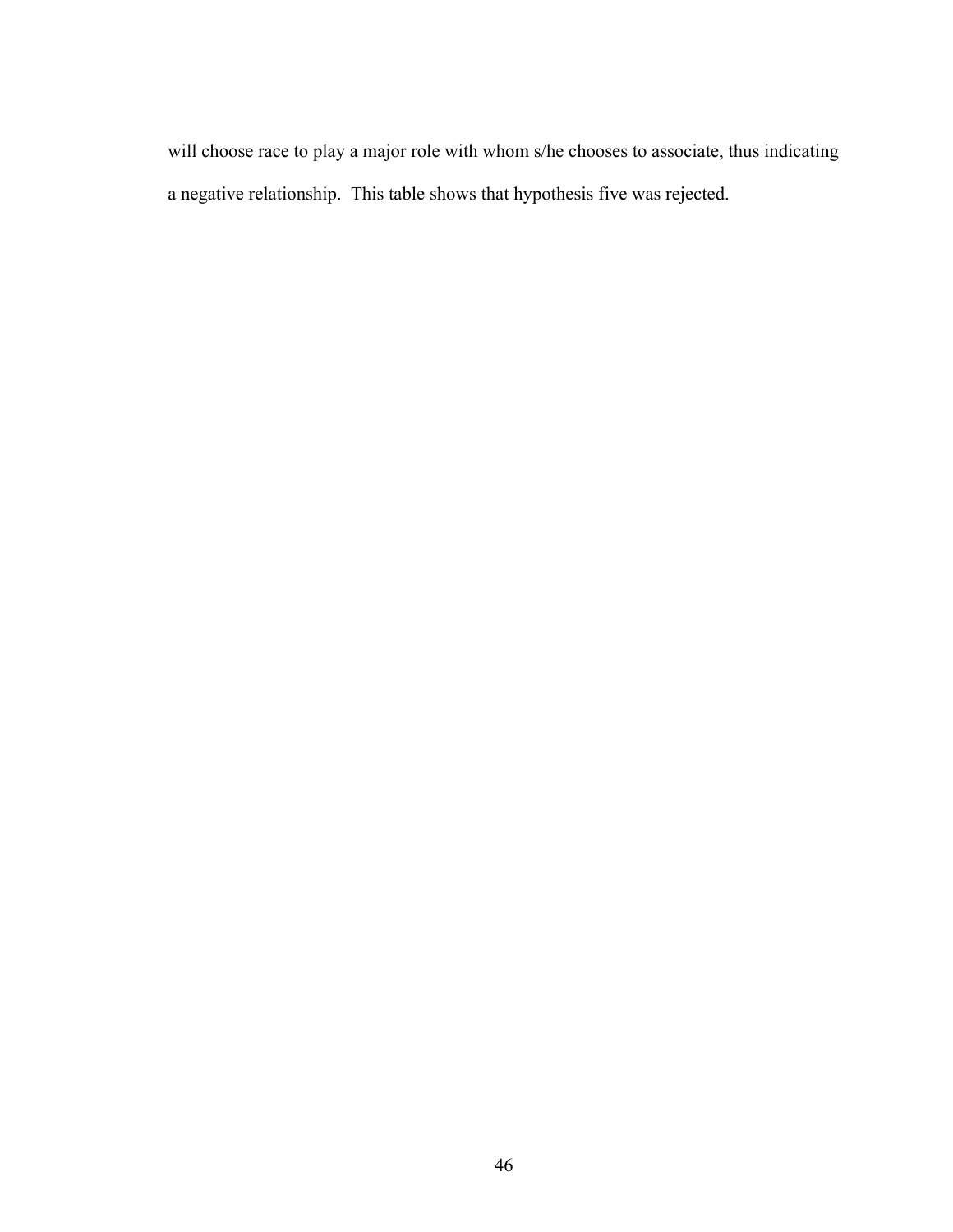## TABLE 5 **TABLE 5**

# Regression of Race Playing a Major Role in Whom a Person Chooses to Associate Regression of Race Playing a Major Role in Whom a Person Chooses to Associate

# With on Listener of SPC hip-hop Scale and Control Variables With on Listener of SPC hip-hop Scale and Control Variables

| Variables                        | Model H1 |            | Model #2 |              | Model #3 |   |            |
|----------------------------------|----------|------------|----------|--------------|----------|---|------------|
| Intercept                        | 1.451    | ** (0.198) | 2.259    | $*(0.449)$   | 2.267    |   | ** (0.446) |
| Male                             | 0.267    | (0.176)    | 0.178    | (0.194)      | 0.134    |   | (0.195)    |
| Black                            | 0.115    | (0.304)    | 0.219    | (0.324)      | 0.137    |   | (0.327)    |
| Other                            | 0.305    | (0.188)    | 0.284    | (0.201)      | 0.252    |   | (0.201)    |
| Income: \$0-\$9,999              | $-0.176$ | (0.182)    | $-0.101$ | (0.203)      | $-0.085$ |   | (0.202)    |
| Listener of Mainstream Rap Scale |          |            | $-0.353$ | (0.172)<br>∗ | $-0.409$ | ∗ | (0.174)    |
| Listener of SPC hip-hop Scale    |          |            |          |              | 0.157    |   | (0.137)    |
|                                  |          |            |          |              |          |   |            |
| Z                                | 165      |            | 165      |              | 165      |   |            |
| R Squared                        | 0.031    |            | 0.053    |              | 0.070    |   |            |

NOTE: Standard errors in parentheses.  $*p < 0.05$ ;  $*p < 0.01$ *NOTE: Standard errors in parentheses.* \*p < 0.05; \*\*p < 0.01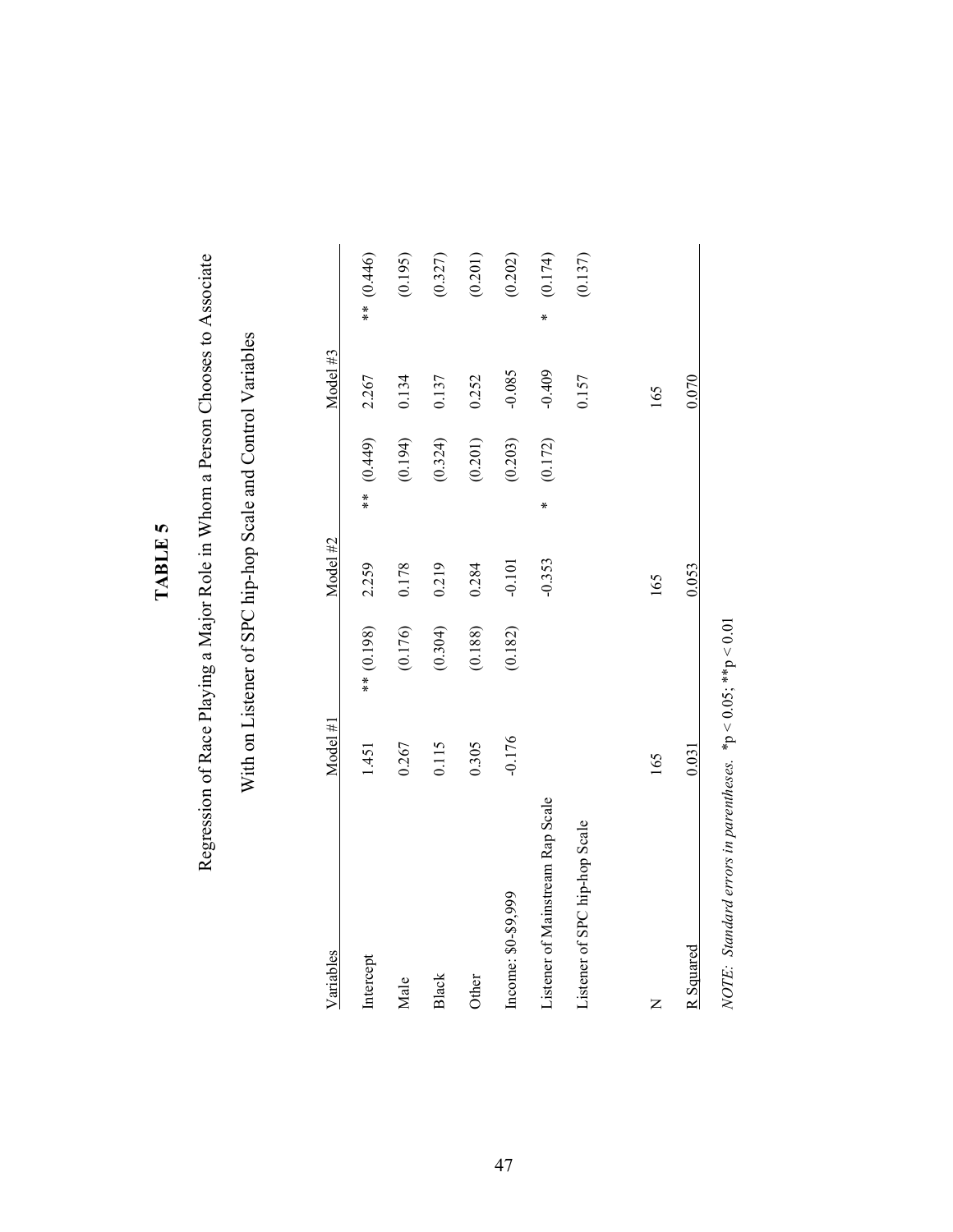Table 6 presents the results of a linear regression on the notion that race does not exist. According to these results, the hypothesis that individuals who listen to SPC hiphop are less likely to believe that race does not exist was rejected. All three models show significant results for individuals whose race was Black or other. Model 1 of this table shows that for *Black* (p-value  $\leq$  0.05), there is a statistically significant decrease of 0.874 on the scale of the belief that race does not exist, controlling for race, sex, and income. Model 2 of this table shows that for *Black* (p-value < 0.01) there is a statistically significant decrease of 1.069 on the scale of the belief that race does not exist. Model 3 shows a statistically significant decrease of 1.153. These results reveal that compared to Whites, individuals whose race is Black are less likely to believe that race does not exist, thus indicating a negative relationship. This table shows that hypothesis six was rejected.

Model 1 of this table shows that for *Other* (p-value < 0.05), there is a statistically significant decrease of 0.618 on the scale of the belief that race does not exist, controlling for race, sex, and income. Model 2 of this table shows that for *Other* (p-value < 0.01) there is a statistically significant decrease of 0.272 on the scale of the belief that race does not exist. Model 3 shows a statistically significant decrease of 0.695. These results reveal that compared to Whites, individuals whose race is other are less likely to believe that race does not exist, thus indicating a negative relationship.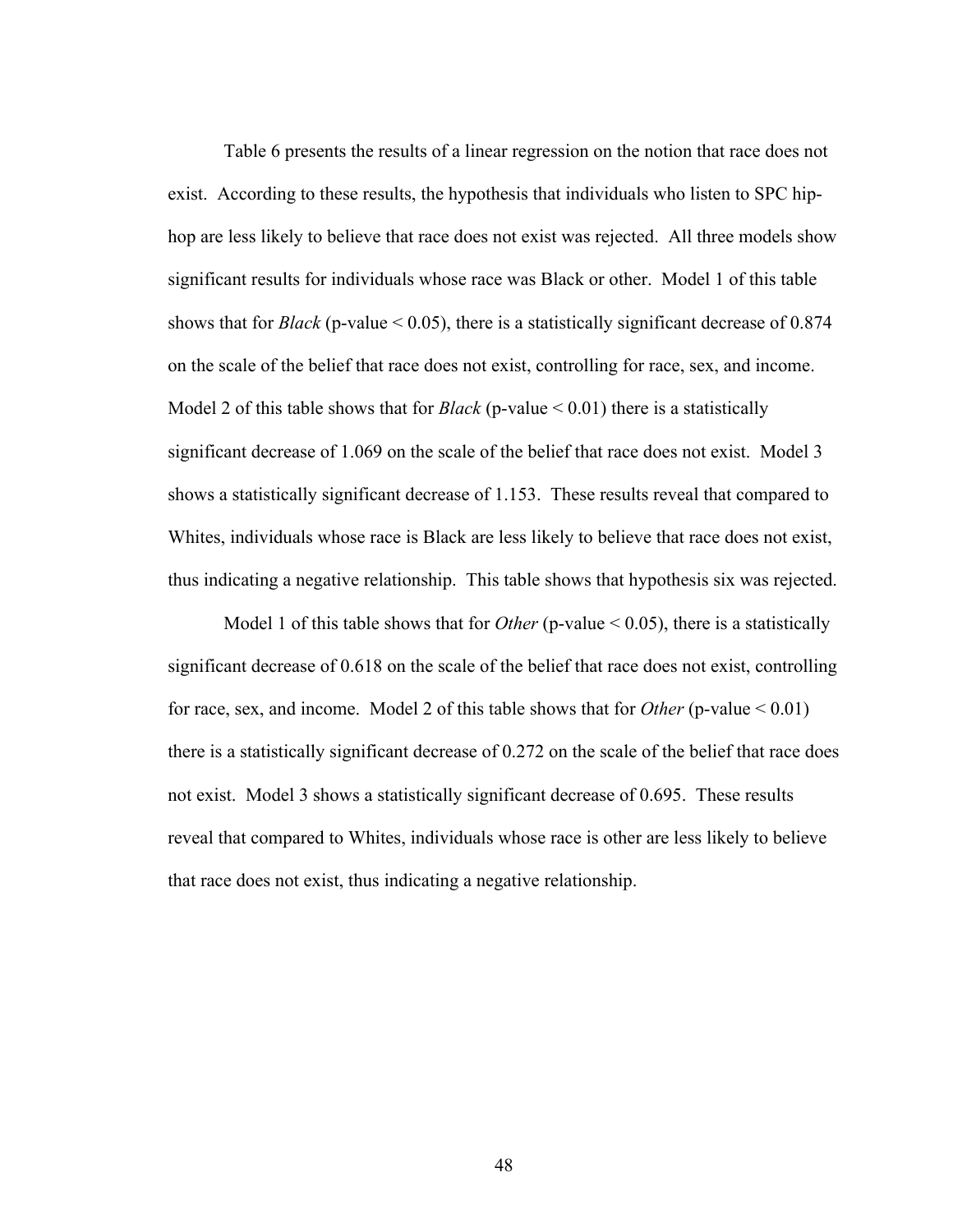| ١<br>۰ |  |
|--------|--|
|        |  |
|        |  |
|        |  |
|        |  |
|        |  |

Regression of as Non-existent on Listener of SPC hip-hop Scale and Control Variables Regression of as Non-existent on Listener of SPC hip-hop Scale and Control Variables

| Variables                           | Model H1      |         | Model #2    |         | Model #3      |         |
|-------------------------------------|---------------|---------|-------------|---------|---------------|---------|
| Intercept                           | $*$<br>2.789  | (0.244) | $3.734$ **  | (0.554) | $3.743$ **    | (0.552) |
| Male                                | $-0.172$      | (0.217) | $-0.172$    | (0.240) | $-0.218$      | (0.241) |
| Black                               | *<br>$-0.874$ | (0.374) | $-1.069$ ** | (0.400) | $-1.153$ **   | (0.404) |
| Other                               | $-0.618$ **   | (0.232) | $-0.272$ ** | (0.248) | $-0.695$ **   | (0.248) |
| Income: \$0-\$9,999                 | $-0.318$      | (0.224) | $-0.272$    | (0.250) | $-0.256$      | (0.250) |
| Frequent listener of Mainstream Rap |               |         | $-0.417$ *  | (0.212) | ∗<br>$-0.475$ | (0.216) |
| Frequent listener of SPC hip-hop    |               |         |             |         | 0.162         | (0.123) |
| Z                                   | 165           |         | 165         |         | 165           |         |
| R Squared                           | 0.071         |         | 0.112       |         | 0.124         |         |
|                                     |               |         |             |         |               |         |

NOTE: Standard errors in parentheses.  $*p < 0.05$ ;  $*p < 0.01$ *NOTE: Standard errors in parentheses.* \*p < 0.05; \*\*p < 0.01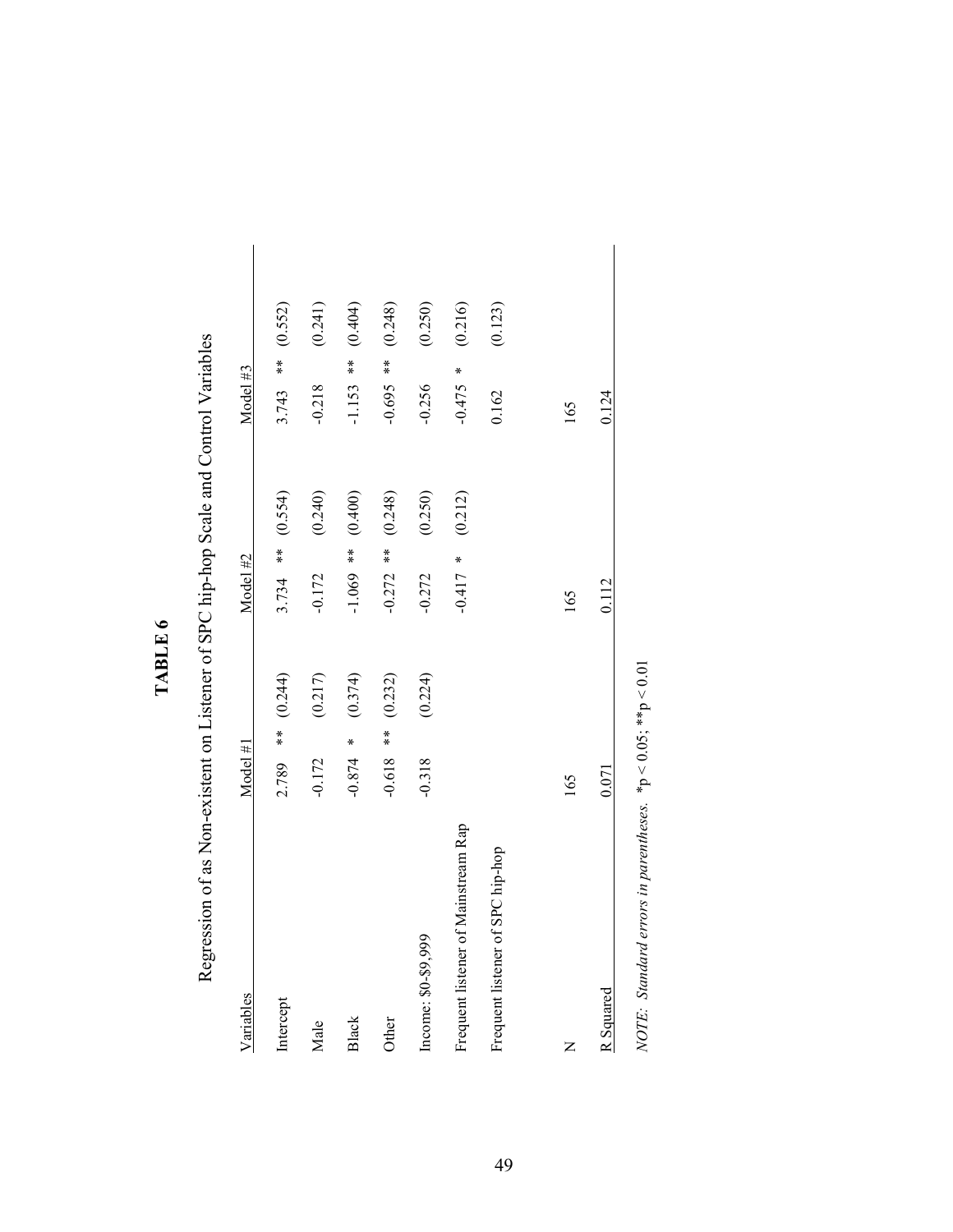Model 2 of this table shows that for the *listener of mainstream rap scale* (p-value  $\leq$  0.05), there is a statistically significant decrease of 0.417 on the scale of the belief that race does not exist, controlling for race, sex, and income. Model 3 a statistically significant decrease of 0.475. These results reveal that the more an individual listens to mainstream rap, the less likely s/he is to believe that race does not exist, thus indicating a negative relationship.

Five out of the six hypotheses were accounted in the preceding tables. Since there were no significant results for the hypothesis that individuals who frequently listen to SPC hip-hop are likely to believe they have a racially diverse group of friends, controlling for race, sex, and income, no table was included. Stated explicitly, hypothesis four was rejected in this study.

## **Conclusion**

This research was designed to examine the effect of frequently listening to select hip-hop genres on how individuals view race. To summarize the findings, individuals who frequently listen to hip-hop, specifically misogynistic rap, are less likely to believe that race is a convenient way to categorize people, controlling for race, sex, and income. It was thought that because misogynistic rap provides particular views of women, those views could be attributed to the individuals whose racial category is most associated with hip-hop (i.e., Blacks), thus supporting the notion that a higher frequency of listening to misogynistic rap would lead to the belief that race is a convenient way to categorize individuals. The results from this research, however, show that such an attribution does not exist. In fact, the opposite showed significant results. Therefore, this study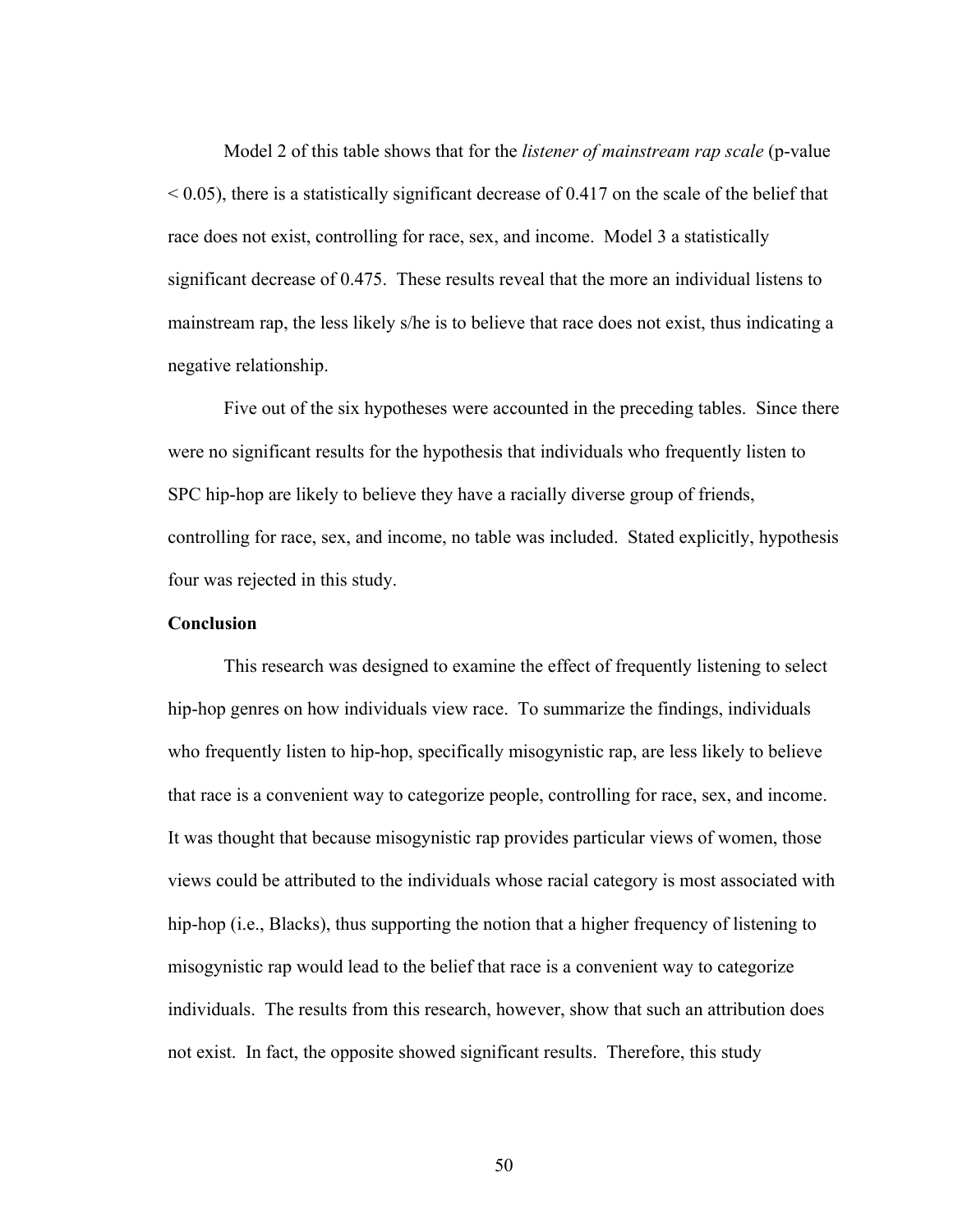contributes to the existing scholarship by displaying that a critical exploration of hip-hop cannot only measure the usefulness of the music in theoretical and political production, but it can also help expand our understanding of how the position of racially marginalized women in America is interpreted (Peoples 2008).

The present findings, then, show how hip-hop music listeners, to some extent, take an active role in shaping their views of race. According to Cose (1997), many individuals believe that since overtly expressed racism is less visible, racism no longer exists thus placing us in a society that is racially color-blind. However, having such a view only serves as a way to overlook race as a possible source for problems that individuals may currently experience. My initial motivation in this study was to highlight the limitations of having a color-blind ideology by showing that hip-hop provides a perspective suggesting that race and racism still exist. Hip-hop artist Kanye West uses his music to address the issue of color-blind ideology by claiming that racism is still prevalent, however concealed. In his song *All Falls Down,* West recites, "Even if you're in a [Mercedes] Benz, you're still a nigger in a coup" (West 2004, track 4). West suggests that although African-Americans may have access to material goods that were at one point exclusive to Whites in America, the social fabrications that create racial discrimination continue to make themselves present in today's society. The critical view of Kanye West is not unfamiliar in the realm of hip-hop. Indeed, Alridge (2005) revealed the similarities existing between the messages in much of hip-hop music and the Civil Rights Movement. Included in both were messages that promoted Blacks to have selfdetermination, an education that focuses on mental liberation, and the pursuit for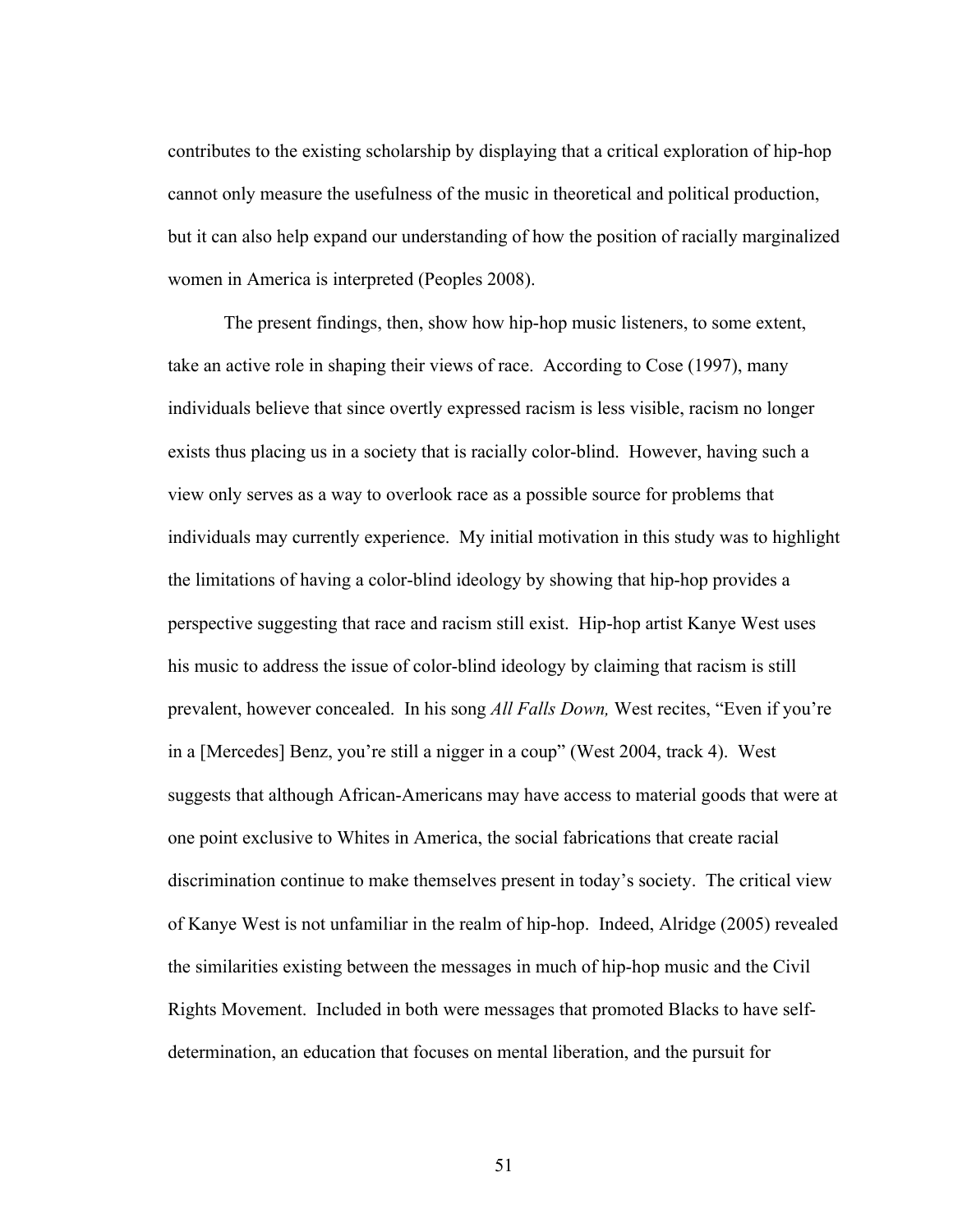economic solidarity. Racism can be labeled the common denominator that both hip-hop and the Civil Rights Movement had as a goal to overcome. The claim, then, of having a color-blind ideology is a denial of the existence of issues that are experienced because of race (e.g., racism).

This research does have several limitations that may be addressed in future research on this topic. Improvements can be made on the operationalization of the dependent and independent variables. For example, when constructing the variable for *mainstream rap*, respondents were asked how often they heard hip-hop/rap songs that promote alcohol consumption or making money. Such messages are also heard in other genres such as gangsta rap. Thus, the construction of the dependent and independent variables could be improved, as they may not have fully captured what was intended in this research.

Also, the analysis in this study is largely exploratory given the nature of the sample, the construction of the survey questionnaires, and the scaling of the dependent variables. Because of the Likert-scaling of the dependent variables, it might be better to conduct an ordered logit regression analysis. It might also be better to conduct interviews with individuals from various backgrounds as the concept of color-blind ideology may differ from person to person. Though in the greater structural sense, color-blind ideology may claim that discrimination and inequality are no longer components of race, the interpretations of this concept may differ between an individual who lives in the midwest and an individual who lives in a diverse setting such as the San Francisco Bay Area. Including interviews may provide more insight in these different interpretations.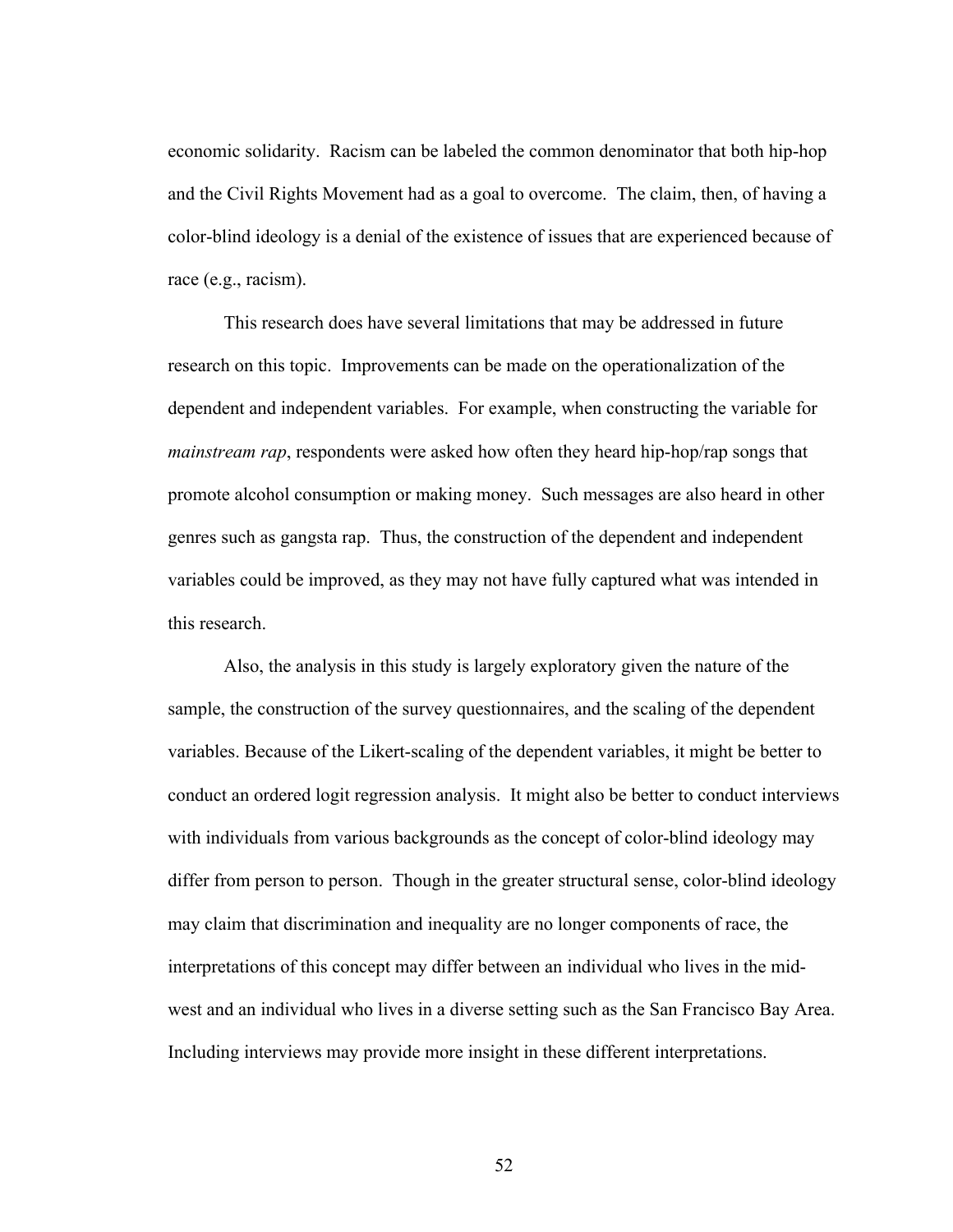Furthermore, another limitation is that because hip-hop's audience is one of the most diverse in the world, the sample in this study can be improved. The fact that most of the individuals in this study were students enrolled in a Sociology class already suggests a particular frame of mind. Furthermore, assuming that these students were at least in their first year in college may skew the data, as many of them may have not been present to witness the transformation of the music. In other words, many of the respondents may have grown up in a time where hip-hop was already mainstream, and not witnessed its transformation from being a counterculture to apart of the mainstream culture. This may explain why some results turned out the way they did. For example, this may explain why there was a significantly negative result between individuals who listen to mainstream rap and thinking that race does not exist. Future research might explore a more diverse region that includes a greater range of age, race, and income. Finally, the construction of the dependent variables was based mostly on what was missing in the literature. For example, "acknowledgement of race" was a concept that was missing in previous research. Though research had found that individuals might acknowledge the race of others, the connection of acknowledging the unique experiences *because* of race may have been assumed in previous work. If color-blind ideology would argue that race is no longer the basis of discrimination and social inequalities, the acknowledgement of race would argue that racial discrimination and social inequalities cannot be separated from the concept of race. Creating dependent variables based on views of race that have previously been included in literature may improve the study.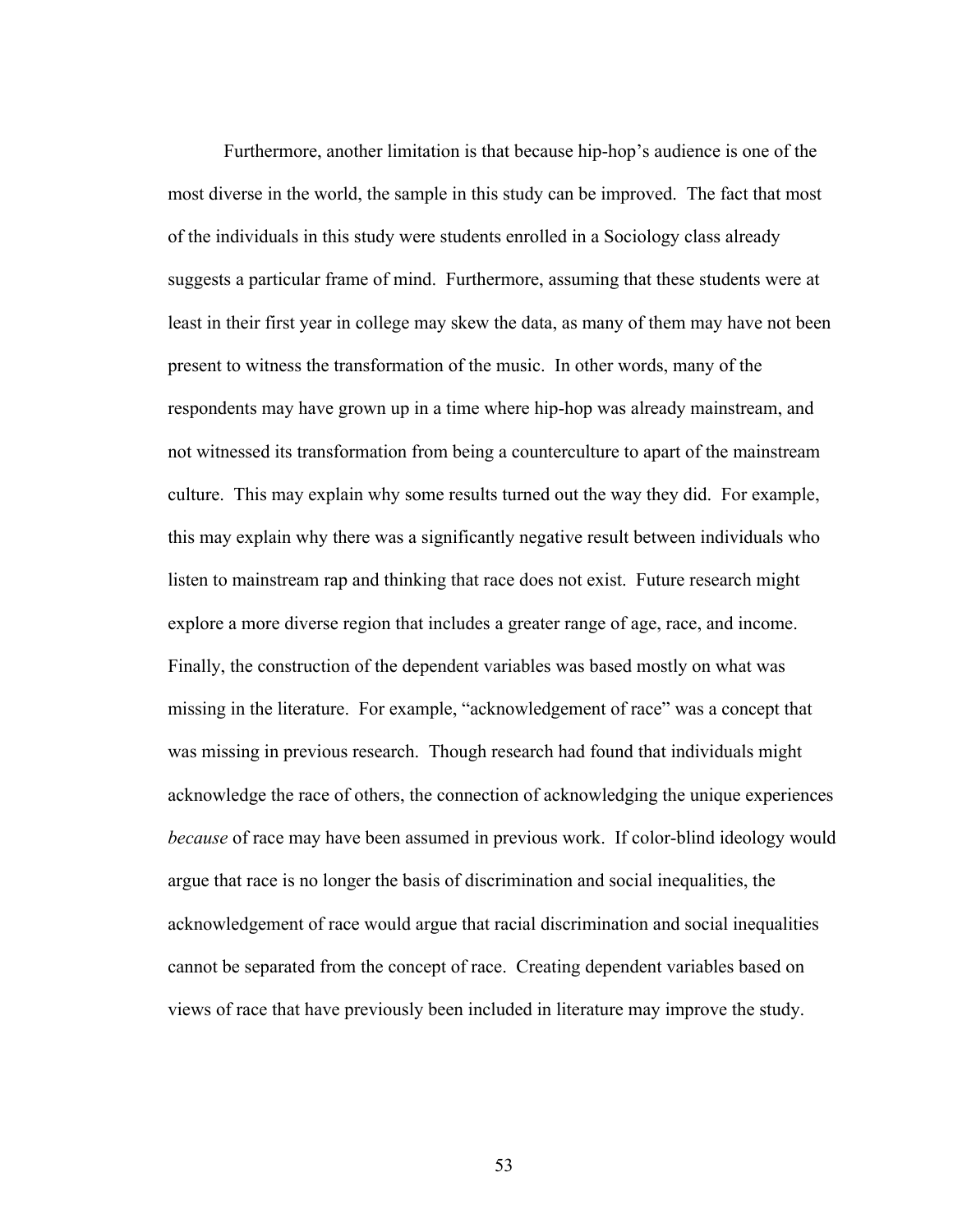This study does make a contribution to the field of sociology. By having a significant result, this study shows that hip-hop music does indeed have an effect on how individuals shape their idea of race. By considering the limitations of the study, future studies may provide more insight on the relationship that this study originally intended to understand.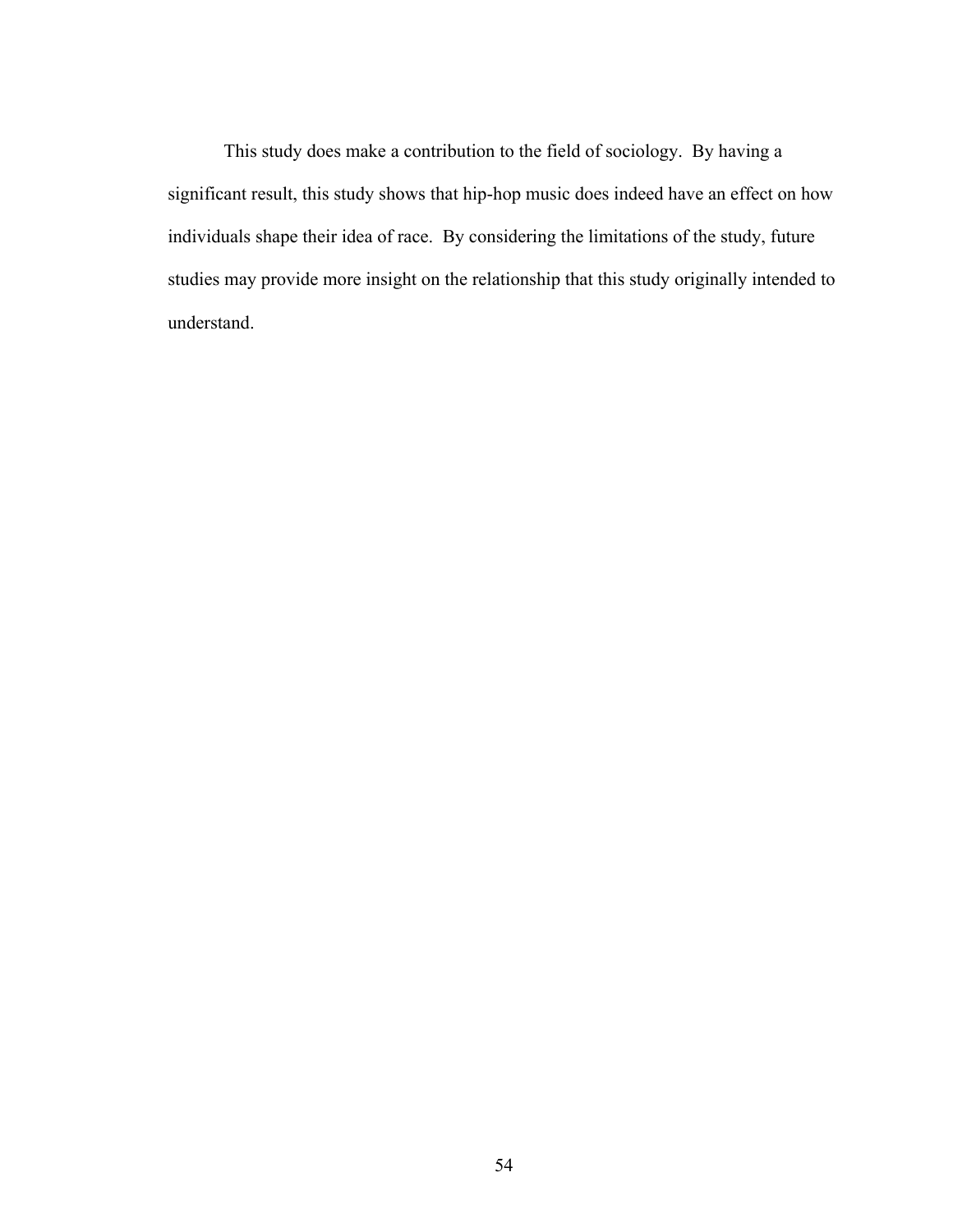## **References**

- Adams, Terri M. and Douglas B. Fuller. 2006. "The Words Have Changed but the Ideology Remains the Same: Misogynistic Lyrics in Rap Music." *Journal of Black Studies* 36: 938-954.
- Alridge, Derrick P. 2005. "From Civil Rights to Hip Hop: Toward a Nexus of Ideas." *The Journal of African American History* 90(3): 226-252.
- Alridge, Derrick P. and James B. Stewart. 2005. "Introduction: Hip Hop in History: Past, Present, and Future." *Journal of African American History* 90(3): 190-195.
- Atwater, Sheri A. C. 2008. "Waking Up to Differences: Teachers, Color-Blindness, and the Effects on Students of Color." *Journal of Instructional Psychology* 35(3): 246-253.
- Ball, Jared A. 2010. "Anti-Colonial Media: The Continuing Impact of Robert L. Allen's *Black Awakening in Capitalist America." Black Scholar* 40(2): 11-23.
- Bennett, Andy. 2000. *Popular Music and Youth Culture: Music, Identity and Place.*  Basingstoke, UK: Macmillan Press.
- Bonilla-Silva, Eduardo. 1997. "Rethinking Racism: Toward a Structural Interpretation." *American Sociological Review* 62(3): 465-480.
- Bonilla-Silva, Eduardo, Amanda Lewis, and David G. Embrick. 2004. ""I Did Not Get That Job Because of a Black Man…": The Story Lines and Testimonies of Color-Blind Racism." *Sociological Forum* 19(4): 555-581.

Carr, Leslie G. 1997. *"Color-blind" Racism.* Thousand Oaks, CA: SAGE Publications.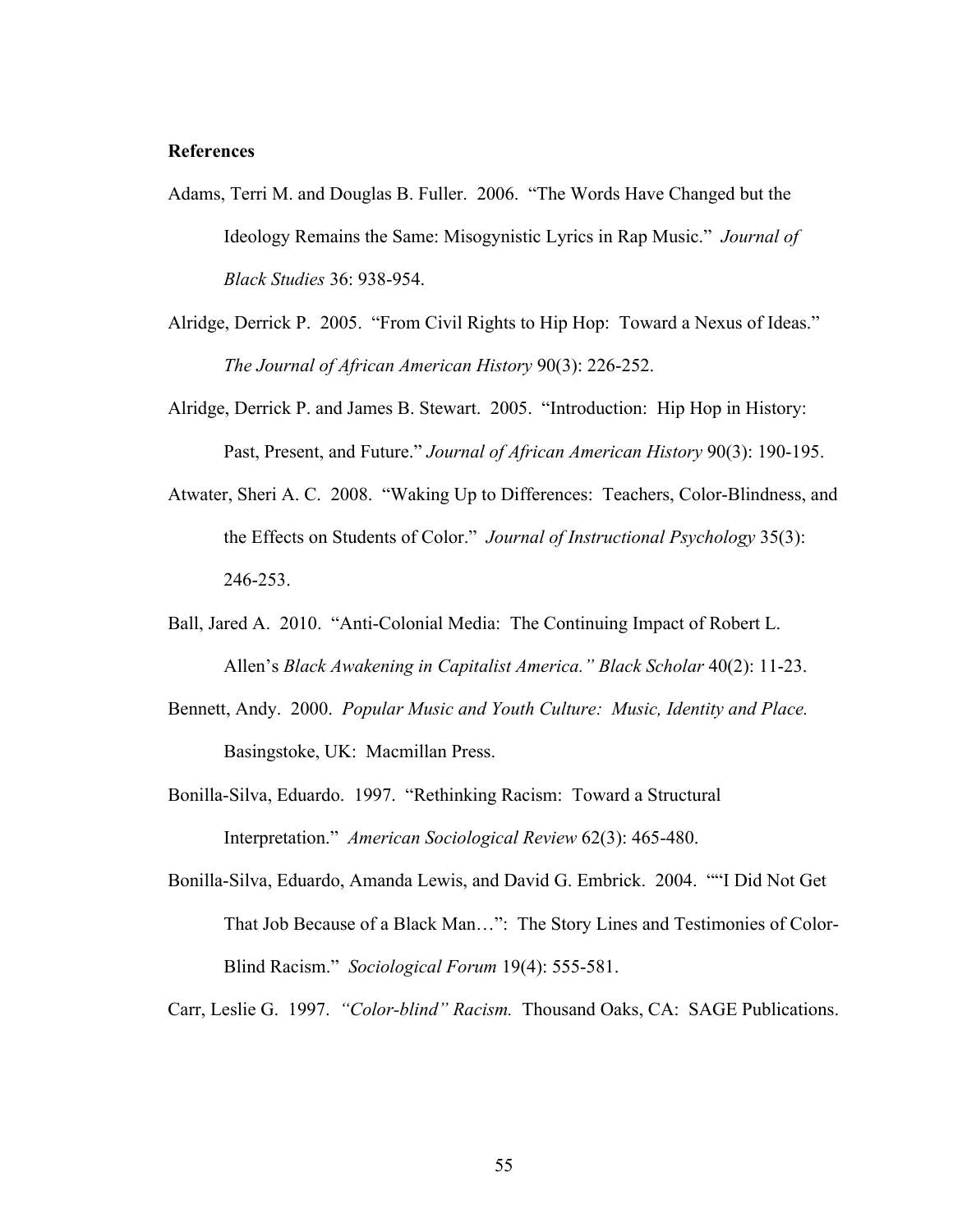- Case, Kim A. 2007. "Raising White Privilege Awareness and Reducing Racial Prejudice: Assessing Diversity Course Effectiveness." *Teaching of Psychology*  34(4): 231-235.
- Chang, Jeff. 2005. *Can't Stop, Won't Stop: A History of the Hip-Hop Generation.* New York: St. Martin's Press.
- Clay, Andreana. 2003. "Keepin' it Real: Black Youth, Hip-Hop Culture, and Black Identity." *American Behaioral Scientist* 43(10): 1345-1358
- Clay, Andreana. 2006. "All I Need is One Mic: Mobilizing Youth for Social Change in the Post-Civil Rights Era." *Social Justice* 33(2): 105-121.
- Clay, Andreana. 2007. *I Used to be Scared of the Dick: Queer Women of Color, Hip-Hop, and Black Masculinity.* Pp. 149-165 in
- Clay, Andreana. 2008. "Like an Old Soul Record: Black Feminism, Queer Sexuality, and the Hip-Hop Generation." *Meridians: Feminism, Race, Transnationalism*  8(1): 53-73.
- Clay, Andreana. 2008. "Like an Old School Record: Me'Shell Ndegeocello, Queer Politics, and Hip-Hop Feminism." *Meridians: Feminism, Race, Transnationalism*. 8(1): 53-73.
- Clay, Andreana. 2011. "Working Day and Night: Black Manhood and Masculinity in the Performance of the King of Pop." *Journal of Popular Music Studies* 23(1).
- Condry, Ian. 2007. "Yellow B-Boys, Black Culture, and Hip-Hop in Japan: Toward a Transnational Cultural Politics of Race." *Positions* 15(3): 637-671.

Cose, Ellen. 1997. *Color-Blind.* New York: HarperCollins Publishers, Inc.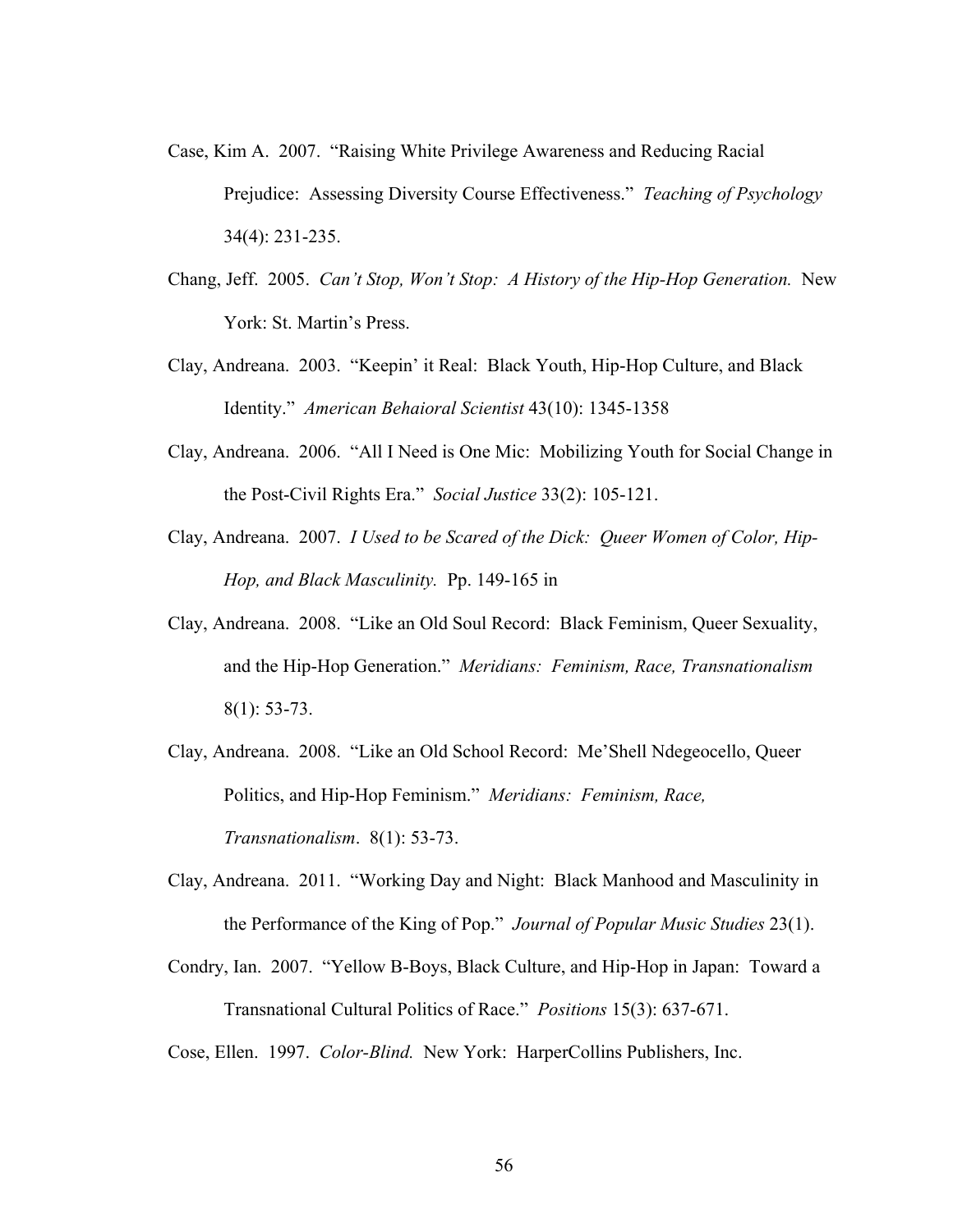- Cowan, Gloria. 2005. "Interracial Interactions at Racially Diverse University Campuses." *The Journal of Social Psychology* 145(1): 49-63.
- Cruz, Barbara C. and James A. Duplass. 2009. "Making Sense of 'Race' in the History Classroom: A Literary Approach." *History Teacher* 42(4): 425-440.
- Cummings, Andre. 2010. "A Furious Kinship: Critical Race Theory and the Hip-Hop Nation." *University of Louisville Law Review* 48(499): 499-577.
- Cutler, Cecelia. 2008. "Brooklyn Style: Hip-Hop Markers and Racial Affiliation Among European Immigrants in New York City." *International Journal of Bilingualism*  12(1/2): 7-24.
- Dagbovie, Pero G. 2005. "Of All Our Studies, History is Best Qualified to Reward Our Research: Black History's Relevance to the Hip Hop Generation." *Journal of African American History* 90(3): 299-323.
- Dawkins, Marcia A. 2010. "Close to the Edge: The Representational Tactics of Eminem." *The Journal of Popular Culture* 43(3): 463-485.
- Denisoff, R. Serge and John Bridges. 1983. "The Sociology of Popular Music: A Review." *Popular Music and Society* 9(1): 51-62.
- Dennis, Christopher. 2006. "Afro-Colombian Hip-Hop: Globalization, Popular Music, and Ethnic Studies." *Studies in Latin American Popular Culture* 25(2006): 271- 295.
- Dimitriadis, Greg. 2001. *Performing Identity/Performing Culture: Hip-Hop As Text, Pedagogy, and Lived Practice*. New York: Peter Lang.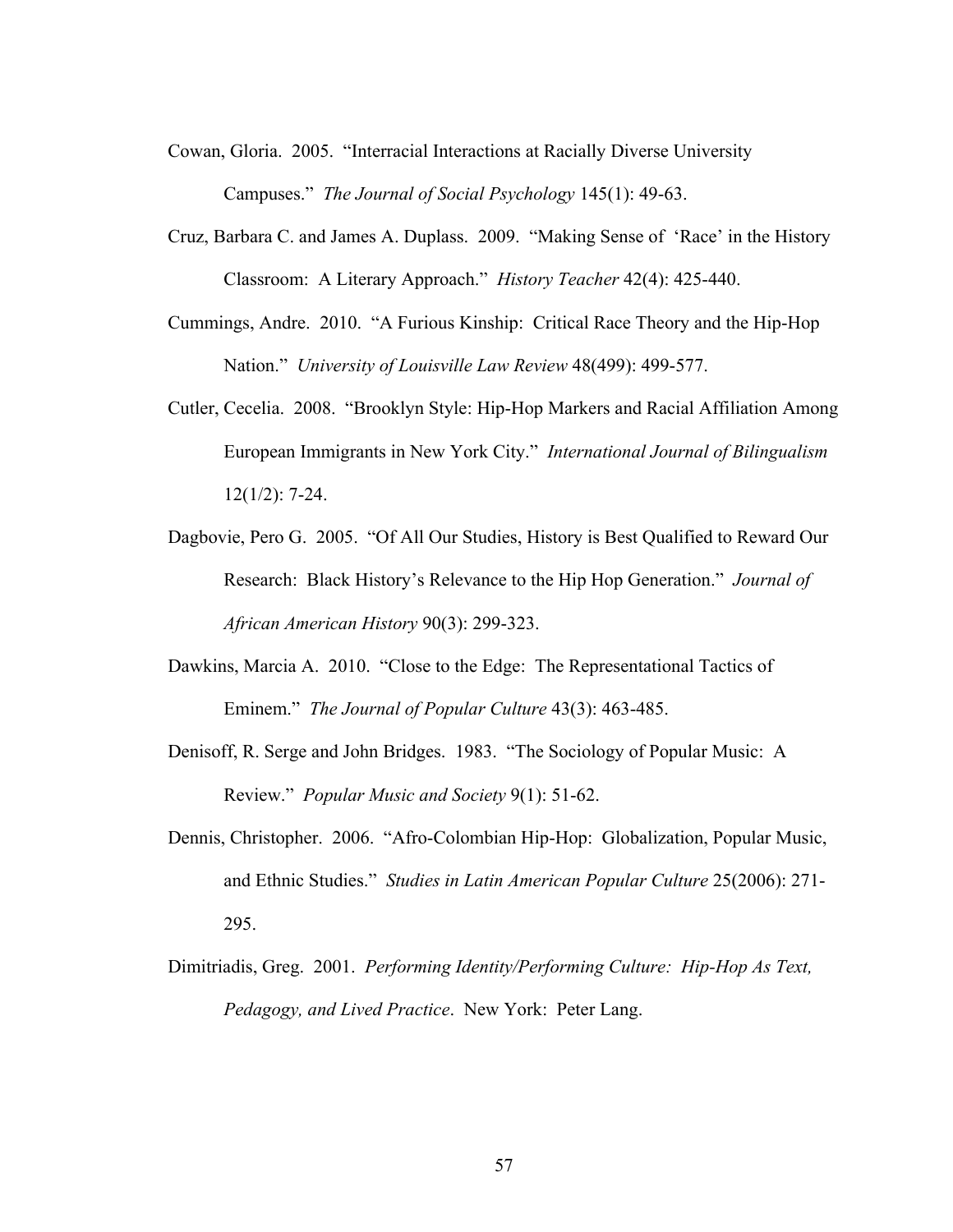- Dyson, Michael Eric. 2007. *Know What I Mean?: Reflections on Hip Hop.* New York: Basic Civitas Books.
- Flores, Juan. 2000. *From Bomba to Hip-Hop: Puerto Rican Culture and Latino Identity.*  New York: Columbia University Press.
- Forman, Murray. 2000. "Represent: Race, Space, and Place in Rap Music." *Popular Music* 19: 65-90.
- Forman, Murray and Mark Anthony Neal (eds). 2004. *That's the Joint!: The Hip-Hop Studies Reader.* New York: Routledge.
- Frankenberg, Ruth. 1993. *The Social Construction of Whiteness: White Women, Race Matters.* Minneapolis: University of Minnesota Press.
- Frith, Simon. 1988. *Music for Pleasure: Essays in the Sociology of Pop.* New York: Routledge.
- Furtell, Robert, Pete Simi, and Simon Gottschalk. 2006. "Understanding Music in Movements: The White Power Music Scene." *The Sociological Quarterly* 47(2): 275-304.
- Garcia, Matt. 2010. "Social Movements, the Rise of Colorblind Conservativism, and What Comes Naturally." *Frontiers* 31(3): 49-56.

George, Nelson. 1999. *Hip Hop America*. New York: Penguin.

Giordano, Ralph G. 1999. " 'Hey Rosa Parks, You Have Made History!' A Contemporary Study of Hip-Hop References of Rosa Park in Song." *Community Review* 80(8): 80-87.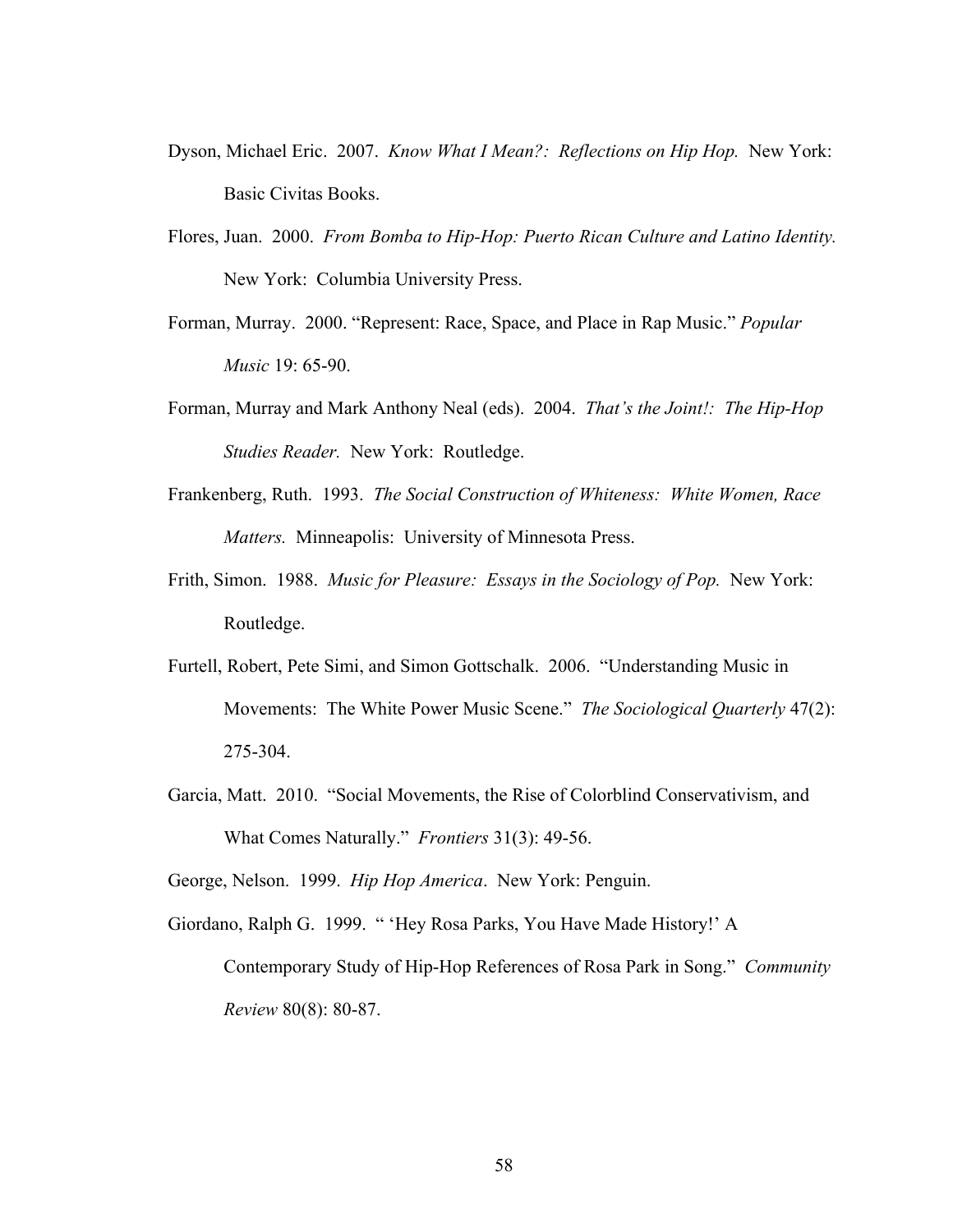- Gilroy, Paul. 1991. *There Ain't No Black in the Union Jack: The Cultural Politics of Race and Nation.* Chicago, IL: University of Chicago Press.
- Goodwin, Joseph P. 1995. "If Ignorance is Bliss, 'tis Folly to be Wise: What We Don't Know *Can* Hurt Us." *Journal of Folklore Research* 32(2): 155-164.
- Gordon, Milton M. 1964. *Assimilation in American Life: The Role of Race, Religion, and National Origins.* New York: Oxford University Press.
- Grant, Elizabeth. 2002. "Gangsta Rap: The War on Drugs and the Location of African-American Identity in Los Angeles (1988-92)." *European Journal of American Culture* 21(1): 4-15.
- Guthman, Julie. 2008. "If They Only Knew: Color Blindness and Universalism in California Alternative Food Institutions." *The Professional Geographer* 60(3): 387-397.
- Hall, Stuart and Tony Jefferson (eds). 1993. *Resistance Through Rituals: Youth Subcultures in Post-War Britain, 2nd ed.* New York: Routledge.
- Haggerty, Ben. 2005. "White Privilege." On *The Language of My World* [CD]*.* Seattle: Integral Music Group.
- Haines, David W. 2007. "Ethnicity's Shadows: Race, Religion, and Nationality as Alternative Identities Among Recent United States Arrivals." *Identities: Global Studies in Culture and Power* 14(3): 285-312.
- Hall, Stuart (ed.). 1997. *Representation: Cultural Representations and Signifying Practices.* London: Sage.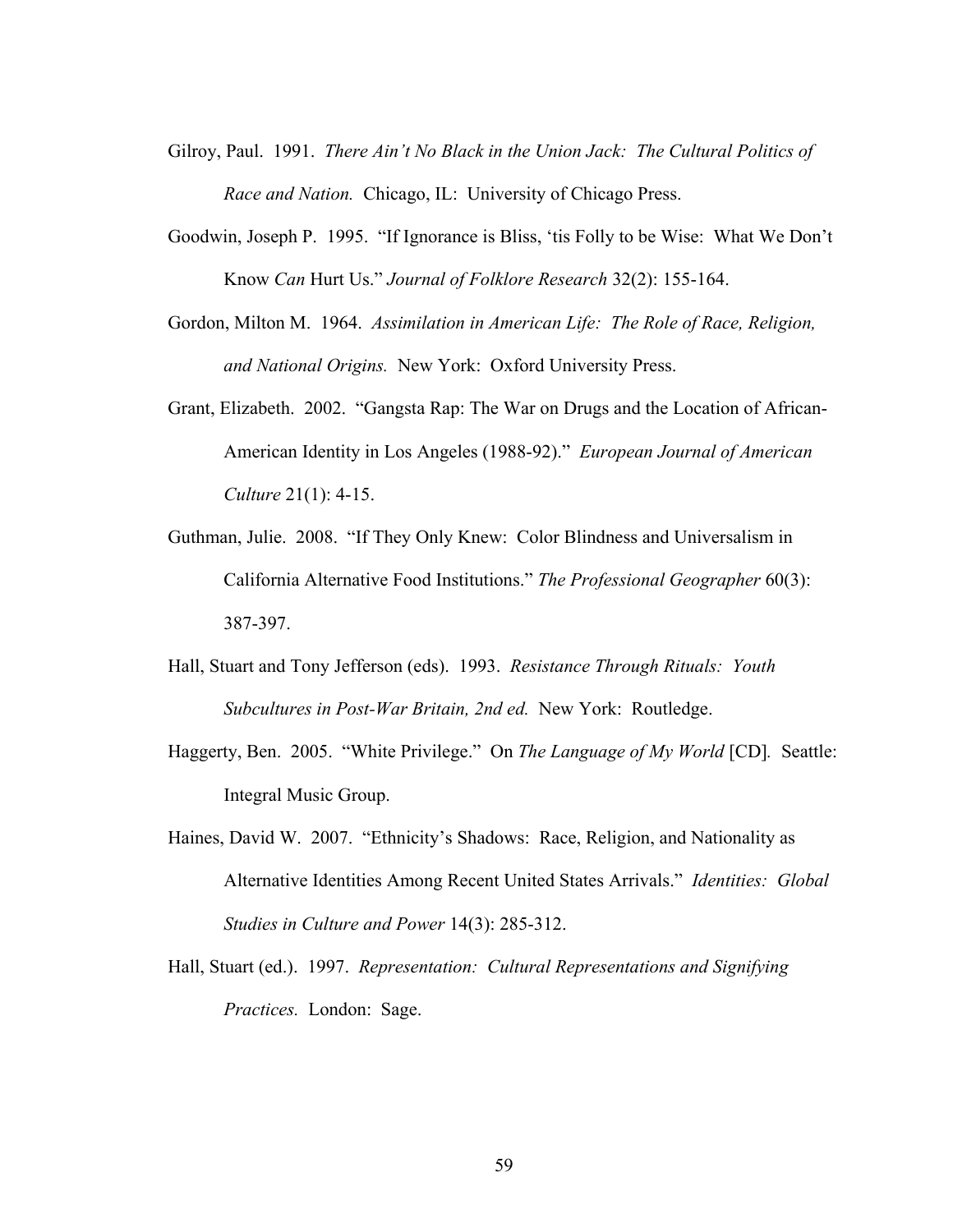- Harper, Shaun R., Lori D. Patton, and Ontario S. Wooden. 2009. "Access and Equity for African American Students in Higher Education: A Critical Race Historical Analysis of Policy Efforts." *The Journal of Higher Education* 80(4): 299-414.
- Harrison, Leigh M. 2010. "Factory Music: How the Industrial Geography and Working-Class Environment of Post-war Birmingham Fostered the Birth of Heavy Metal." *Journal of Social History* 44(1): 145-158.
- Hasenauer, Jim. 1988. "Using Ethnic Humor to Expose Ethnocentrism: Those Dirty DEGs." *ETC: A Review of General Semantics* 45(4): 351-357.
- Herd, Denise. 2005. "Changes in the Prevalence of Alcohol Use in Rap Song Lyrics, 1979-1997." *Society for the Study of Addiction* 100: 1258-1269.
- Herd, Denise. 2009. "Changing Images of Violence in Rap Music Lyrics: 1979-1997." *Journal of Public Health Policy* 30: 395-406.
- Howells, Richard. 2006. "'Is it Because I is Black?' Race, Humour, and the Polysemiology of Ali G." *Historical Journal of Film, Radio and Television*  26(2): 155-177.
- Jain, Dimpal. 2010. "Critical Race Theory and Community Colleges: Through the Eyes of Women Student Leaders of Color." *Community College Journal of Research and Practice* 34: 78-91.
- Jaret, Charles and Jacqueline Boles. 1992. "Sounds of Seduction: Sex and Alcohol in Country Music Lyrics." *America's Musical Pulse: Popular Music in the Twentieth-Century Society.* 18: 257-267.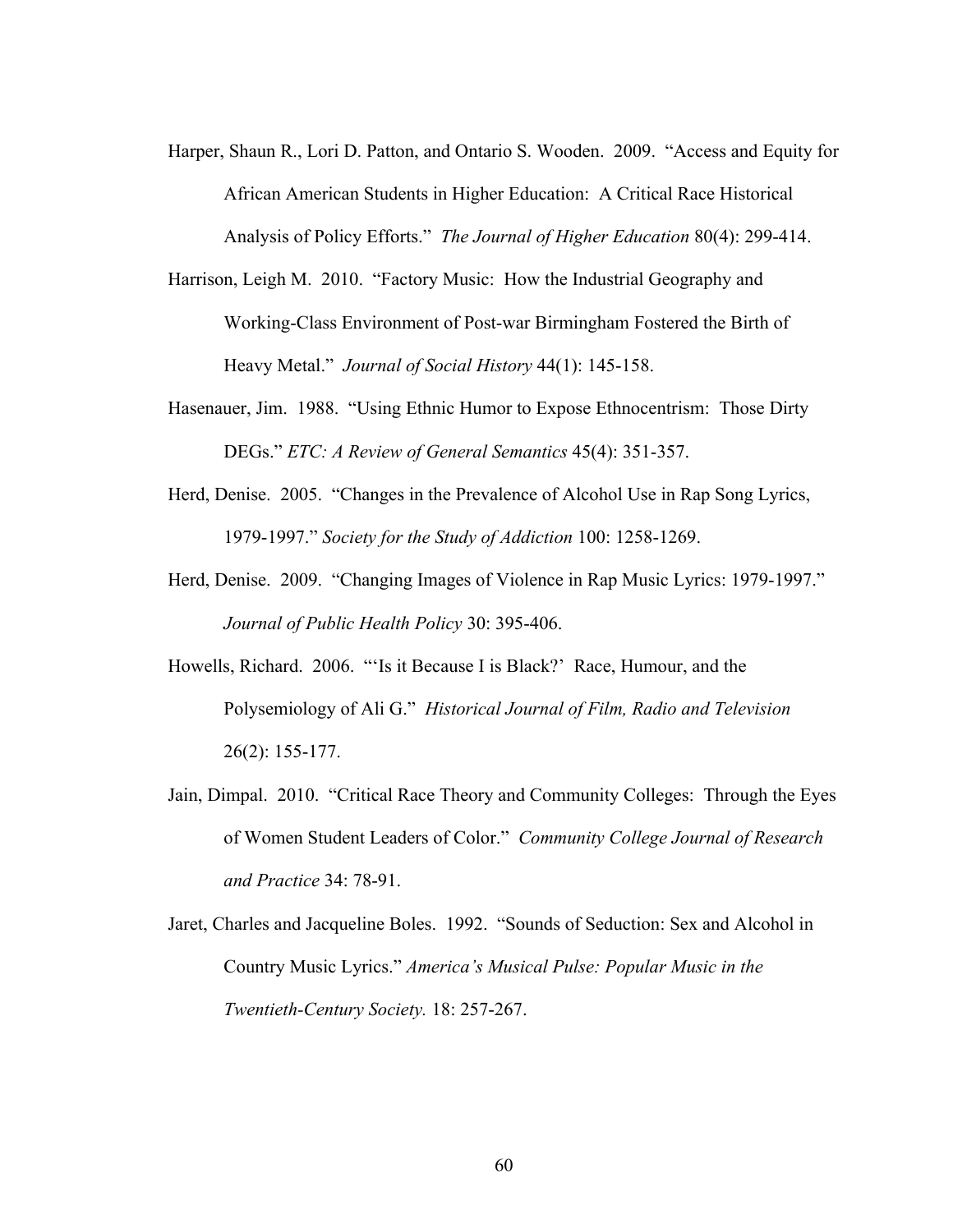- Kallen, Horace M. 1956. *Cultural Pluralism and the American Idea.* Philadelphia: University of Pennsylvania Press.
- Kaszycka, Katarzyna A., Goran Strkalj, and Jan Strzalko. 2009. "Current Views of European Anthropologists on Race: Influence on Educational and Ideological Background." *American Anthropologist* 111(1): 43-56.
- Keller, James R. 2009. "White [In]Visible: Eminem and the Politics of White Male Privilege." *Anachronist* 14(1): 159-184.
- Kelley, Robin D. G. 1994. *Race Rebels: Culture, Politics, and the Black Working Class.* New York: Free Press.
- Kernahan, Cyndi And Tricia David. 2007. "Changing Perspective: How Learning About Racism Influences Student Awareness and Emotion." *Teaching of Psychology* 34(1): 49-52.
- Khan, Katy. 2007. "Cultural Authenticity or Cultural Contamination: American Musical Influences on South African Hip-Hop Culture." *Muziki: Journal of Music Research in Africa* 4(1): 3-11.
- Kivel, B. Dana, Corey W. Johnson, and Sheila Scraton. 2009. "(Re)Theorizing Leisure, Experience and Race." *Journal of Leisure Research* 41(4): 473-493.
- Krohn, Franklin B. and Frances L. Suazo. 1995. "Contemporary Urban Music: Controversial Messages in Hip-Hop and Rap Lyrics." *ETC: A Review of General Semantics* 52(2): 139-154.
- Kruse, Holly. 2010. "Local Identity and Independent Music Scenes, Online and Off." *Popular Music and Society* 33(5): 625-639.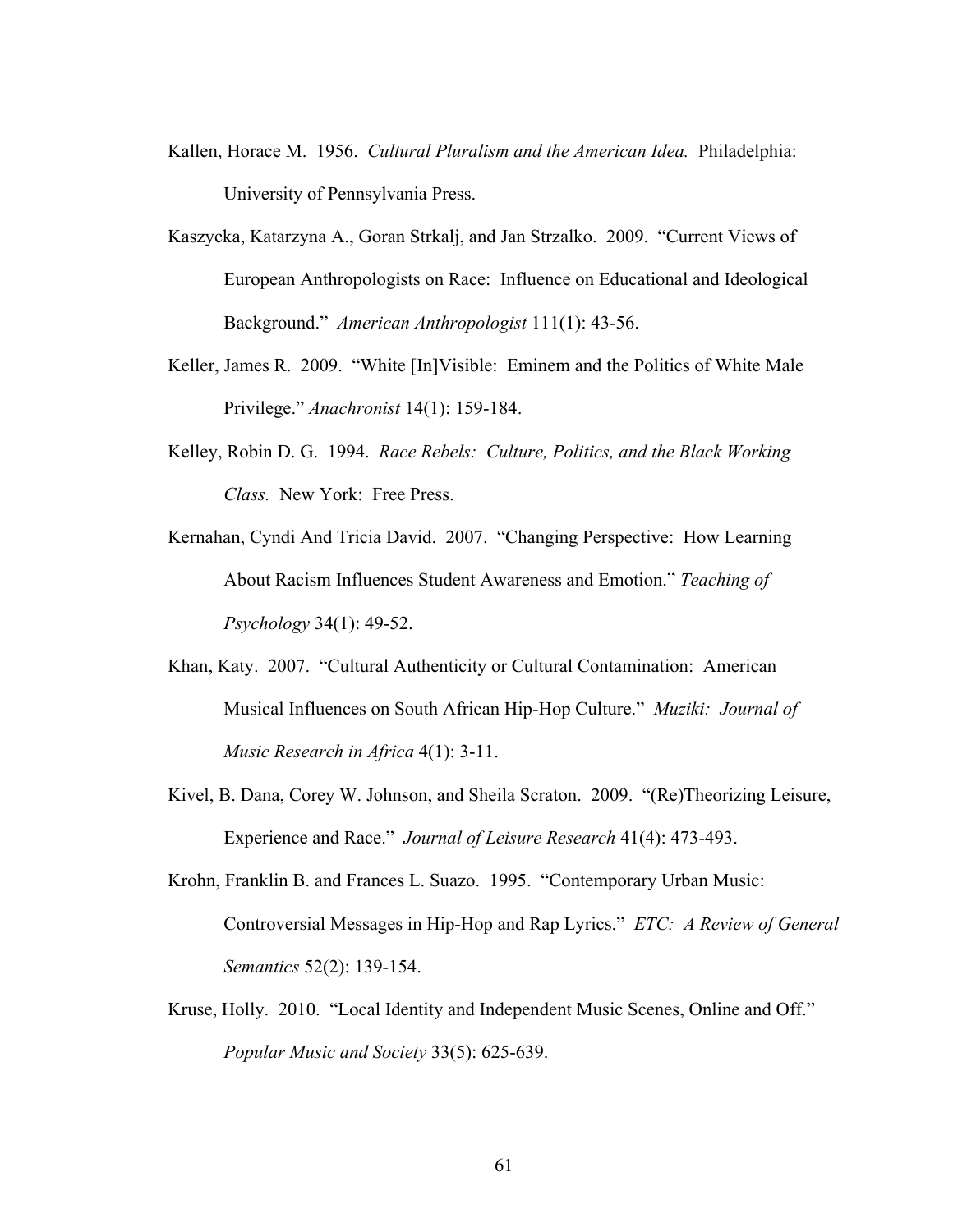- Leap, Terry L. and Larry R. Smeltzer. 1984. "Racial Remarks in the Workplace: Humor or Harassment?" *Harvard Business Review* 62(6): 74-78.
- Leonard, Marion. 2007. "Constructing Histories Through Material Culture: Popular Music, Museums and Collecting." *Popular Music History* 2(2): 147-167.
- Lynn, Lonnie. 2006. "I Have a Dream." On *Fredom Writers* [Soundtrack]. California: Hollywood Records.
- Martin, Clayton, Trevor Herbert, Richard Middleton (eds). 2003. *The Cultural Study of Music: A Critical Introduction.* New York: Routledge.
- Martin, Tom. 2009. "Own-Race-Absent Racism." *South African Journal of Philosophy*  28(1): 25-33.
- May, Reuben A. and Kenneth S. Chaplin. 2007. "Cracking the Code: Race, Class, and Access to Nightclubs in Urban America." *Qualitative Sociology* 31(1): 57-72.
- Mazzuca, Josephine. 2004. "For Most Americans, Friendship is Colorblind." *Gallup Poll Tuesday Briefing* 1-3.
- McMurray, Anaya. 2008. "Hotep and Hip-Hop: Can Black Muslim Women Be Down with Hip-Hop?" *Meridians: Feminism, Race, Transnationalism* 8(1): 74-92.
- Morgan, Marcyliena. 2005. "Hip-Hop Women Shredding the Veil: Race and Class in Popular Feminist Identity." *The South Atlantic Quarterly* 104(3): 425-444.
- Obasogie, Osagie K. 2010. "Do Blind People See Race? Social, Legal, and Theoretical Considerations." *Law & Society Review* 44(3/4): 585-616.
- Ogbar, Jeffrey Ogbonna Green. 2007. *Hip-Hop Revolution: The Culture and Politics of Rap.* Lawrence, KS: University Press of Kansas.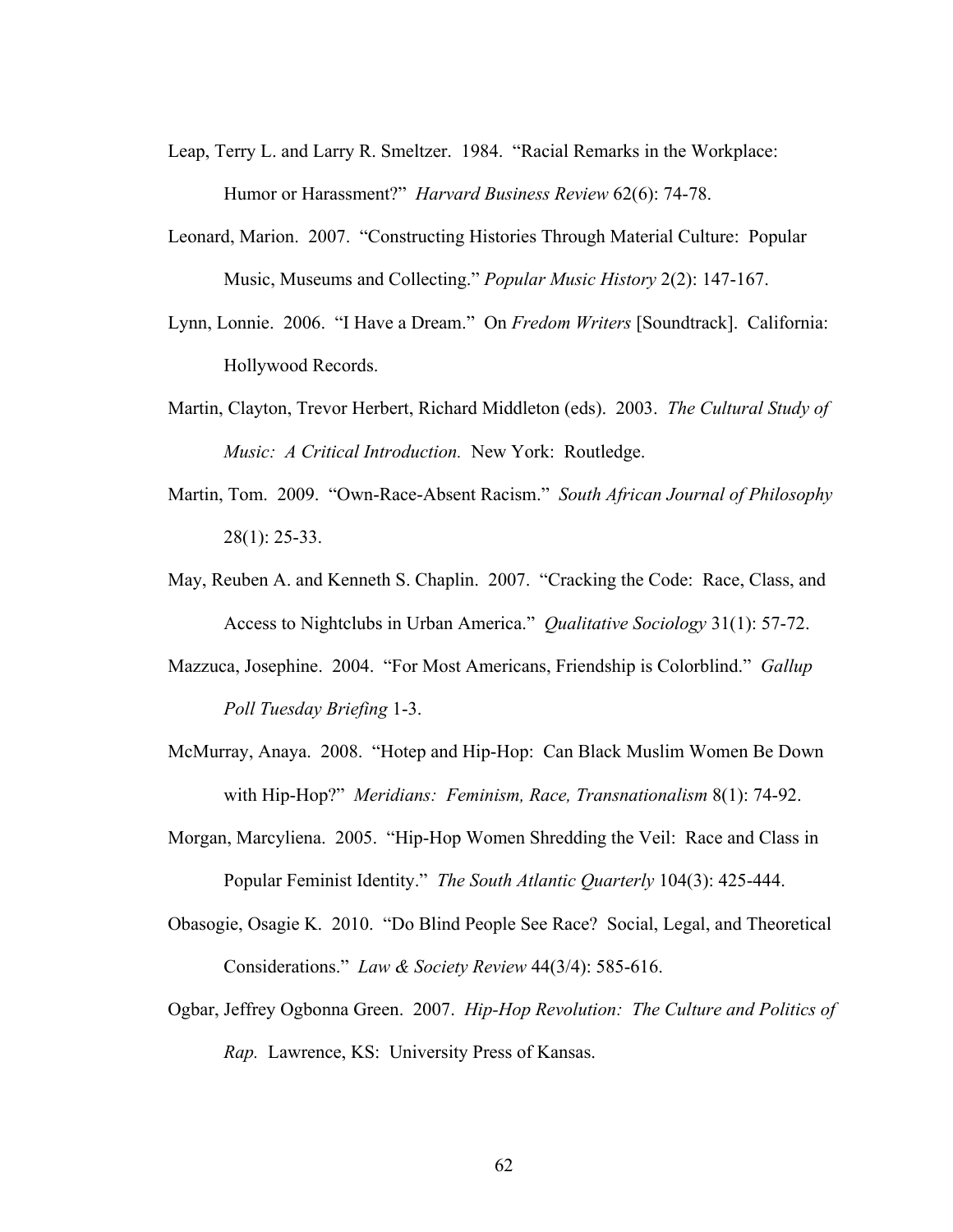- Osumare, Halifu. 2001. "Beat Streets in the Global Hood: Connective Marginalities of the Hip Hop Globe." *Journal of American and Comparative Cultures* 24(1): 171- 181.
- Parker, Chris. 1988. "My Philosophy." On *By All Means Necessary* [LP]. New York: Jive Records.
- Peoples, Whitney A. 2008. ""Under Construction": Identifying Foundations of Hip-Hop Feminism and Exploring Bridges Between Black Second-Wave and Hip-Hop Feminisms." *Meridians: Feminism, Race, Transnationalism* 8(1): 19-52.
- Perkins, William Eric (ed.). 1996. *Droppin' Science: Critical Essays on Rap Music and Hip-Hop Culture.* Philadelphia, PA: Temple Universit Press.
- Perry, Imani. 2004. *Prophets of the Hood: Politics and Poetics in Hip Hop.* Durham, NC: Duke University Press.
- Phillips, Layla, Kerri Reddick-Morgan, and Dionne P. Stephens. 2005. "Oppositional Consciousness Within an Oppositional Realm: The Case of Feminism and Womanism in Rap and Hip-Hop, 1976-2004." *The Journal of African American History* 90(3): 253-277.
- Piacentino, Ed. 2000. "Contesting the Boundaries of Race and Gender in Old Southwestern Humor." *Southern Literary Journal* 32(2): 116-140.
- Popescu, Carmen. 2010. "Sociological Perspectives on Humour: Conflict Theories and Ethnic Humour." *Petroleum - Gas University of Ploiesti Bulletin, Philology Series* 62(1): 37-44.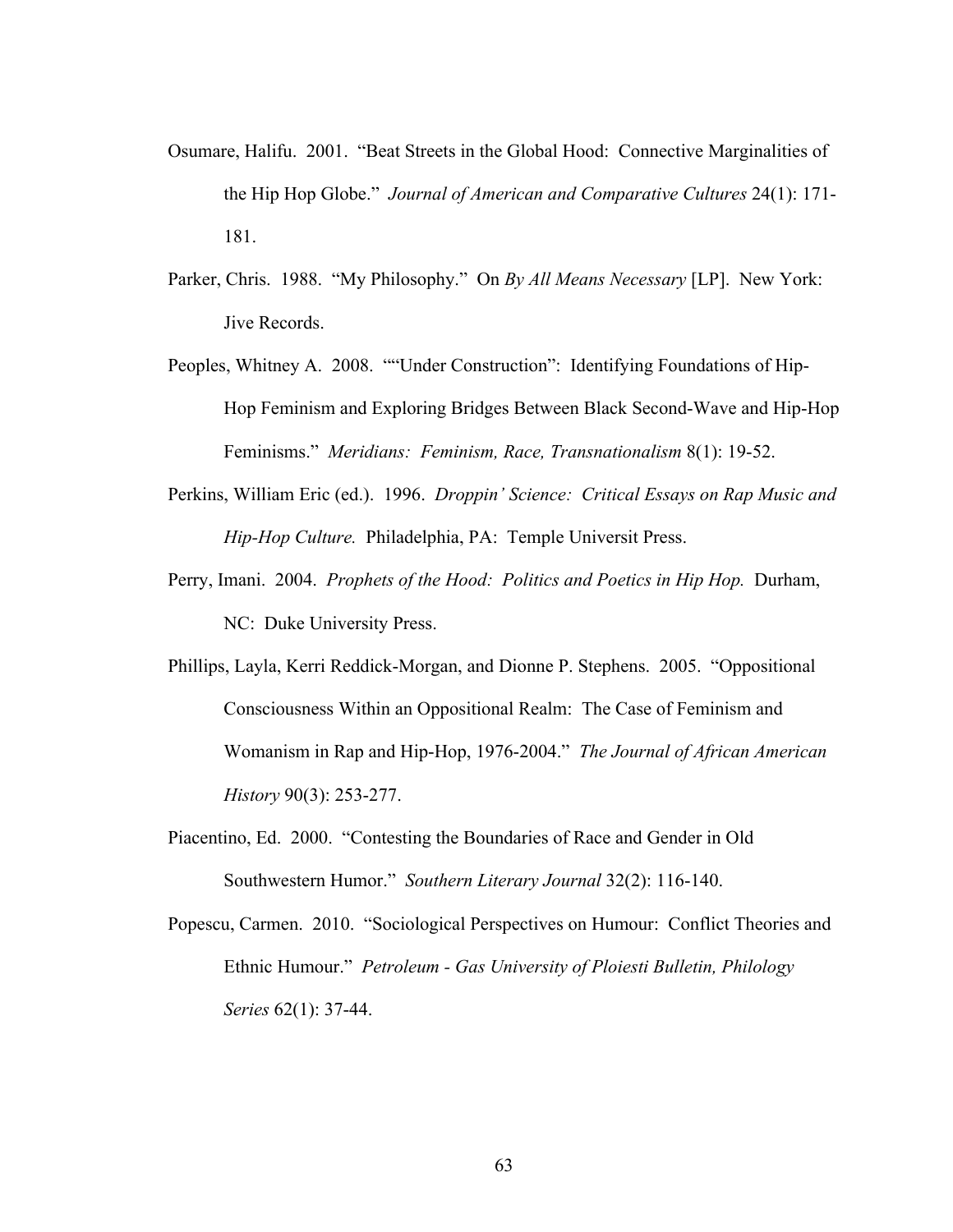- Quiroz, Pamela A. 2007. "Color-blind Individualism, Intercountry Adoption and Public Policy." *Journal of Sociology & Social Welfare* 34(2): 57-68.
- Reason, Robert D. and Nancy J. Evans. 2007. "The Complicated Realities of Whiteness: From Color Blind to Racially Cognizant." *New Directions for Student Services*  120: 67-75.
- Reeves, Marcus. 2009*. Somebody Scream!: Rap Music's Rise to Prominence in the Aftershock of Black Power.* New York: Faber and Faber.
- Reiter, Bernd and Gladys L. Mitchell. 2008. "Embracing Hip Hop as Their Own: Hip Hop and Black Racial Identity in Brazil." *Studies in Latin American Popular Culture* 27(1): 151-165.
- Riley, Alexander. 2006. "The Rebirth of Tragedy out of the Spirit of Hip Hop: A Cultural Sociology of Gangsta Rap Music." *Journal of Youth Studies* 8(3): 297- 311.
- Rodriquez, Jason. 2006. "Color-Blind Ideology and the Cultural Appropriation of Hip-Hop." *Journal of Contemporary Ethnography* 35(6): 645-668.
- Rose, Tricia. 1994. *Black Noise: Rap Music and Black Culture in Contemporary America.* Hanover, NH: Wesleyan University Press.
- Rotter-Broman, Signe. 2008. "Was There an *Ars Contratenoris* in the Music of the Late Trecento?" *Studi Musicali* 37(2): 339-357.
- Samponaro, Phil. 2009. ""Oye mi Canto" ("Listen to my Song"): The History and Politics of Reggaeton." *Popular Music and Society* 32(4): 489-506.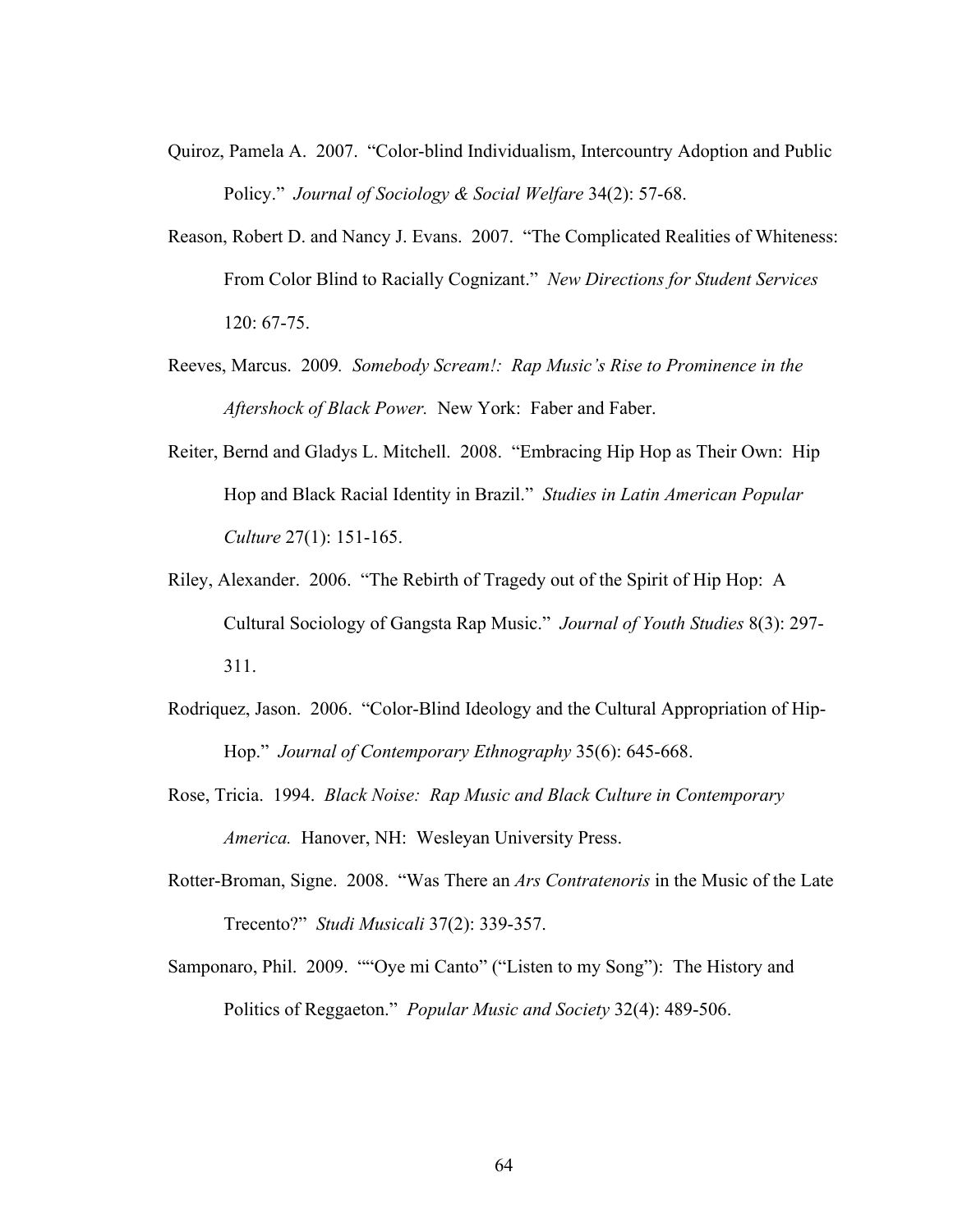- Sargeant, Lynn M. 2009. "Singing the Nation Into Being: Teaching Identity and Culture at the Turn of the Twentieth Century." *History of Education Quarterly*  49(3): 291-322.
- Stroeken, Koen. 2005. "Immunizing Strategies: Hip-Hop and Critique in Tanzania." *Africa* 75(4): 488-509.
- Sullivan, Rachel E. 2003. "Rap and Race: It's Got a Nice Beat, but What about the Message?" *Journal of Black Studies* 33(5): 605-622.
- Tanner, Julian, Mark Asbridge, and Scot Wortley. 2009. "Listening to Rap: Cultures of Crime, Cultures of Resistance." *Social Forces* 88(2): 693-722.
- Tarca, Katherine. 2005. "Colorblind in Control: The Risks of Resisting Difference Amid Demographic Change." *Educational Studies* 38(2): 99-120.
- Tickner, Arlene B. 2008. "*Aqui en el Ghetto*: Hip-Hop in Colombia, Cuba, and Mexico." *Latin American Politics and Society* 50(3): 121-146.
- Tyree, Tia. 2009. "Lovin' Momma and Hatin' on Baby Mama: A Comparison of Misogynistic and Stereotypical Representation in Songs about Rappers' Mothers and Baby Mamas." *Women and Language* 32(2): 50-58.
- Vora, Parul and Eileen M. England. 2000. "Children's Social Categories and the Salience of Race." 1-24.
- Warmington, Paul. 2009. "Taking Race out of Scare Quotes: Race-Conscious Social Analysis in an Ostensibly Post-Racial World." *Race, Ethnicity and Education*  12(3): 281-296.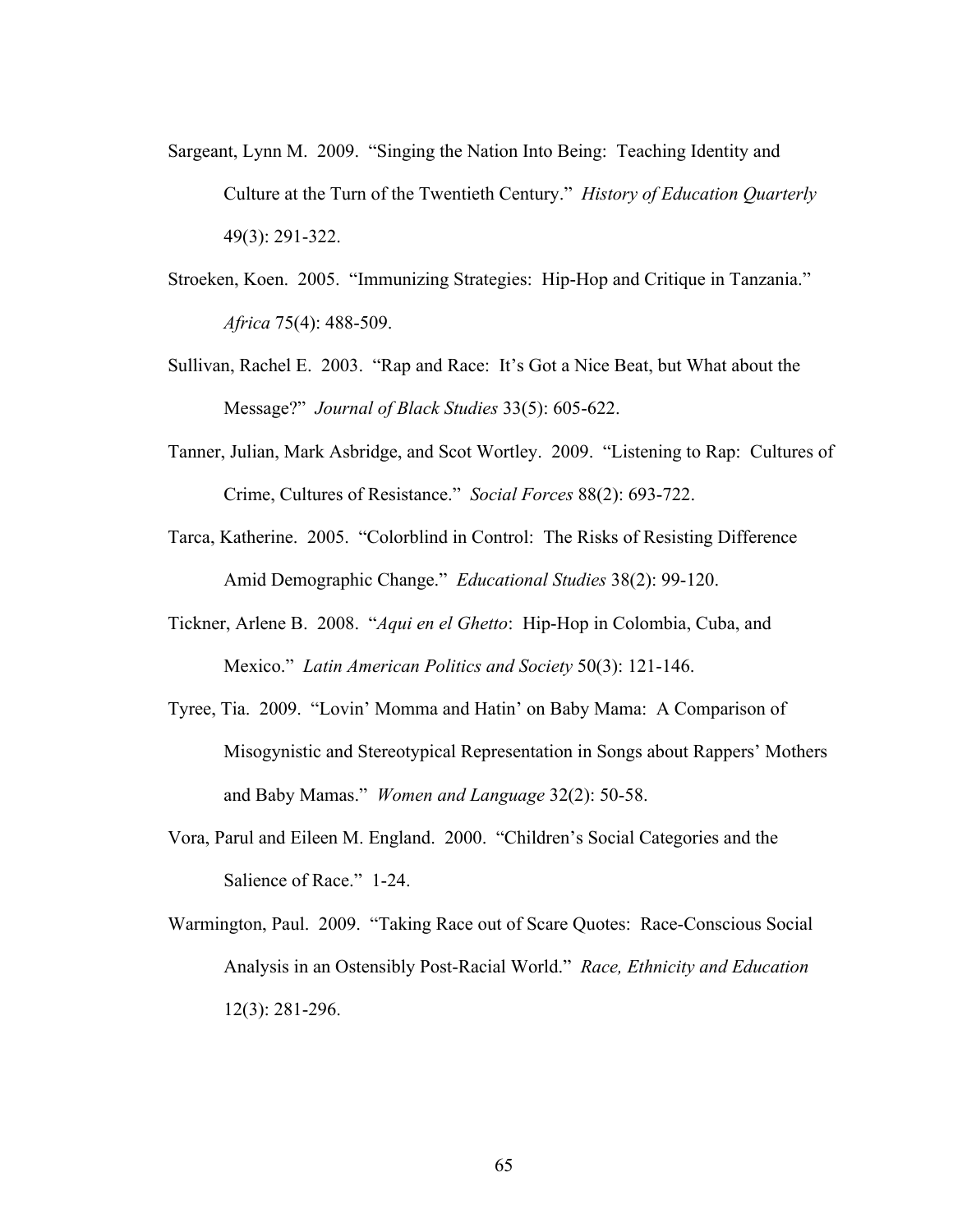- Watkins, S. Craig. 2005. *Hip Hop Matters: Politics, Pop Culture, and the Struggle for the Soul of a Movement.* Boston, MA: Beacon Press.
- Weaver, Simon. 2010. "The Reverse Discourse and Resistance of Asian Comedians in the West." *Comedy Studies* 1(2): 149-157.
- Weeks, Matthew and Mark A. Vincent. 2007. "Using Religious Affiliation to Spontaneously Categorize Others." *International Journal for the Psychology of Religion* 17: 317-331.
- West, Kanye. 2003. "All Falls Down." On *The College Dropout* [CD]. New York: Rocafella Records.
- Westchester County Business Journal. 2005. "Music, Music, Music: A Glimpse at the 20th Century Sound." *Westchester County Business Journal* 44(10): 18-23.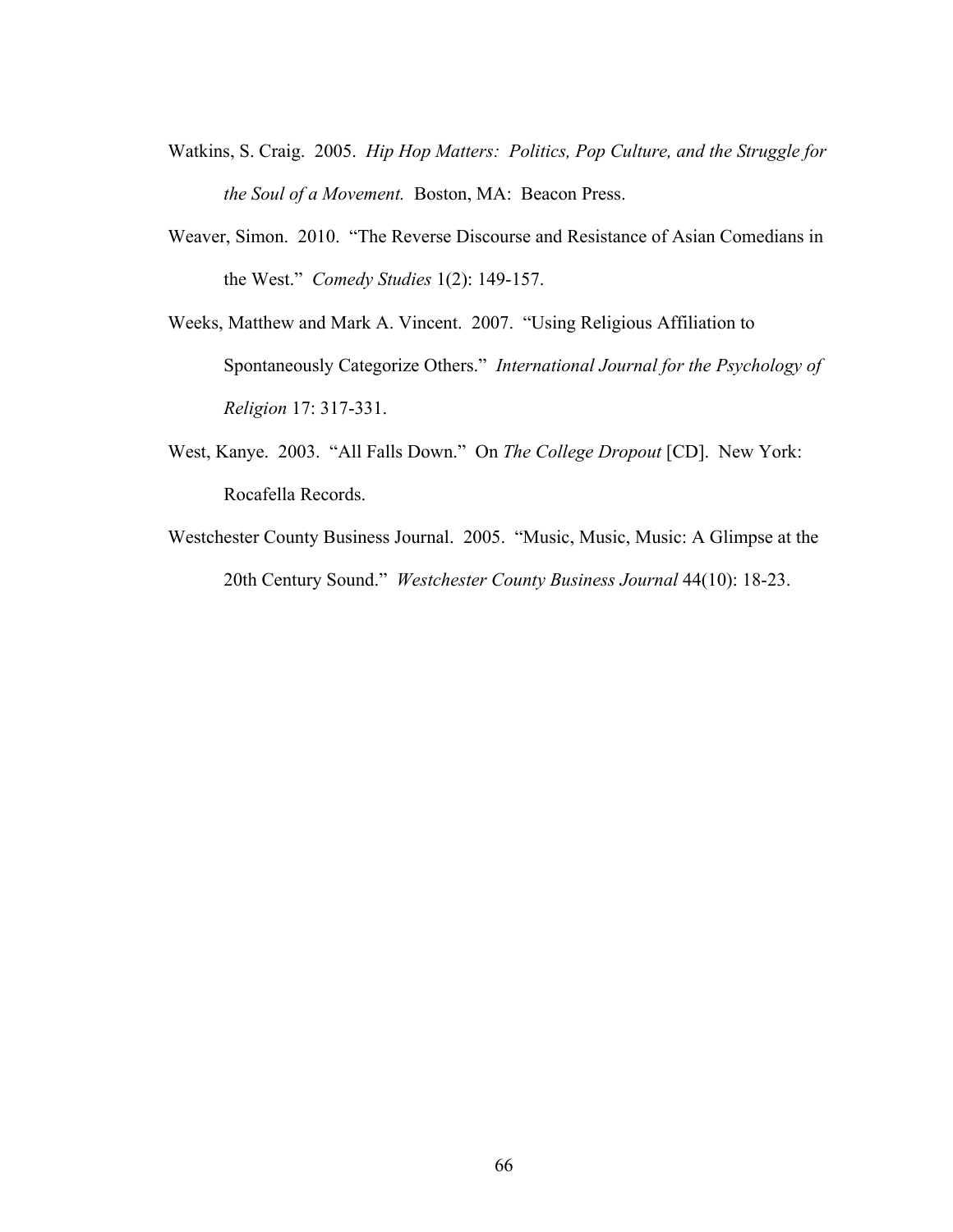## **APPENDIX A**

## *Questionnaire*

Please respond as accurately as possible to the questions below. All respondents will be assured complete anonymity and confidentiality. This survey should only take approx. 10 minutes to complete and has been approved by the Institutional Review Board for distribution. Thank you for participating in this survey, your responses are very valuable to our research.

1. What is your sex? (Please circle one) **Male Female**

2. What is your race? (Please circle one) **White Black Hispanic Asian Other**

3. What was your annual income last year? (Please circle one) **\$0-\$9,999 \$10,000-\$19,999 \$20,000-\$29,999 \$30,000 -\$39,999 \$40,000-\$49,999 \$50,000+** 

4. How often have you listened to Hip-Hop music within the past month? (Please circle one)

**Never Not very often Somewhat often Very often All the time**

5. How often do you hear Hip-Hop/rap songs that promote alcohol consumption? (Please circle one)

**Never Not very often Somewhat often Very often All the time**

6. How often do you hear Hip-Hop/rap songs that promote partying? (Please circle one) **Never Not very often Somewhat often Very often All the time**

7. How often do you hear Hip-Hop/rap songs that promote "making money?" (Please circle one)

**Never Not very often Somewhat often Very often All the time**

8. How often do you hear Hip-Hop/rap songs that promote women as being usable and discardable beings? (Please circle one)

**Never Not very often Somewhat often Very often All the time**

10. How often do you hear Hip-Hop/rap songs that promote using physical force in order to gain respect from others? (Please circle one)

**Never Not very often Somewhat often Very often All the time**